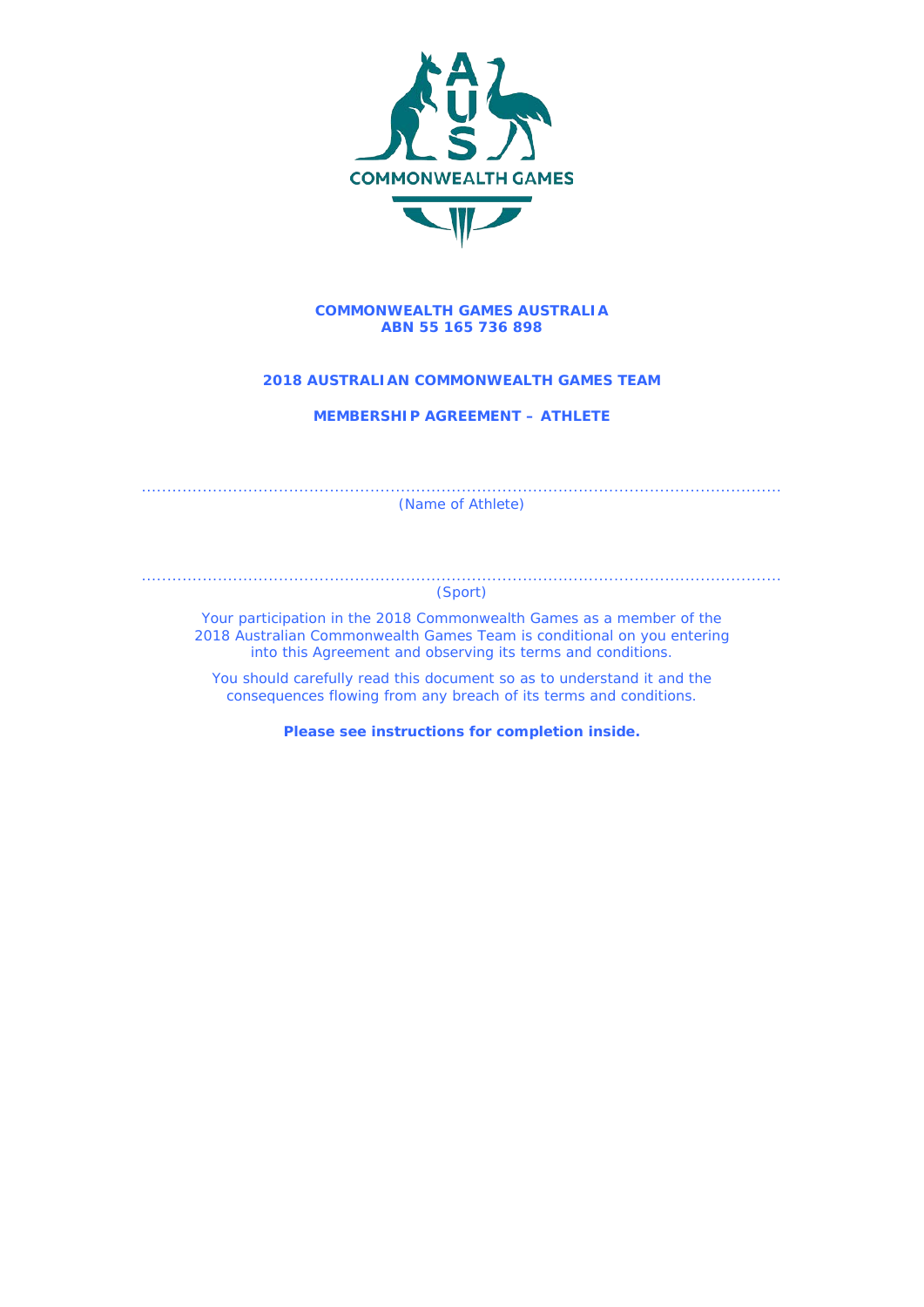# **INSTRUCTIONS FOR COMPLETION**

- 1. Complete Schedule 4, which requires details of the Athlete's current sponsorship arrangements (those entered into prior to the date of this Agreement), for the purpose of determining conflicts with CGA Sponsors under clause 15 of the Agreement.
- 2. Parents or legal guardians of Athletes under 18 years should execute the Parent/Guardian agreement at Schedule 1.
- 3. Once the above details have been completed, please sign where indicated at the back of the Agreement in the presence of an independent witness above the age of 18 years. The witness must also sign the Agreement where indicated.
- 4. If you have any questions, contact the National body of your sport, your Team Manager or CGA.
- 6. Return the signed Agreement to CGA either via mail or email to:

**CGA PO Box 586 South Melbourne, Victoria, 3205**

Email: [agreement@commonwealthgames.com.au](mailto:agreement@commonwealthgames.com.au)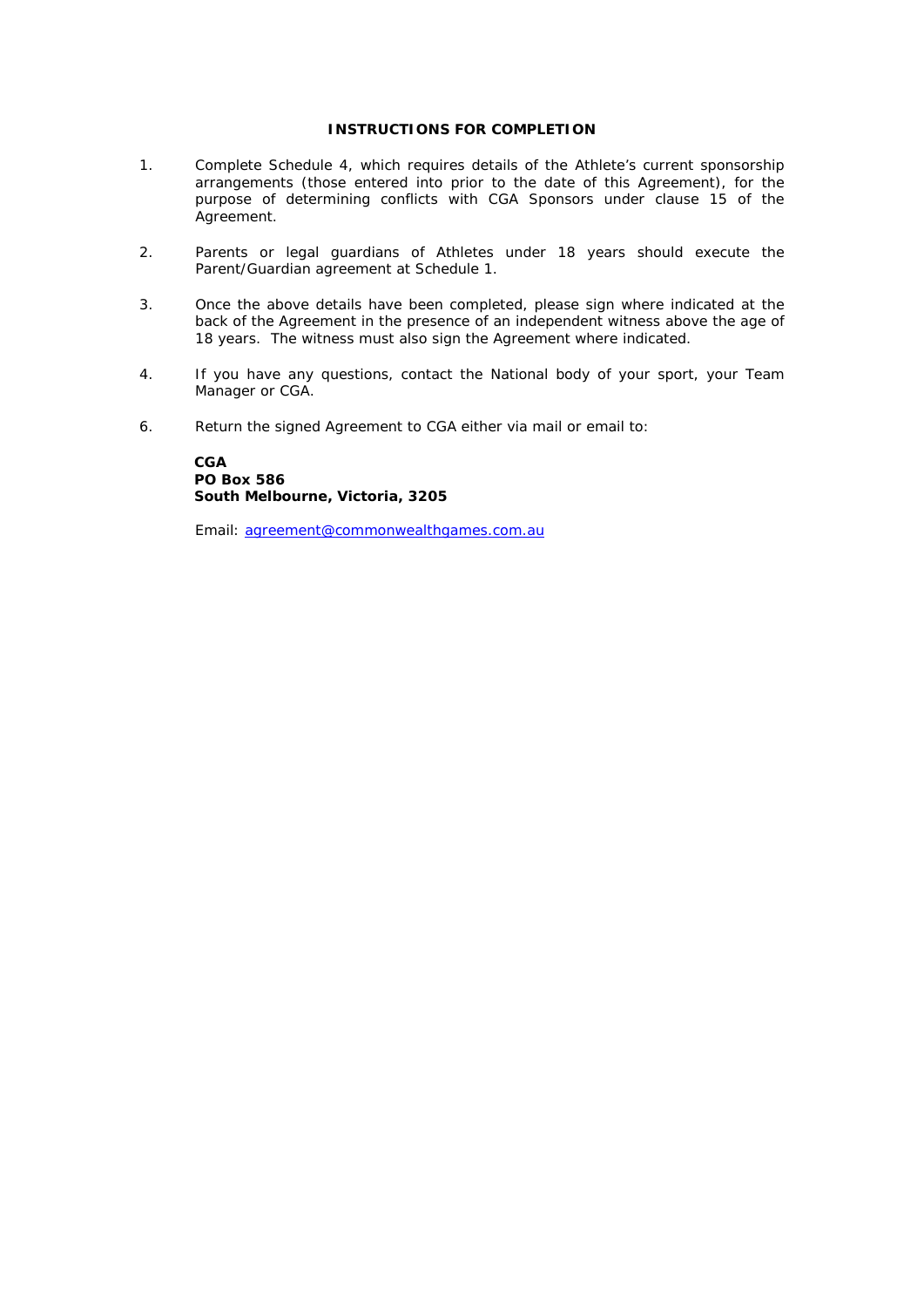# **1. DEFINITIONS**

1.1 In this Agreement the following words and phrases have the following meanings:

| <b>CGA</b>                                | means the Australian Commonwealth Games Association trading as<br>Commonwealth Games Australia.                                                                                                               |  |
|-------------------------------------------|---------------------------------------------------------------------------------------------------------------------------------------------------------------------------------------------------------------|--|
| <b>CGA Sponsors</b>                       | means the sponsors, suppliers and licensees of CGA and/or the Team.                                                                                                                                           |  |
| Agreement                                 | means this agreement including its schedules.                                                                                                                                                                 |  |
| <b>Anti-Doping By Law</b>                 | means CGA Anti-Doping By Law, which for the time being is as set out in<br>Schedule 5.                                                                                                                        |  |
| <b>Assistants</b>                         | Officials:<br>(a)                                                                                                                                                                                             |  |
|                                           | (b)<br>persons who are not members of the Team but who are<br>members of the Support Group;                                                                                                                   |  |
|                                           | (c)<br>persons approved by CGA or its authorised nominee or nominees<br>to provide additional support services to the Team and/or the<br>Support Group and whether before, during and after the Games,<br>and |  |
|                                           | (d)<br>employees of CGA providing services as members of the Team or<br>the Support Group whether as part of or in addition to their<br>normal duties to CGA.                                                 |  |
| <b>Benefits</b>                           | means the benefits set out in Schedule 3.                                                                                                                                                                     |  |
| <b>CAS</b>                                | means the Court of Arbitration for Sport.                                                                                                                                                                     |  |
| <b>CEO</b>                                | means the Chief Executive Officer of CGA.                                                                                                                                                                     |  |
| <b>CGF</b>                                | means the Commonwealth Games Federation.                                                                                                                                                                      |  |
| <b>Chef de Mission</b>                    | means CGA Chef de Mission appointed for the Games.                                                                                                                                                            |  |
| <b>Commercial Activities</b><br>By-Law    | means the CGA Commercial Activities By-Laws document.                                                                                                                                                         |  |
| <b>Commercial Purpose</b>                 | means advertising, promotion, marketing or endorsement of goods,<br>services, person or entity by any means or media, including the<br>Internet.                                                              |  |
| Constitution                              | means the Constitution of CGA.                                                                                                                                                                                |  |
| <b>Dispute</b>                            | means a dispute as defined under clause 25.2.                                                                                                                                                                 |  |
| <b>Ethical Behaviour</b><br><b>By-Law</b> | means the Ethical Behaviour By-Law set out at Schedule 6.                                                                                                                                                     |  |
| Games                                     | means the Gold Coast 2018 Commonwealth Games.                                                                                                                                                                 |  |
| Games<br>Accommodation                    | means any place of any athlete or official's accommodation in relation to<br>the Games, including but not limited to the Games Village.                                                                       |  |
| <b>Games Period</b>                       | means the period commencing at the earlier of:                                                                                                                                                                |  |
|                                           | the date a Team Member receives his or her Games accreditation:<br>(a)<br>or                                                                                                                                  |  |
|                                           | the opening of the official Games Accommodation<br>(b)                                                                                                                                                        |  |
|                                           | and ends at midnight the day after the closing ceremony of the Games<br>or on such later date as the person is formally discharged from the<br>relevant Team.                                                 |  |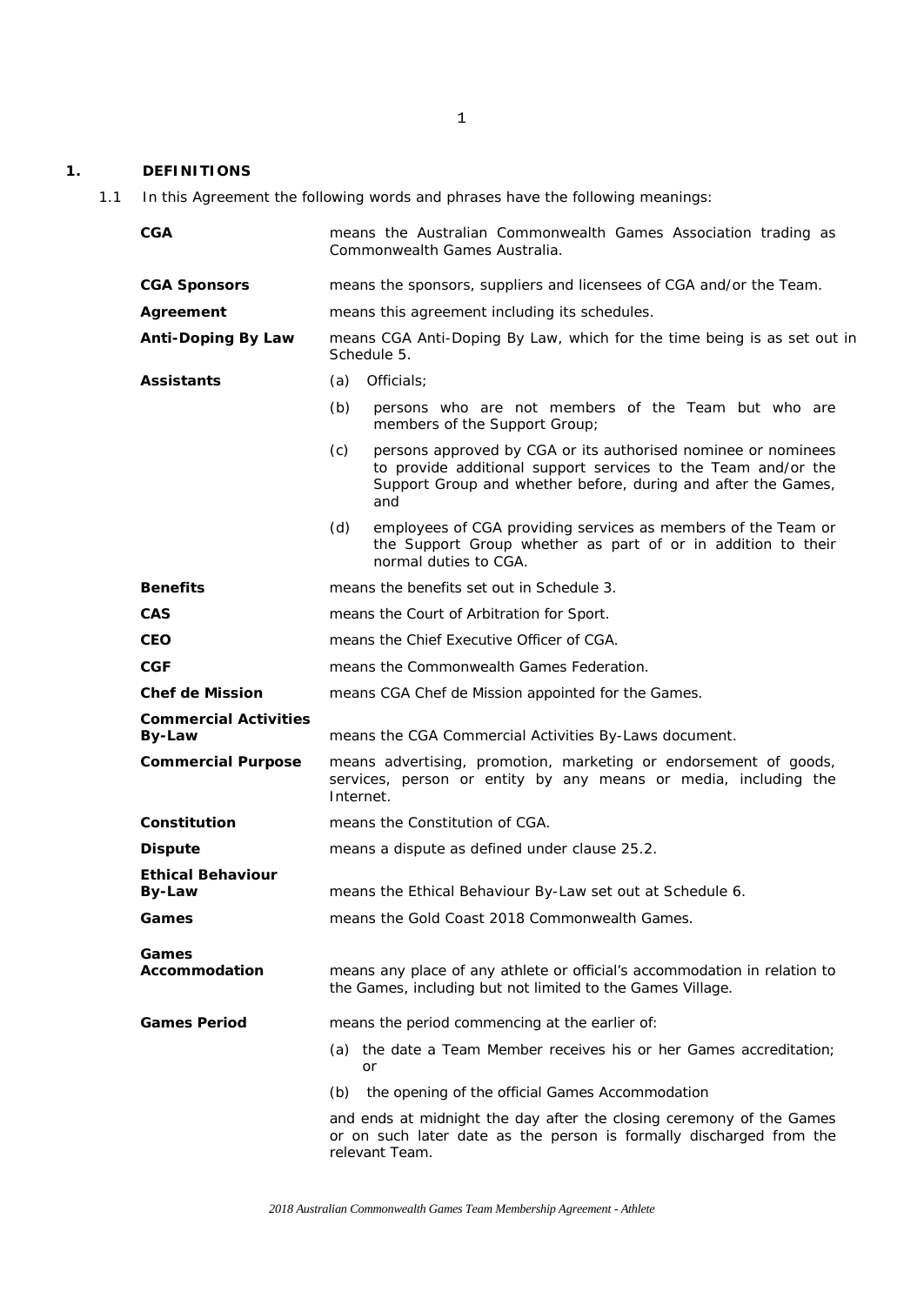| <b>Games Village</b>                | means the place(s) of athlete accommodation at the Gold Coast where<br>the Games are to be held.                                                                                                                                                         |  |
|-------------------------------------|----------------------------------------------------------------------------------------------------------------------------------------------------------------------------------------------------------------------------------------------------------|--|
| <b>Governing Rules</b>              | means the constitution, by-laws and policies of the CGF and the<br>constitution, by-laws and policies of CGA as may be adopted or amended<br>from time to time.                                                                                          |  |
| <b>Grievance Committee</b>          | means a committee appointed in accordance with clause 25.3.                                                                                                                                                                                              |  |
| <b>I</b> mage                       | means:                                                                                                                                                                                                                                                   |  |
|                                     | (a) a photograph or other representation of the image of the person,<br>whether still or moving and whether two or three dimensional;                                                                                                                    |  |
|                                     | (b)<br>a caricature of the person;                                                                                                                                                                                                                       |  |
|                                     | (c)<br>an original or copy signature of the person;                                                                                                                                                                                                      |  |
|                                     | (d)<br>the voice of the person;                                                                                                                                                                                                                          |  |
|                                     | (e)<br>the name of the person;                                                                                                                                                                                                                           |  |
|                                     | (f)<br>the trademark of the person;                                                                                                                                                                                                                      |  |
|                                     | (g)<br>the sports performances of the person;                                                                                                                                                                                                            |  |
|                                     | (h)<br>a quotation attributed to the person; or                                                                                                                                                                                                          |  |
|                                     | (i)<br>any combination of two or more of the above.                                                                                                                                                                                                      |  |
| <b>Individual Sponsor</b>           | means all persons that are entitled to use an Athlete's or Official's<br>Image for a Commercial Purpose, the details of which the Athlete has<br>provided to CGA pursuant to clause 14.                                                                  |  |
| <b>Medical Director</b>             | means the person appointed by CGA as the chief medical officer of the<br>Team.                                                                                                                                                                           |  |
| <b>Officials</b>                    | means all persons who administer, manage, coach, assist or are<br>otherwise involved in sport or receive financial or other assistance from<br>CGA, other than as an Athlete.                                                                            |  |
| <b>Program Sport</b>                | means those Australian affiliates of the international federations<br>recognised by the CGF as a Recognised International Federation and in<br>respect of which the CGF has approved that the sport will be on the<br>program of the Games.              |  |
| Recognised                          |                                                                                                                                                                                                                                                          |  |
| International<br><b>Federations</b> | means those international federations as are recognised from time to<br>time by the CGF.                                                                                                                                                                 |  |
| Reward                              | includes all benefits, whether in cash or in kind, paid or given to a<br>Team Member on the basis of their performance at a Games, including<br>medals and gifts.                                                                                        |  |
| <b>Reward Scheme</b>                | means any arrangement or system of incentives that would provide a<br>Reward to a Team Member.                                                                                                                                                           |  |
| <b>Social Media</b>                 | means any tool that can be used for sharing information, including but<br>not limited to: blogs, photo sharing, video sharing (such as You Tube),<br>social networks (such as Twitter, Facebook or Instagram), mobile<br>phones, texting and webcasting. |  |
| <b>Social Media Policy</b>          | means CGA Guidelines for use of Social Media, Blogging and the Internet<br>for Australian Team Members during the 2018 Commonwealth Games,<br>Gold Coast, as set out in Schedule 7.                                                                      |  |
|                                     | Specialised Equipment means an item of equipment, other than Team Uniform, acknowledged<br>by CGA as being equipment, apparel and footwear having a material<br>effect on sporting performance of Athletes due to its specialised<br>characteristics.    |  |

*2018 Australian Commonwealth Games Team Membership Agreement - Athlete*

2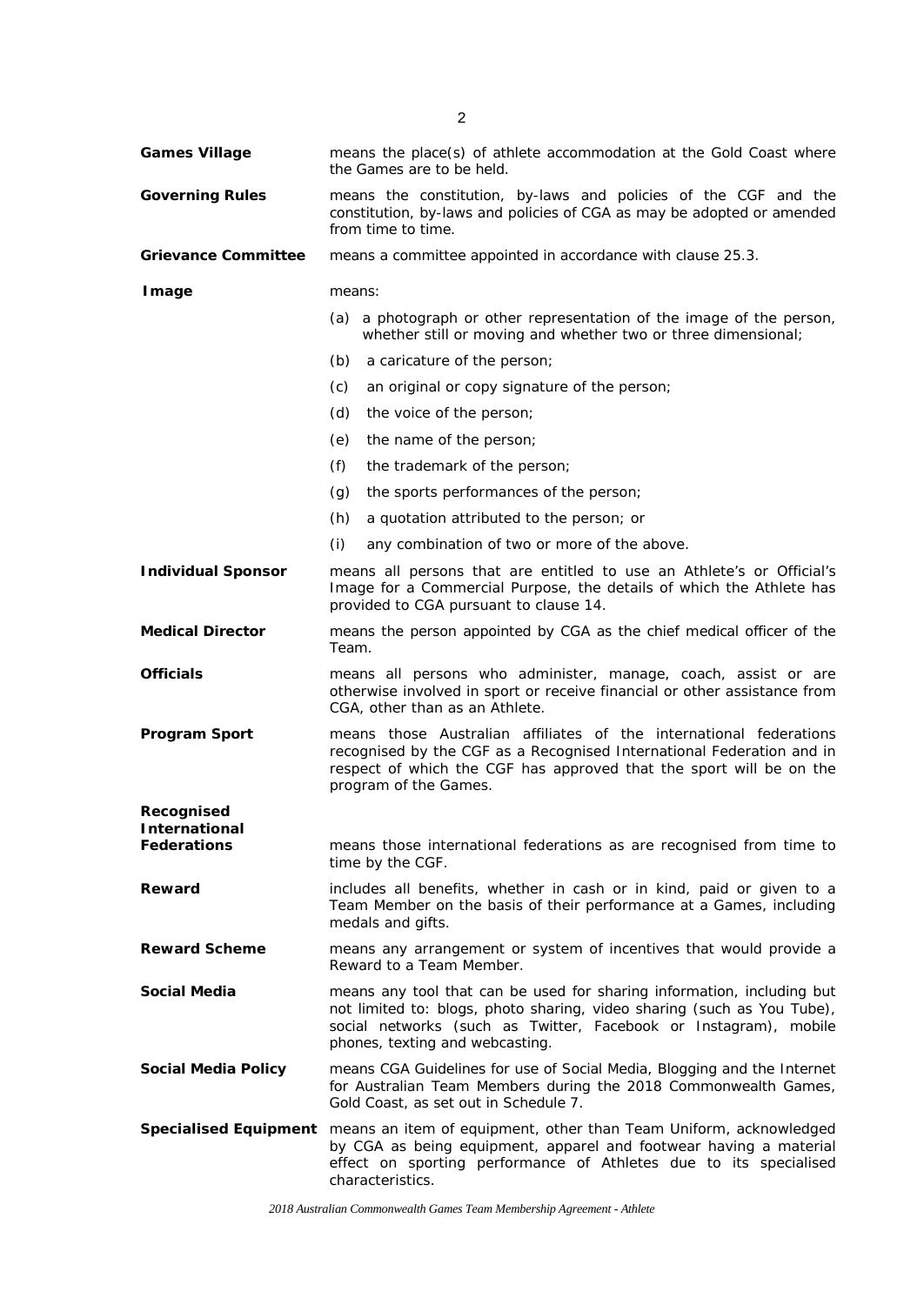**Support Group** means the group of persons appointed by CGA to provide support services to the Team, CGA and CGA Sponsors during the Games. **Team** means the 2018 Australian Commonwealth Games Team. **Team General Manager** means the general manager of the Team appointed by CGA for the Games. **Team Member** means a member of the Team. **Team Uniform** means ceremonial, formal and casual apparel and footwear, competition sportswear and equipment supplied or authorised by CGA for Team Member's use at the Games.

### 1.2 **INTERPRETATION**

- (1) Unless the context otherwise requires, reference to:
	- (a) the singular includes the plural and the plural includes the singular and words importing one gender include the others;
	- (b) persons include incorporated and unincorporated bodies, partnerships, joint ventures and associations and vice versa and their legal personal representatives, successors and assigns;
	- (c) a party includes the party's executors, administrators, successors and permitted assigns;
	- (d) a statute or other law includes regulations and other instruments under it and amendments, re-enactments or replacements or any of them; and
	- (e) "dollars", "AUD" or "\$" is the lawful currency of Australia.
- (2) Where a word or expression is given a particular meaning, other parts of speech and grammatical forms of that word or expression have a corresponding meaning.
- (3) "Including" and similar words are not words of limitation.
- (4) Headings are for convenience only and do not form part of this Agreement or affect its interpretation.

#### **2. INTRODUCTION**

- 2.1 This Agreement sets out the terms and conditions governing my appointment to the Team and continued membership of the Team.
- 2.2 I agree:
	- (1) that my membership of the Team and the Benefits associated with it are conditional upon me signing this Agreement and observing its terms and conditions;
	- (2) to consent to all personal information collected in connection with this Agreement and that all personal information will be held by CGA in accordance with the CGA Privacy Policy. The CGA Privacy Policy can be accessed via the following link: CGA Privacy Policy can be accessed via the following link: [http://commonwealthgames.com.au/wp-content/uploads/2017/01/CGA-Privacy-Policy-](http://commonwealthgames.com.au/wp-content/uploads/2017/01/CGA-Privacy-Policy-FINAL.jpg.pdf)[FINAL.jpg.pdf;](http://commonwealthgames.com.au/wp-content/uploads/2017/01/CGA-Privacy-Policy-FINAL.jpg.pdf) and
	- (3) to be bound by and comply with this Agreement, including but not limited to:
		- (a) the relevant Governing Rules set out at **Schedule 2**;
		- (b) the Anti-Doping By-Law set out at **Schedule 5**;
		- (c) the Ethical Behaviour By-Law set out at **Schedule 6**; and
		- (d) the Social Media Policy as set out in **Schedule 7**.

*2018 Australian Commonwealth Games Team Membership Agreement - Athlete*

3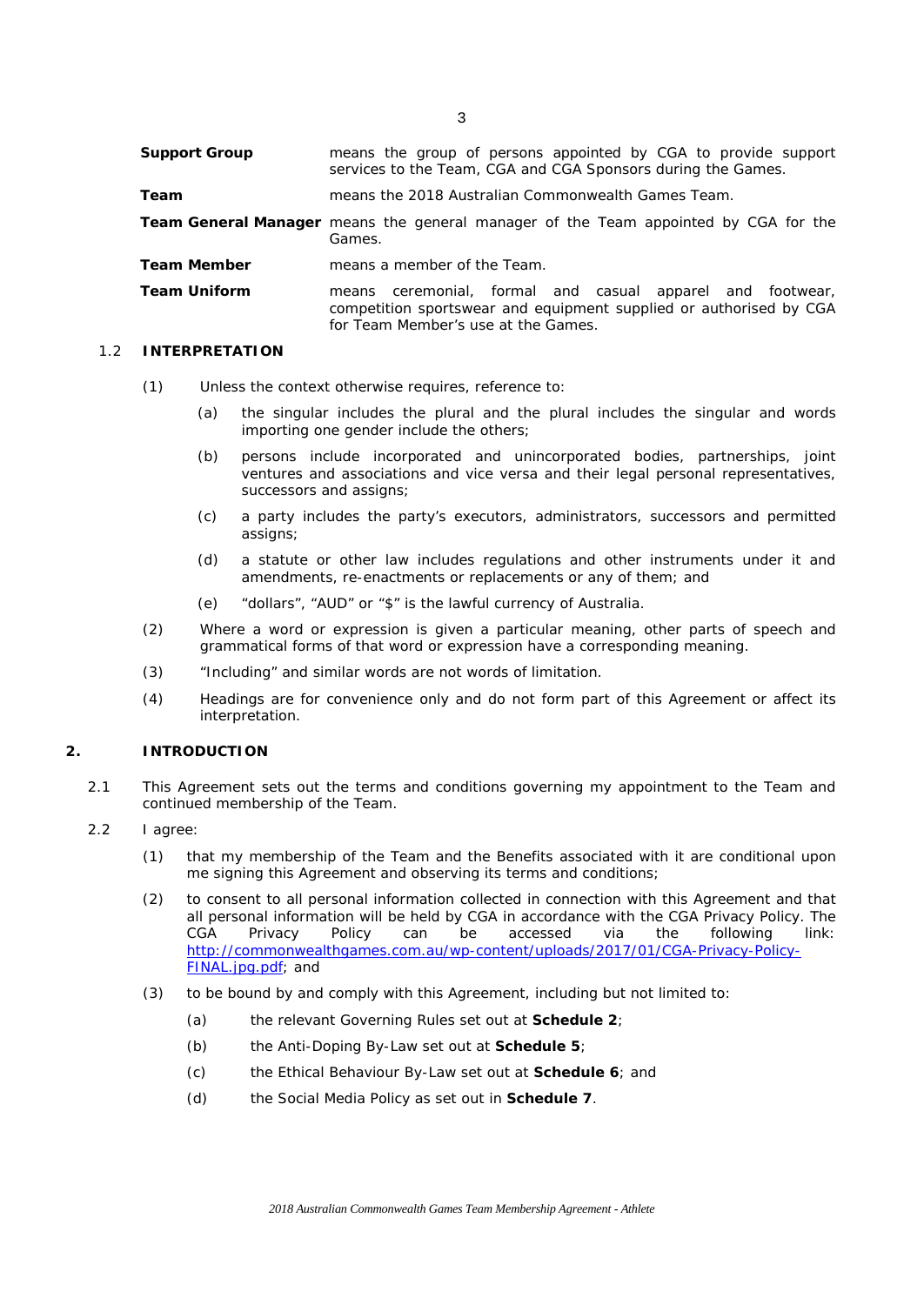#### **3. CONDITIONS OF MEMBERSHIP**

I acknowledge that my appointment to, and continued membership of the Team is at the discretion of CGA and conditional upon me:

- (1) Signing this Agreement and complying with its terms. In order to be confirmed as a Team member I acknowledge and understand that a copy of this Agreement, signed by me, must be received by the CGA as set out in the Instructions for Completion at the front of this document prior to my nomination for selection being submitted to CGA by my national sporting organisation.
- (2) Not at any time having been charged with, convicted of, or having a finding of guilt recorded against me in relation to any serious offence involving alcohol or drugs, violence, or any sex offence, or any offence which is punishable by imprisonment.
- (3) Not having engaged at any time in conduct which is publicly known and in the absolute discretion of the CEO of CGA (or during the period of the 2018 Commonwealth Games, in the absolute discretion of the Chef de Mission of 2018 Australian Commonwealth Games Team) has brought or would be likely to bring me, my sport, CGA or the Team into disrepute or censure.
- (4) Not having engaged at any time in conduct which is not publicly known and in the absolute discretion of the CEO of CGA (or during the period of the 2018 Commonwealth Games, in the absolute discretion of the Chef de Mission of the 2018 Australian Commonwealth Games Team) would be likely to bring me, my sport, CGA or the Team into disrepute or censure were the conduct to be publicly known.
- (5) Reporting to the CEO of CGA (or during the period of the 2018 Commonwealth Games to the Chef de Mission of the 2018 Australian Commonwealth Games Team) any conduct in which I have been involved, either before entering into this Agreement or during the period of the Agreement, that is reasonably likely if publicly known to bring me, my sport, CGA or the Team into disrepute or censure. Such conduct to include, but not be limited to the conduct set out in clause 3(2), 3(3) and 3(4) immediately above.
- (6) Not having at any time breached any anti-doping policy or rule that has been applicable to me in my capacity as a participant in sport either as an athlete, official or in any other capacity. If so, I will disclose in writing to CGA at the time of entering into this Agreement, any previous sanction, suspension or punishment which I have served or am currently serving in connection with any breach(es) of any anti-doping policy or rule that has been applicable to me and/or my involvement in any pending or ongoing investigation/s into any alleged breach(es) of any anti-doping policy or rule that has been applicable to me.
- (7) Not participating or assisting in any gambling or betting activities associated with the staging of, or any performance at the Games, specifically I will not bet or gamble on any event in which I am competing or on which I have obtained information that is not publicly available.
- (8) Advising CGA of the details of my Sponsors according to the terms of clause 15.3 of this Agreement.

If I have not met the above conditions, I agree that the CEO of CGA or the Chef de Mission in their respective sole and absolute discretion may terminate my appointment to, and continued membership of, the Team and that I may be subject to the disciplinary procedures provided in clause 23 of this Agreement.

#### **4. PERIOD OF AGREEMENT**

- 4.1 Subject to clause 3(1) this Agreement commences on:
	- (a) my appointment to the Team; and
	- (b) this Agreement concludes after the closing of the 2018 Games Village or on such later date as I am formally discharged from my Team:
		- my participation in official CGA parades, functions and celebrations occurring before 7 May 2018;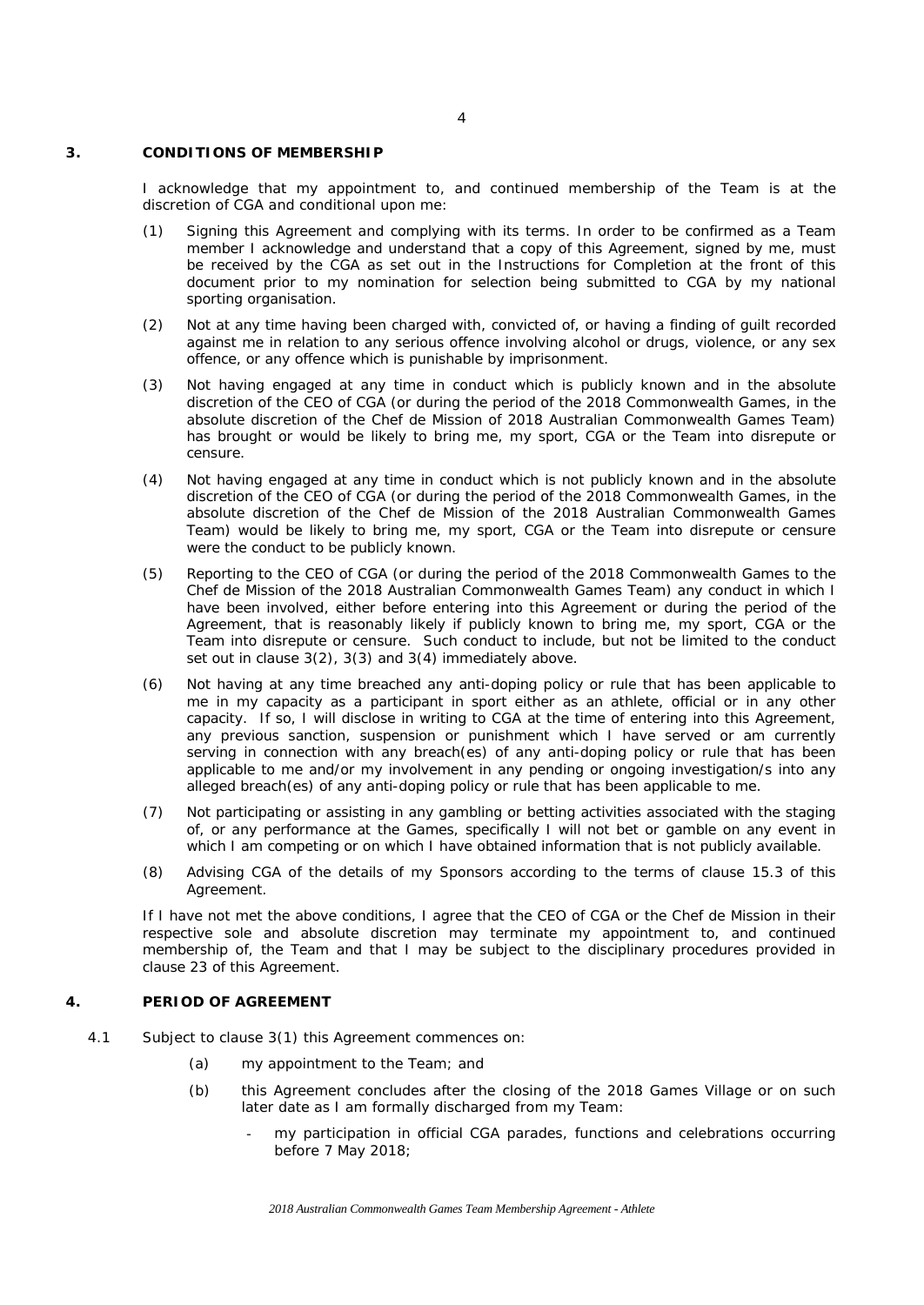clauses 3(5), 11.3, 12.2(3), 13.2, 15.1, 15.4, 16.2, 16.3, 17.2, 17.3, 17.6, 20, 21, 22, 23, 24, 25, 26 and 27 of this Agreement which will continue indefinitely.

#### **5. GOVERNING RULES AND INTELLECTUAL PROPERTY**

#### <span id="page-6-0"></span>5.1 **Governing Rules**

- (1) I agree to be bound by and comply with the Governing Rules applicable from time to time. A breach of the Governing Rules during the term of this Agreement is a breach of this Agreement.
- (2) If there is any inconsistency in the Constitutions and By-laws of CGF and CGA, I agree that the constitution and By-laws of CGF prevail to the extent of the inconsistency.
- (3) I agree that it is my responsibility to read and understand all of the documents constituting the Governing Rules from time to time and where applicable obtain relevant advice (including legal advice) if I do not or may not fully understand the meaning and effect of any of them as they apply to me.
- (4) I acknowledge that extracts are attached to this Agreement as Schedule 2 that form part of the Governing Rules. I have read and fully understand those extracts.
- (5) My agreement in sub-clause 5.[1\(1\)](#page-6-0) is not in any way limited by the fact that not all of the Governing Rules are set out in Schedule 2.
- (6) CGA will endeavour to advise me of any amendments to the Governing Rules during the term of this Agreement but its failure to do so does not in any way relieve me of my obligation to comply with the Governing Rules or any part of them as apply at any time.

#### 5.2 **Anti-Doping & Ethical Behaviour By-Laws**

- (1) I acknowledge that the Anti-Doping By-Law and Ethical Behaviour By-Law form part of the Governing Rules and the current form of each is set out respectively in Schedule 5 and Schedule 6 of this Agreement.
- (2) I confirm that I have read and fully understand the Anti-Doping By-Law and Ethical Behaviour By-Law.
- (3) Without limiting my agreement contained in clause 5.1(1) I agree that I am bound by and must comply with the Anti-Doping By-Law and Ethical Behaviour By-Law applicable from time to time.
- (4) A breach of the Anti-Doping By-Law or the Ethical Behaviour By-Law is a breach of this Agreement.

# 5.3 **Intellectual property**

- (1) I acknowledge that the Gold Coast 2018 Commonwealth Games are the exclusive property of CGF and that CGF owns all related rights to their organisation, exploitation, broadcasting and reproduction by any means whatsoever.
- (2) I will abide by all of the Governing Rules and I will not breach the intellectual property rights of CGF.

# **6. REQUIREMENTS OF THE GAMES ORGANISING COMMITTEE**

I acknowledge that the Games Organising Committee may make and have rules, regulations and requirements concerning participation in the Games.

## **7. ORDER OF PRECEDENCE**

I understand and agree that this Agreement has precedence over any other agreement entered into by me relating to the Games.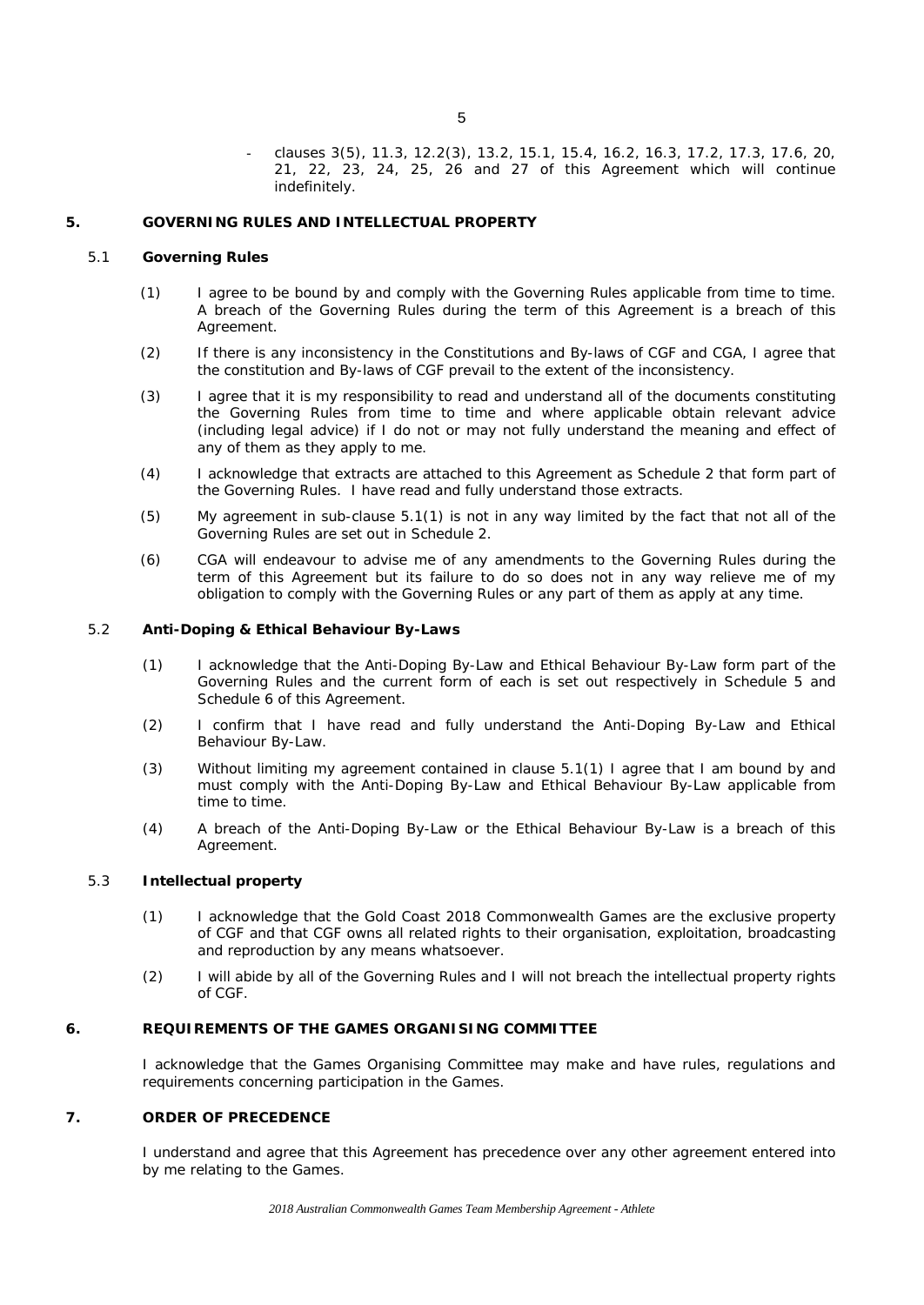#### **8. BENEFITS**

- 8.1 In return for me being a Team Member and complying with the obligations set out in this Agreement I understand I am entitled to receive free of charge the Benefits set out in Schedule 3.
- 8.2 Subject to me complying with my obligations under this Agreement and remaining a Team Member CGA agrees to provide the Benefits to me free of charge.

# **9. MINORS**

If I am under the age of 18 years, I acknowledge and agree that my appointment to the Team and ongoing membership of the Team is conditional upon my parents or guardians completing, signing and delivering to CGA Schedule 1 to this Agreement.

## **10. APPOINTMENT**

#### 10.1 **Conditions of Team appointment**

I acknowledge and agree that my appointment to and any consequent membership of the Team is conditional upon:

- (1) me satisfying the eligibility criteria and conditions in the Governing Rules; and
- (2) me satisfying, and complying with, the nomination and selection criteria of my Program Sport and being selected and nominated for appointment to the Team by my Program Sport.

#### 10.2 **Appointment to compete in Games**

I acknowledge and agree that:

- (1) my appointment to the Team does not automatically mean that I will compete at the Games;
- (2) CGA may impose further conditions to those contained in this Agreement at any time throughout my continued membership of the Team; and
- (3) failure to comply with this Agreement may result in my expulsion from the Team and the withdrawal of Benefits under this Agreement including the right to compete in the Games.

# **11. OBLIGATIONS**

- 11.1 As a member of the Team, for the period of this Agreement I agree that I will:
	- (1) be subject to the direction and management of CGA;
	- (2) comply with the rules and by-laws of my Program Sport and the Recognised International Federation to which my Program Sport is affiliated;
	- (3) respect the spirit of fair play and non-violence and behave accordingly;
	- (4) not engage in conduct that may be considered discriminatory, harassing, vilifying, abusive or otherwise inappropriate in the absolute discretion of the CEO of CGA or the Chef de Mission;
	- (5) not engage in any conduct that in the absolute discretion of the CEO of CGA or, if during the Games Period, the Chef de Mission would bring or be likely to bring me, my sport, CGA or the Team into disrepute or censure;
	- (6) not make, comment, issue comment, authorise, offer or endorse any public criticism or statement having or likely to have a prejudicial effect on the interests of CGA, the Team, the Games or any member of the CGF, CGA or the Team;
	- (7) be supportive of other Team Members;
	- (8) treat others involved in the Games and the Team with respect, courtesy and proper regard for their rights;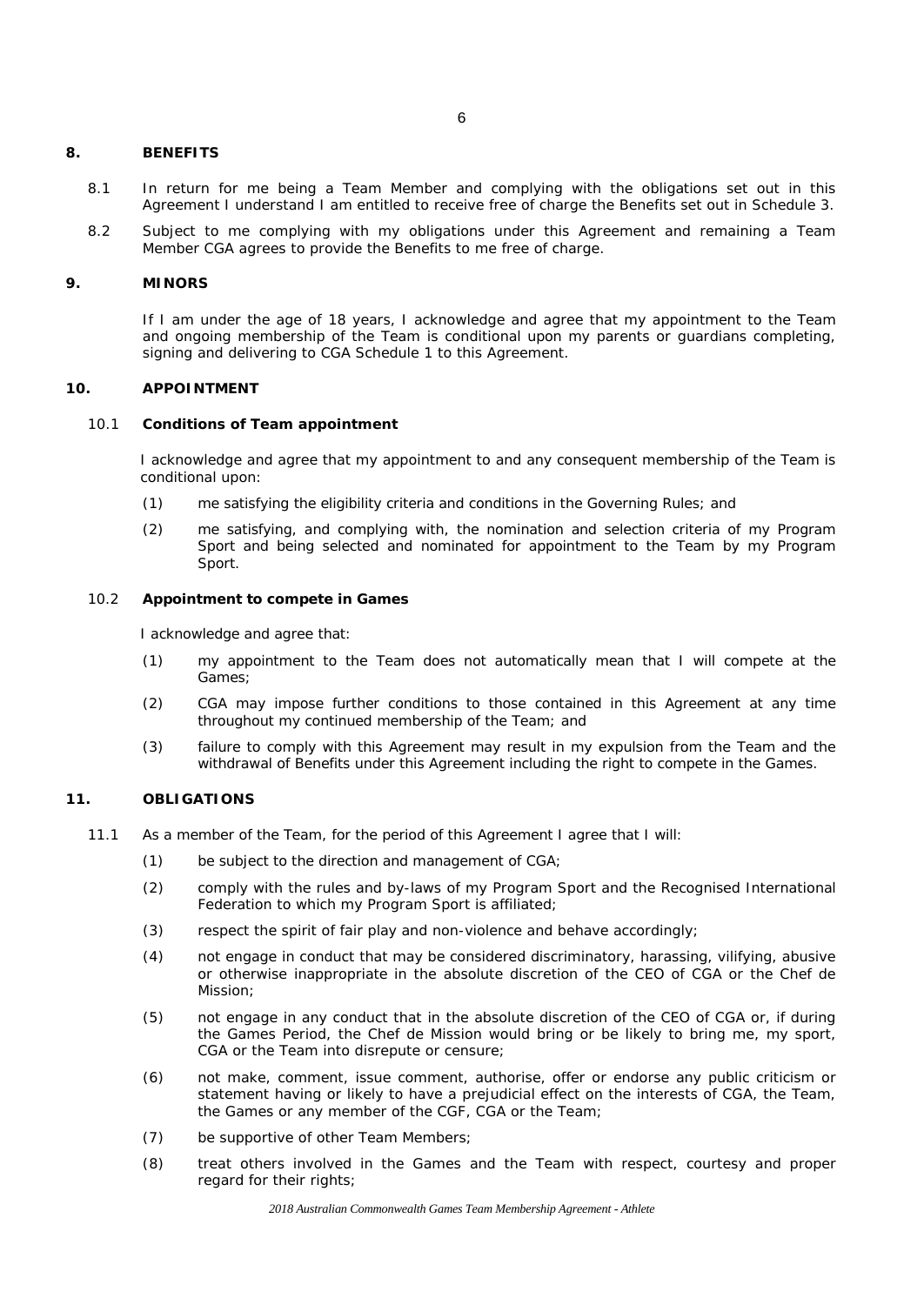- (9) endeavour to promote the success and reputation of the Games, the Team, CGA, the CGF and my sport;
- (10) conduct myself so as to obtain and maintain the best possible mental and physical fitness and health to perform to the best of my ability at the Games;
- (11) travel and depart from the Games Accommodation on the dates and in the manner determined or approved by CGA or as directed by the Chef de Mission; and
- (12) act honestly and fully disclose any information concerning any matter that may affect my ability to comply with the terms of this Agreement to the CEO of CGA, or if during the Games Period to the Chef de Mission. This is a continuing obligation. Without limiting the obligations in any way, such obligation to disclose includes the obligations in this clause 11.1 and the information required in subclauses 3(2), 3(3), 3(4) and 3(5).
- 11.2 Further to and without limiting the requirements of clause 11.1 during the Games Period, I must observe and comply with the directions, guidelines and instructions of the Chef de Mission, the Team General Managers and Team Officials appointed by the Chef de Mission to have authority to give such directions, guidelines and instructions.
- 11.3 I acknowledge that I have had the opportunity to review the documentation referred to in this Agreement and that it is my responsibility to do so.

# **12**. **MEDICAL**

#### 12.1 **Medical Profile**

- (1) I agree to do all things reasonably necessary to provide medical information as required by CGA or the Medical Director for my appointment and participation in the Games, immediately prior to or upon execution by me of this Agreement.
- (2) I confirm that any medical information I provide is true and correct in every particular, and I agree to notify the Chef de Mission or the Medical Director of any change of details immediately.
- (3) CGA agrees that the medical information I provide is confidential, except to the extent that this information is public knowledge or required for legal, medical, administrative or competition purposes in accordance with this Agreement. In any such case I consent to its disclosure as CGA reasonably deems appropriate and in particular I authorise the disclosure of any medical information I provide to the Medical Director.

# 12.2 **Disclosure of Information**

I authorise:

- (1) any medical practitioner, sports scientist or therapist whom I have consulted during the 12 months prior to the commencement of this Agreement or during the period of this Agreement to provide details to the Medical Director of any illness, disease and injury which I have suffered, any pre-existing medical condition I may have and all drugs and medications prescribed for me. I understand this information will be provided at the request of the Medical Director and is required to determine my medical fitness to perform to the best of my ability at the Games and to carry out my duties under this Agreement and to the Team to the best of my ability or to assess the risk of preventing other Team members or competitors in the Games from performing to the best of their ability;
- (2) the Medical Director to make full disclosure to CGA and any authorised Team Official of any information obtained under clause 12.1 clause 12.2, clause 12.3 or pursuant to the Governing Rules including any diagnosis, treatment, drugs and medications that have been made or prescribed for me.
- (3) CGA to retain any medical information provided or otherwise obtained in respect of me and the results of any tests or examinations carried out on me for use in research and publication in medical and scientific papers or for compilation of statistics for historical analysis, provided that such publication or analysis maintains my anonymity; and
- (4) CGA to receive drug test information or therapeutic use exemptions from ASADA and ASDMAC.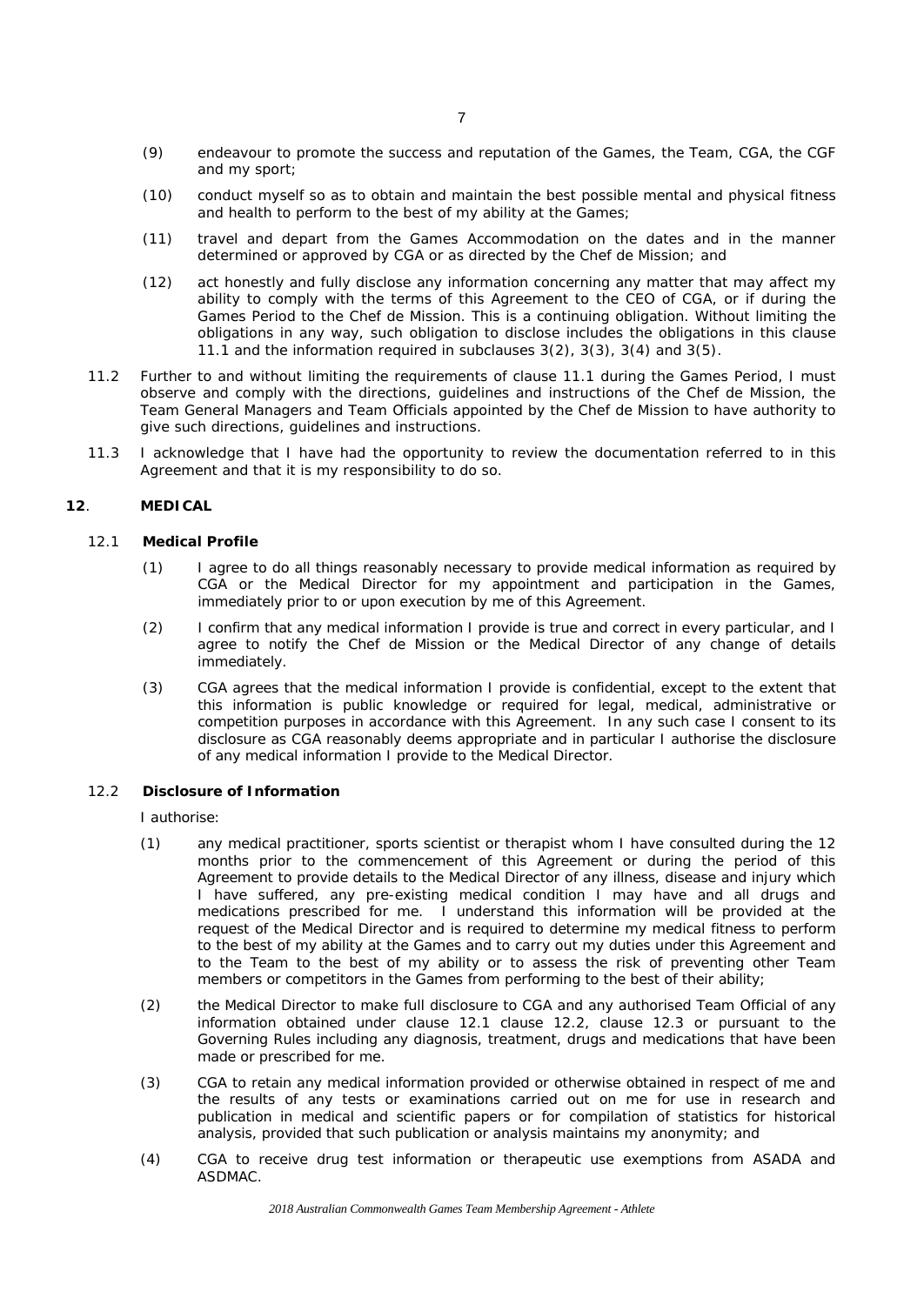# 12.3 **Medical testing**

- (1) I agree to undergo such medical testing as may be reasonably required by the Medical Director, including, but not limited to, giving blood and tissue samples for analysis. I agree that such analysis may include testing for human immunodeficiency virus (HIV). I also acknowledge that additional testing may be required in accordance with the Governing Rules or the rules of my Program Sport.
- (2) The fact and the results of such medical testing will be confidential in the hands of the Team medical staff, except to the extent that the same is public knowledge or required for legal, medical, administrative or competition purposes in accordance with this Agreement.
- (3) If such medical testing is carried out by the Games Organising Committee medical team, CGA will use reasonable endeavours to ensure confidentiality in accordance with clause 12.3 however, I acknowledge that CGA is not in a position to ensure the confidentiality of the fact and results of the medical testing.

#### 12.4 **Medical consent**

I agree that if I suffer any injury, damage or loss, I will submit to medical treatment, and wherever possible, in accordance with the recommendation of the Medical Director.

# 12.5 **Team Member Participation**

I acknowledge that the Chef de Mission or an authorised Team Official, acting on advice from the Medical Director, may direct me not to participate in training or competition (as applicable) if, in the Medical Director's opinion, my participation would constitute an unacceptable risk of:

- (1) causing me harm, injury or death;
- (2) aggravating an existing injury or illness I may have; or
- (3) infecting or injuring other Team members or officials, or other participants in the Games.

#### 12.6 **Directions**

I agree to comply with all reasonable directions given by the Medical Director concerning medical matters.

## **13 MEDIA**

#### 13.1 **General**

I agree that:

- (1) Except as provided in this clause 13.1 I will not comment on CGA, the Team, any Team Member, the CGF, the Games Organising Committee, any arrangements for the Games, or the Games without the express permission of the Chef de Mission or any duly authorised Team official;
- (2) I will fulfil requests from accredited media organisations for interviews during the Games Period where reasonably requested by the Chef De Mission or authorised CGA media staff;
- (3) I will comply with all arrangements as set out in the GC2018 News Access Rules;
- (4) For interviews with a visual element, Team Members must wear items of the Team Uniform as set out by the Chef De Mission;
- (5) When making public comment or engaging in interviews, I will do so with respect and not disclose any confidential information regarding the CGA or any Team Member;
- (6) Network 7 is the host broadcaster, and where reasonably requested by CGA, I will make myself available in the lead-up to the Games Period for the purposes of Network 7 collating broadcast material for the Games;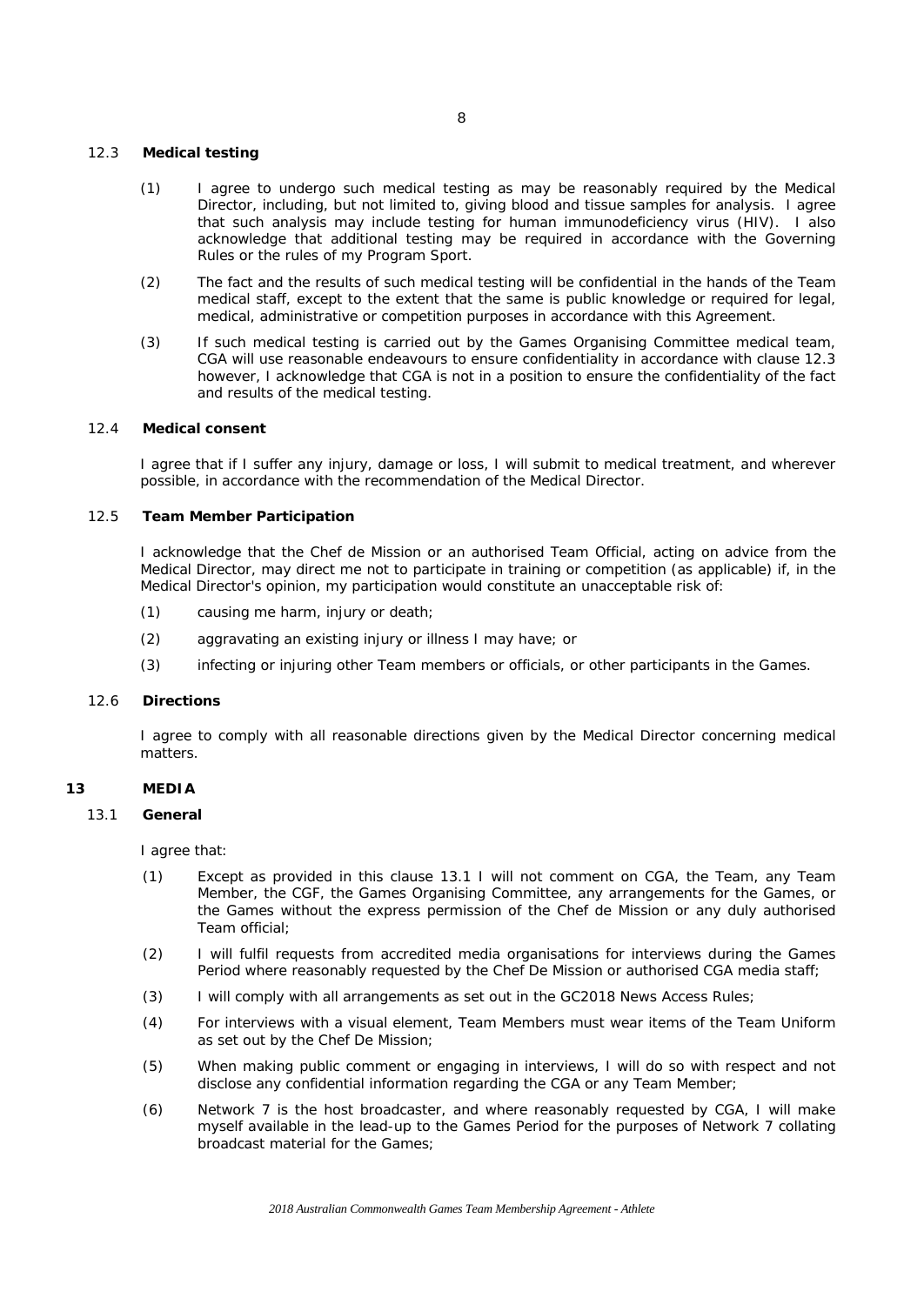- (7) I am entitled to make public comment or communicate with the media in relation to my personal performance in training or Games competition. I acknowledge that assistance is available from the Team Officials in this regard;
- (8) Notwithstanding that CGA encourages co-operation with the media, I may decline to comment to the media on any matter; and
- (9) During the Games Period I will not without the prior written approval of the Chef de Mission or CEO of CGA, perform or make any agreements, arrangements or understanding:
	- (a) for exclusive media interviews;
	- (b) to act as a journalist or in any other media capacity;
	- (c) to author any public or media comment; or
	- (d) for any interview for reward.

#### 13.2 **Social Media**

I acknowledge and agree that:

- (1) the CGA promotes a common-sense and proportionate approach to Social Media and Team Members who choose to share any aspect of their experiences at the Games with the public through social media do so in a way which respects both themselves and others, and does not infringe on the rights of CGA, The Team, CGF, Games Organising Committee or the sponsors and partners of all those entities, including the organisers of the Games, and the media;
- (2) if I choose to use Social Media to share information with members of the public during Games Period, I must abide by the Social Media Policy;
- (3) I am also bound by the terms of the "CGF Policy for use of Social Media at the Commonwealth Games", which is part of the Governing Rules and I acknowledge that the CGA treats all written social media such as postings, blogs, status updates and Tweets as public 'comment';
- (4) a breach by me of the Social Media Policy will be a breach of this Agreement and, at the absolute discretion of the CEO of CGA, or the Chef de Mission, I will be subject to the penalties set out in clause 23, including dismissal from the Team; and
- (5) mis-use of Social Media may amount to a breach of the CGA Ethical Behavior By-Law, or a breach of my general obligation not to engage in conduct that would be likely to bring me, my sport, CGA or the Team into disrepute or censure.

# **14 NO DEMONSTRATION**

I agree I will not throughout the Games Period make any statements or demonstrations (whether verbally, in writing or by any act or omission) regarding political, religious or racial matters and acknowledge these are contrary to the objects and purposes of CGA, CGF and the spirit of the Games.

#### <span id="page-10-0"></span>**15 MY INDIVIDUAL SPONSORS**

- 15.1 Unless specifically approved in writing by CGA, I must not allow or consent to my Image or person being used for any Reward Scheme, in addition to any obligations I have under the CGA Commercial Activities By-Law as outlines in the Governing Rules set out in Schedule 2.
- 15.2 Unless specifically approved in writing by CGA, I will not allow or consent to my Image or person being used during the Games Period for any commercial purposes.
- 15.3 I have completed Schedule 4 of this Agreement listing my Individual Sponsors and agree to notify and keep CGA notified in writing of the names of Individual Sponsors and the relevant terms and conditions of my agreements with Individual Sponsors.
- 15.4 I must not enter into any arrangement or agreement for, or otherwise allow, my Image to be used for the purpose of any memorabilia relating to the Games, the Team, CGA or the CGF unless I have obtained the prior written approval of CGA.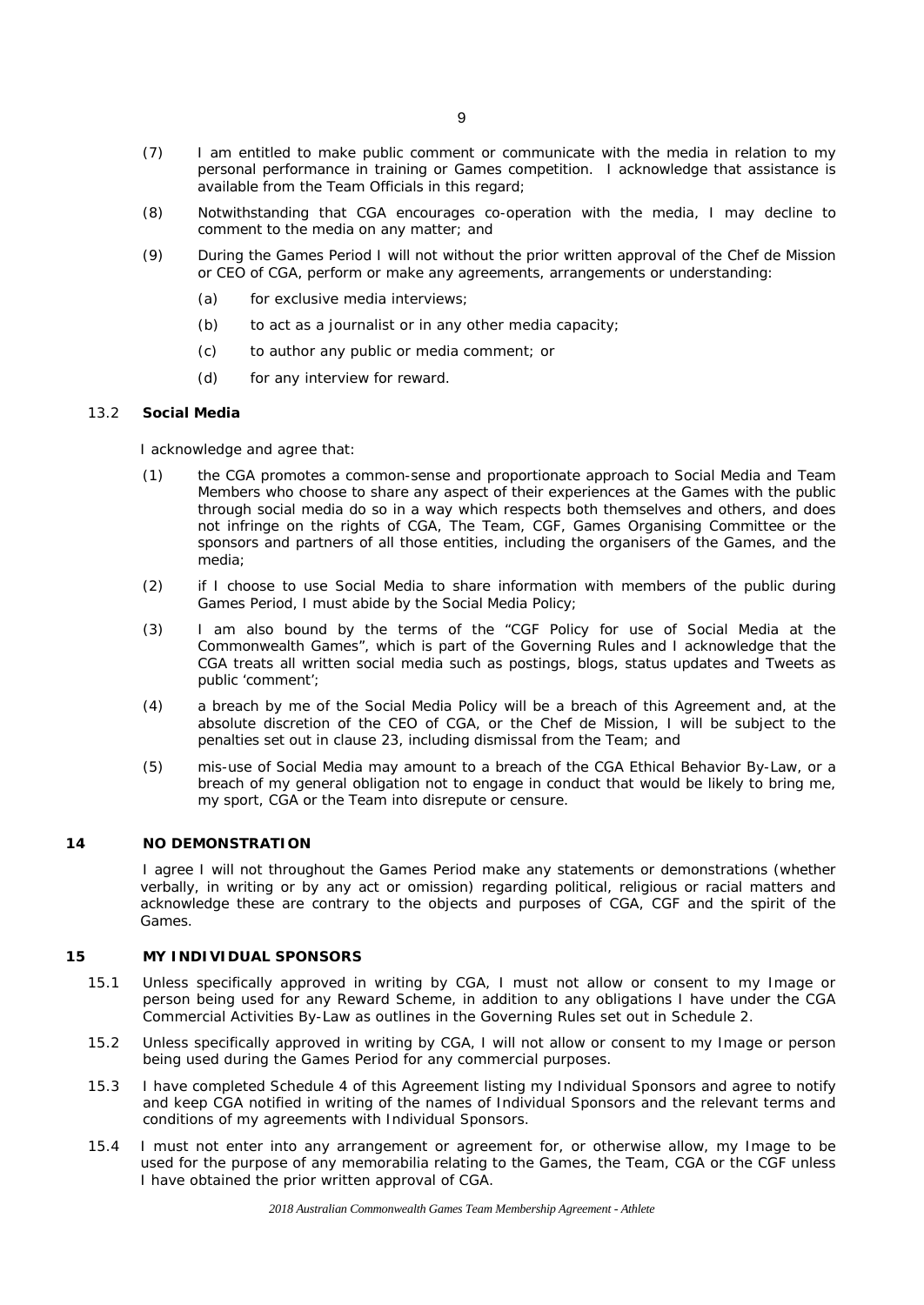#### **16**. **CGA SPONSORS**

- 16.1 Except to the extent that CGA Sponsors compete with my Individual Sponsors I agree at all times during the Games Period to:
	- (1) assist and co-operate with CGA and CGA Sponsors to enable CGA Sponsors to maximise the promotional benefits from their sponsorship of or supply to CGA and/or the Team;
	- (2) comply with all reasonable directions of CGA or its authorised nominees in assisting CGA and CGA Sponsors, including ensuring that any logos of CGA Sponsors receive the widest possible exposure; and
	- (3) provide all reasonable assistance to CGA in its fundraising activities.
- 16.2 I agree that CGA may exploit my Image before, during and after the Games in any media or forum, including the Internet:
	- (1) to promote Australia's participation in the Games, including historical records; and
	- (2) in CGA and/or CGA Sponsor's advertising, promotion or marketing activities,

provided that such use of my Image is limited to my being part of the Team.

16.3 I agree to not cover up and attempt to conceal any logos of CGA Sponsors or otherwise act to diminish the benefits to CGA Sponsors of association with the Team and/or CGA.

### **17 TEAM UNIFORM AND SPECIALISED EQUIPMENT**

- 17.1 CGA has the sole and exclusive authority to prescribe and determine the Team Uniform to be worn and used by Team Members during the Games Period. I will wear and use such Team Uniform throughout the Games Period in the manner determined by CGA.
- 17.2 CGA is and remains the owner of all Team Uniform it supplies to me and may at any time demand that I return it or any part of it to CGA. If I receive any such demand I will immediately comply.
- 17.3 I shall not sell, give away or part with any or all of the Team Uniform provided by CGA without the prior written permission of CGA. This permission may be refused or given on such terms and conditions as CGA may in its absolute discretion determine.
- 17.4 I shall keep confidential the design and other details of the Team Uniform unless or until such details are disclosed by CGA to the public.
- <span id="page-11-0"></span>17.5 No Specialised Equipment may be used or worn in competition unless:
	- (1) I have submitted to the CEO of CGA a written request to use or wear such Specialised Equipment by 31 December 2017, which shall include proper evidence that the Recognised International Federation for my sport approves of my using or wearing such Specialised Equipment;
	- (2) the request in clause 17.[5\(1\)](#page-11-0) has been approved in writing by CGA, which approval may be given on such terms and conditions as CGA may deem fit and which approval shall not be unreasonably withheld;
	- (3) I am responsible for the cost of any Specialised Equipment and I am the sole unencumbered owner of it;
	- (4) the Specialised Equipment conforms to the 'look and feel' of the Team Uniform; and
	- (5) except in the case of running shoes, unless the supplier and/or manufacturer of the Specialised Equipment is a CGA Sponsor for the product category for the Specialised Equipment, the Specialised Equipment will not bear the name, logo or other form of identification of the manufacturer and/or supplier of the Specialised Equipment.
- 17.6 I will not use, wear or permit to be used or worn for any Commercial Purpose without the prior written permission of CGA any or all of:
	- (1) the Team Uniform at any time; or
	- (2) Specialised Equipment during the Games Period; and

including in either case reproductions and obvious imitations.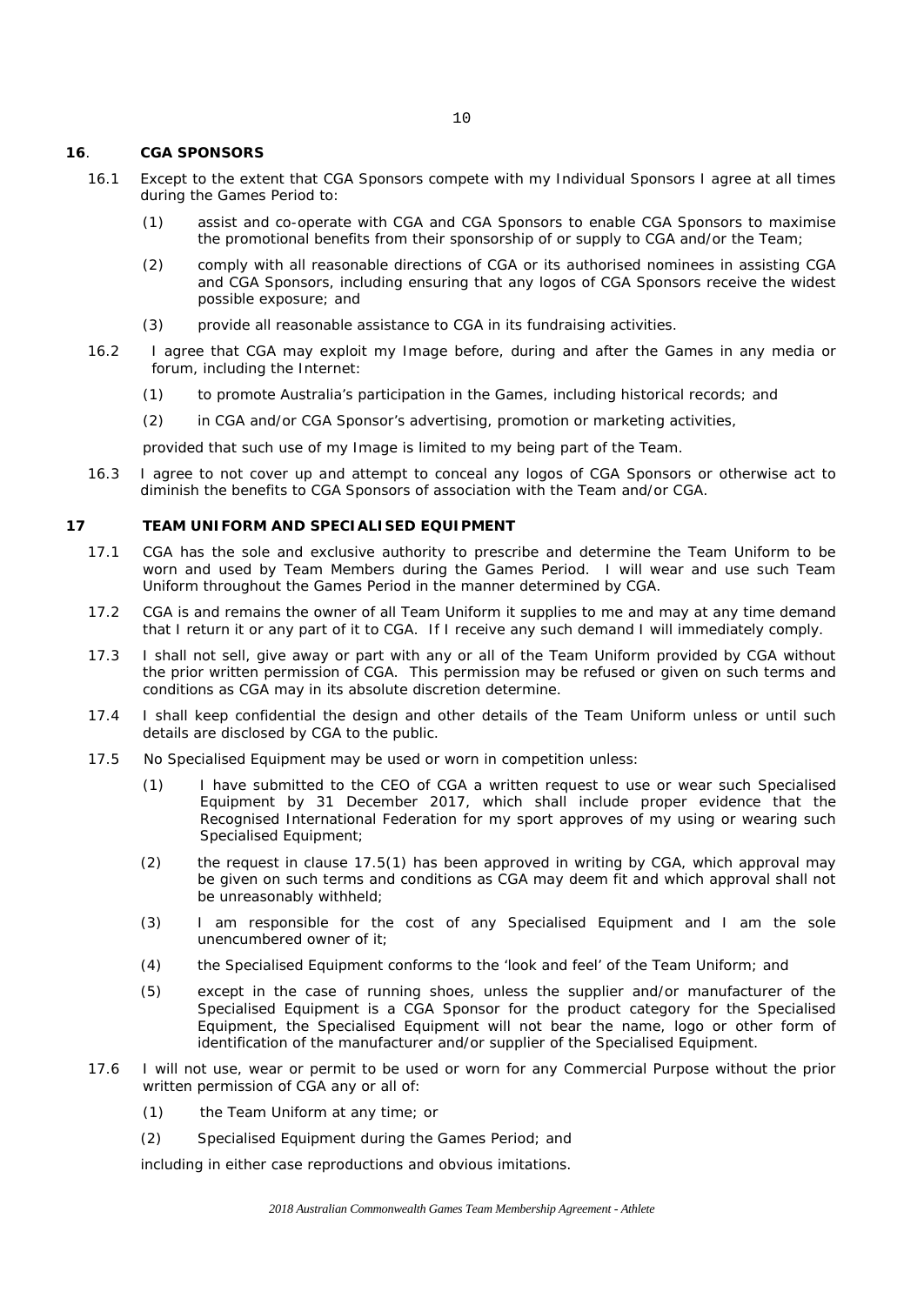#### <span id="page-12-0"></span>**18. GAMBLING**

- (1) appear in, participate in or permit my Image to be used for or in connection with the endorsement, promotion or marketing of any betting or gaming agency which accepts any bet or gambling activity on Games events or performances.
- (2) participate or assist (either directly or indirectly) in any gambling or betting activities associated with the staging of any performance or event at the Games.
- 18.2 In the event that any betting or gambling agency uses without my consent my Image in a manner contemplated under this clause [18,](#page-12-0) then CGA has the sole right to determine whether any action should be taken to terminate such misuse or unauthorised use or settle any action, proceeding or claim brought by CGA to terminate or cease such misuse or unauthorised use.

# **19. GAMES ACCOMMODATION**

- <span id="page-12-1"></span>19.1 I will reside in the designated accommodation in the Games Accommodation during any period specified by the Chef de Mission during the Games Period, or at such other location as directed or approved by the Chef de Mission.
- 19.2 If I wish to reside in alternative accommodation to that specified pursuant to clause [19.1](#page-12-1) I must seek approval in writing from the Chef de Mission and bear the costs associated with that alternate accommodation.
- 19.3 The Chef de Mission will only consider approving alternate accommodation requests where I can demonstrate that:
	- (1) no costs will be incurred or suffered by CGA in relation to accommodation, food and ground transport;
	- (2) I, and if I am a minor then my parents or guardians, have signed a Deed of Release and Indemnity in favour of CGA indemnifying CGA and such other persons as CGA may require and acknowledging that:
		- (a) I have been advised by CGA not to stay outside the Games Accommodation due to the increased security and safety risks;
		- (b) CGA will not in any way be held responsible or liable for my safety, transport, accommodation or any other arrangements whatsoever which relate to my being accommodated outside the Games Accommodation; and
		- (c) I am (and if I am a minor my parents and guardians are) willing to accept full responsibility for my safety and wellbeing; and
	- (3) exceptional circumstances (as solely determined by the Chef de Mission) exist.

#### **20. INSURANCE**

- 20.1 CGA will effect limited insurance for the benefit of myself and members of the Team. The benefits are subject to the terms and conditions of the relevant insurance policies, which are available on request and are summarised in Schedule 3.
- 20.2 Notwithstanding that CGA will effect limited insurance for the benefit of myself and members of the Team, I acknowledge and understand that it is my responsibility to satisfy myself as to my insurance needs in relation to my membership of the Team and further, that CGA strongly recommends that I take out insurance to cover me for medical and like expenses arising out of any injury or illness I may suffer whilst a member of the Team and agree that I am solely responsible for all such expenses and any loss of income consequent upon any injury or illness.
- 20.3 I agree that CGA is not responsible for medical and like expenses in Australia and overseas or for any loss of income arising out of any injury or illness I may suffer whilst a member of the Team and that the release and indemnity contained in clause 20 includes me, amongst other things, from claiming any such medical and like expenses and loss of income from CGA.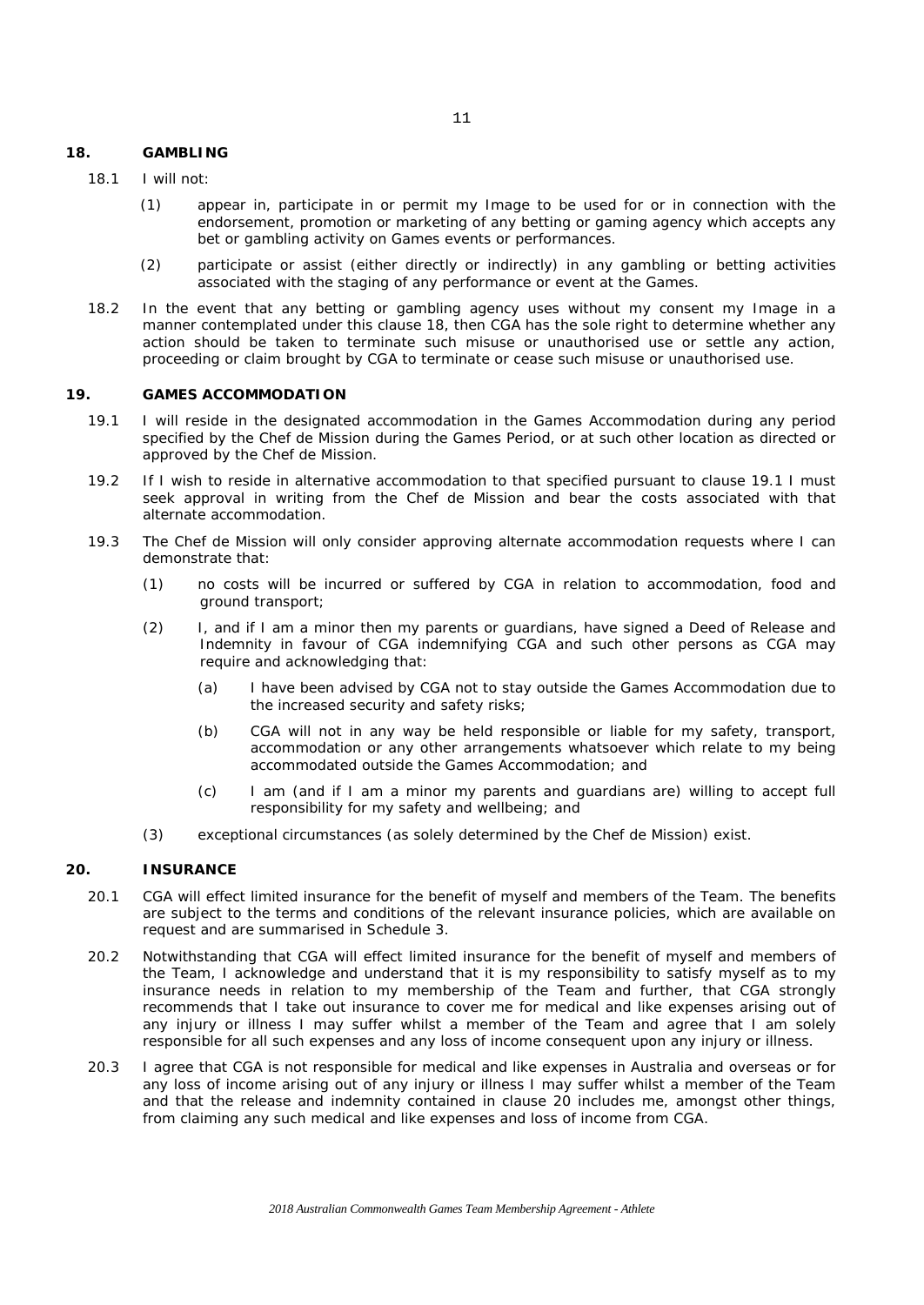#### **21. RELEASE AND INDEMNITY**

- 21.1 I acknowledge that my travel to and from Gold Coast and my consequent stay in Gold Coast in connection with the Games is of my own choice and free will and for my participation in sport and my pursuit of, and engagement in, enjoyment, relaxation and leisure. I further acknowledge and agree that training for, and competing in, my sport at the Games involves risks to my health, safety and life and that I voluntarily assume those risks.
- <span id="page-13-2"></span>21.2 I further acknowledge that CGA has affected insurance for the benefit of all members of the Team and that this has been summarised in Schedule 3. I agree that I am aware that there are limitations applying to this insurance cover and, for example, it excludes claims for loss in relation to acts of terrorism, including nuclear, chemical or biological terrorism.
- 21.3 I accordingly agree that should CGA be liable to me for any reason in connection with the acts or omissions to act for which it is responsible in connection with the administration, management and/or operation of the Team and/or my participation in the Games, then CGA's liability is and will be limited to the quantum of damages properly payable to me (if any) under the above mentioned CGA insurance and I hereby:
	- (1) irrevocably release and discharge CGA and its agents and officers from and against all liability for death or personal injury whatsoever (including any liability by virtue of section 37(2) of the Wrongs Act 1958 (Vic) or State or Territory equivalent provision) in excess of that quantum of loss and damages properly payable to me under the insurances effected by CGA for the benefit of all members of the Team; and
	- (2) agree that, should I or my personal legal representatives commence legal proceedings against any third party in respect of any loss and damage for death or personal injury of any kind I may suffer as a result of the acts or omissions to act of any person for whom CGA is responsible in connection with the administration, management and/or operation of that Team and/or my participation in the Games and, as a result of which, CGA is joined as a party to that proceeding or otherwise there is sought contribution or indemnity from CGA in connection with its acts or omissions to act in connection with the administration, management and/or operation of the Team and/or my participation in the Games, I promise to indemnify and keep indemnified CGA from and against all actions, suits, causes of action, proceedings, claims, demands, damages, costs and expenses whatsoever arising in connection with the said legal proceeding or claim for contribution or indemnity.
- 21.4 This limitation on liability, release and indemnity applies notwithstanding that any loss and damage I may suffer may be the result of any breach of an express or implied warranty that any goods or services to be provided by or on behalf of CGA will be rendered and provided with reasonable care and skill, fit for a purpose and of merchantable quality.

# **22. RESTRAINT OF TRADE**

I acknowledge and agree that this Agreement restricts my absolute freedom to exploit my Image, person and performance at the Games and I acknowledge and agree that such restrictions are necessary and reasonable in the public interest and for the purposes of protecting the sources of income from marketing and fundraising, from which I receive benefit and which are necessary to fund:

- (1) the staging of the Games;
- (2) the operations of CGF and CGA in facilitating the Games and the Team; and
- (3) the development and participation of competitors in future Commonwealth Games.

# <span id="page-13-1"></span>**23. BREACH OF AGREEMENT**

- <span id="page-13-0"></span>23.1 During the Games Period I acknowledge and agree that the Chef de Mission, in consultation with the Team General Managers or CGA CEO, has the power to determine whether there has been a breach of this Agreement and in his or her absolute and unfettered discretion do any one or more of the following:
	- (1) terminate my membership of the Team;
	- (2) terminate this Agreement;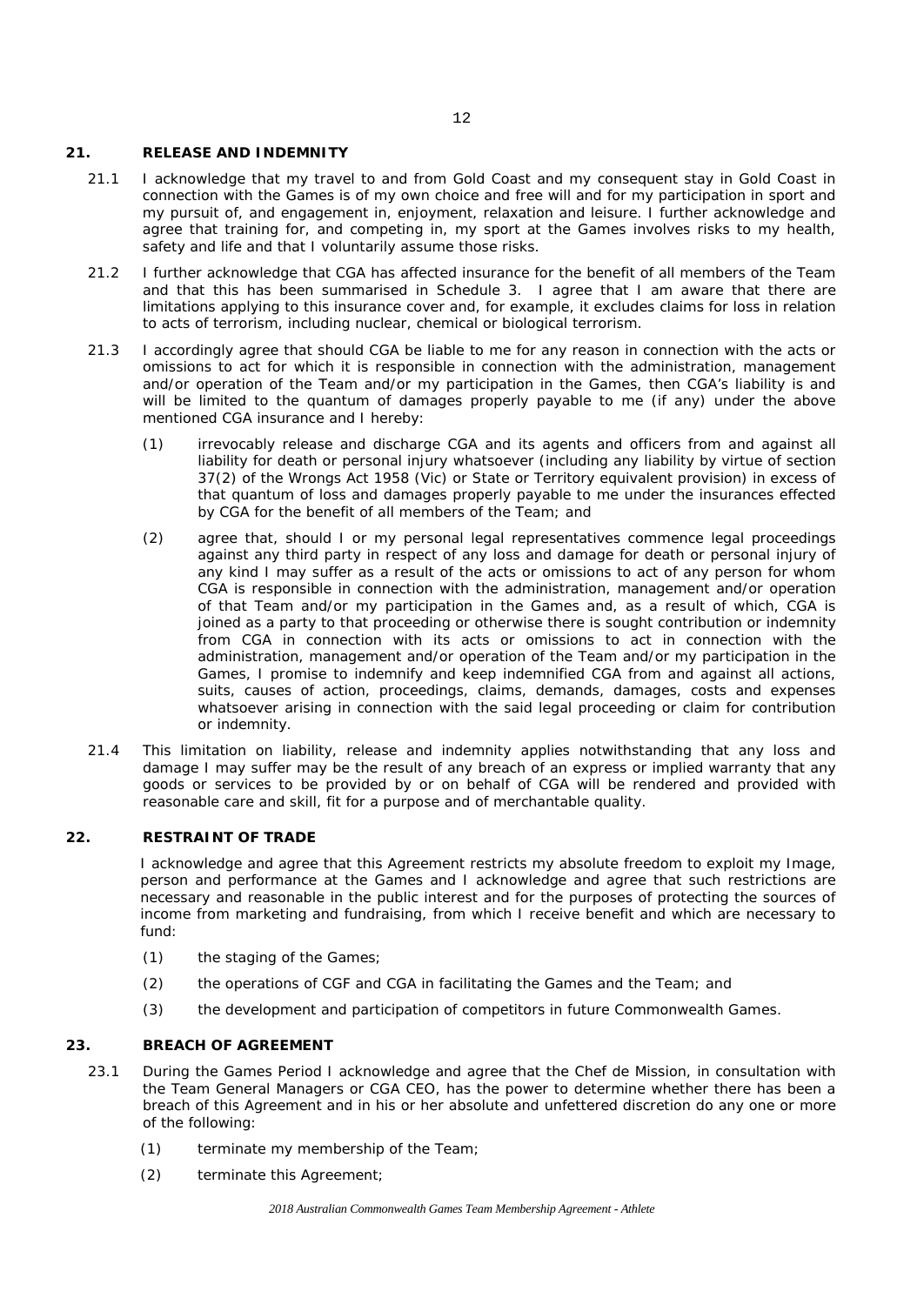- (3) require me to leave the Games and/or the Games Village or Games Accommodation;
- (4) exclude me from competition;
- (5) cancel any of my Benefits;
- (6) cancel or impound my Games identity card or accreditation; and/or
- (7) suspend me from participation in CGF or CGA events or CGA sanctioned events in future.
- <span id="page-14-1"></span>23.2 In addition to and without limiting the Chef de Mission's powers in clause [23.1,](#page-13-0) financial penalties may be imposed against me by CGA in respect of CGA financial or other support provided to me where there has been a breach by me of this Agreement. The decision by CGA to impose such a penalty will be made by the CEO of CGA in his or her absolute and unfettered discretion and may be based solely on the determination made pursuant to clause [23.1.](#page-13-0)
- 23.3 The provisions of clauses [23.1](#page-13-0) and [23.2](#page-14-1) do not limit and are without prejudice to any other remedies and relief that may be available to GCA under this Agreement or otherwise at law and in Equity.
- 23.4 The Chef de Mission may delegate his or her powers and responsibilities under this clause [23](#page-13-1) to the Team General Managers and in that case a determination and sanction given by any person having such delegated power shall be as binding as if given by the Chef de Mission personally.
- 23.5 If I am accused of breaching this Agreement I will have an opportunity to meet with the Chef de Mission, Team General Managers or CGA CEO (as the case may be) to discuss the matter and answer the accusation before a decision and sanction is made against me.
- 23.6 The Chef de Mission, Team General Managers or CGA CEO (as the case may be) may avail him or herself of and rely on such information as he or she deems fit in reaching a determination and sanction as contemplated under clause [23.1,](#page-13-0) including any information that may be obtained from any Team Members, Assistants, complainant and any other person.
- 23.7 Any person complaining to the Team or CGA about my conduct will receive a response and a determination in respect of the complaint, unless the complaint made is determined by CGA as frivolous or vexatious.
- 23.8 I acknowledge and agree that any decision and exercise of power pursuant to this clause [23](#page-13-1) is final, conclusive and binding.

#### **24. AGENT AND ATTORNEY**

- <span id="page-14-2"></span>24.1 I agree to appoint the CEO of CGA or his or her nominee, as my agent and attorney to commence in my name all actions, suits, causes of action, proceedings, claims and demands which are reasonably necessary (without obligation on CGA to do so) against any person or entity, using my likeness, image, name, person or performance at the Games which may cause me to be in breach of the restrictions and obligations contained in clauses [15](#page-10-0) and [18,](#page-12-0) irrespective of my prior consent or agreement to such use.
- 24.2 If I have not agreed or consented to such use by a person or entity under clause [24.1,](#page-14-2) CGA will be responsible for and will indemnify me and keep me indemnified from and against all costs, expenses and any judgment or damages awarded against me arising out of any such proceedings, suits or actions.

## <span id="page-14-3"></span>**25. DISPUTE RESOLUTION**

- 25.1 Except as provided in clause 23, in the event of any dispute relating to this Agreement or any matter arising in relation to it and whether arising during or after the term of the Agreement will be determined solely in accordance with the provisions of this clause [25.](#page-14-3)
- <span id="page-14-0"></span>25.2 In the event of a dispute under or arising out of this Agreement the aggrieved party must deliver a written notice to the other party and the President of CGA within 14 days of the Dispute setting out:
	- (1) the nature of the Dispute including all relevant facts and any relevant law;
	- (2) the relief the aggrieved party seeks; and
	- (3) the arguments of the aggrieved party in support of that relief.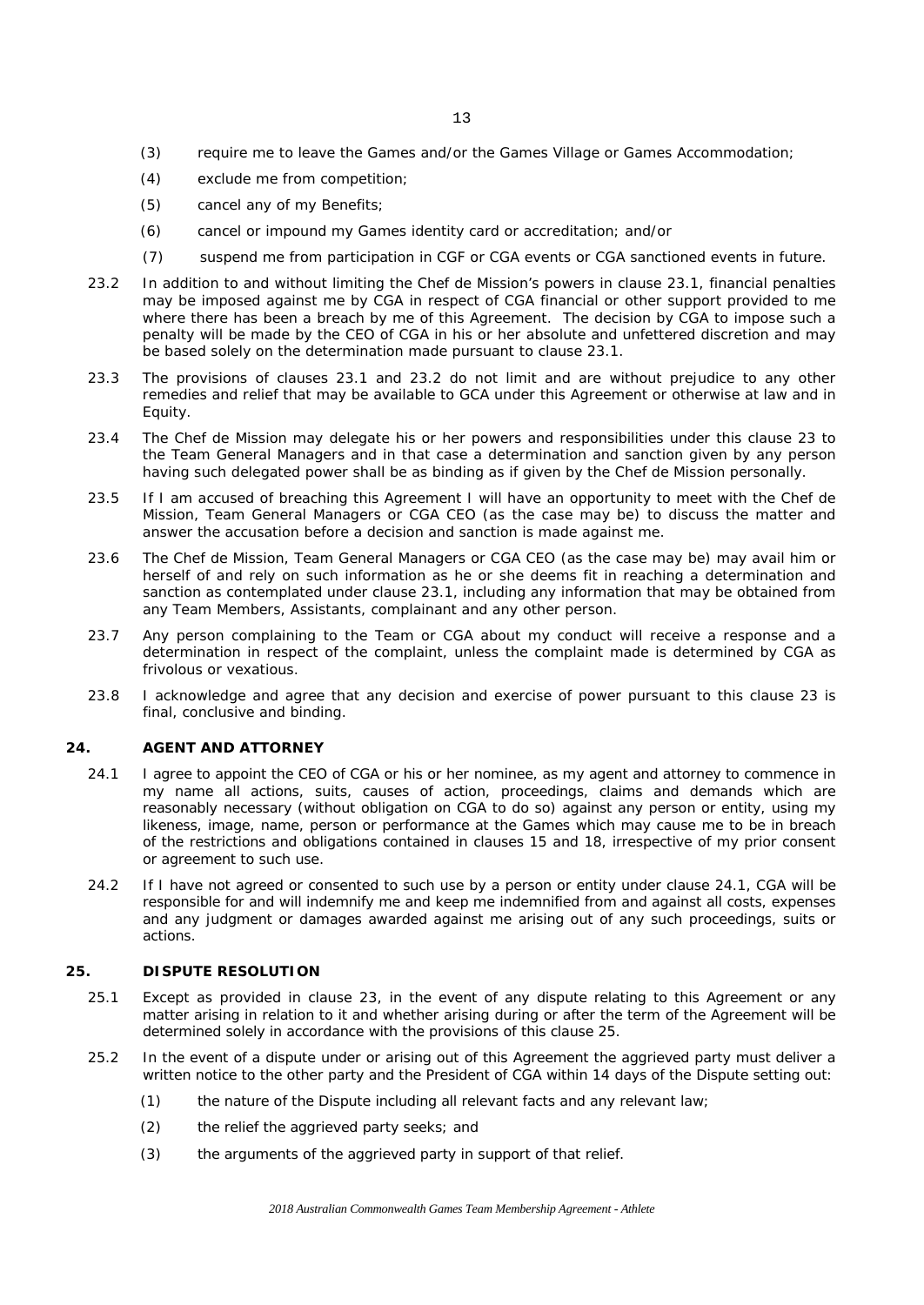- <span id="page-15-0"></span>25.3 Within 14 days of receipt of such notice the President of CGA will appoint a grievance committee consisting of three persons chosen by him or her to hear and determine the Dispute.
- 25.4 The Grievance Committee must meet to hear and determine the Dispute at such place and time as is agreed between its members but as soon as practicable after their appointment. The Grievance Committee will determine the rules and procedure that will apply to the hearing of the Dispute and they may elect to conduct it on written submissions or other means they deem appropriate.
- 25.5 A party to the Dispute may appoint any person to act on their behalf in the proceedings before the Grievance Committee.
- 25.6 The Grievance Committee will deliver its decision in writing.
- 25.7 If a party to the Dispute wishes to appeal the decision of the Grievance Committee that party must give notice in writing to the President of CGA of that desire. No right of appeal exists except as provided under the following provisions of this clause [25.](#page-14-3)
- 25.8 Any appeal will be heard by CAS in accordance with the Code of Sports-related Arbitration and the appealing party must pay the costs of CAS before the hearing date is set. If the party fails or refuses to pay such costs the appeal will lapse and be deemed abandoned.
- 25.9 CAS will rule on its jurisdiction and has exclusive power to order provisional and conservatory measures. The decisions of CAS will be final.
- 25.10 In the interests of speedy and expert resolution of any Disputes I hereby surrender any right I may have to commence proceedings in a court in relation to any such Dispute or to file any appeal, review or recourse to any state court or other judicial authority from any arbitral award, decision or ruling issued in accordance with the applicable procedures under this clause [25.](#page-14-3) In particular, and without restricting the generality of the foregoing and for further and better assurance notwithstanding that such provisions have no applicability, I agree that neither party will have the right of appeal under section 38 of the Commercial Arbitration Act, 1984 (Vic) or equivalent in any of the Australian states or to apply for the determination of a question of law under section 39(1)(a) of such Act (as amended)

#### <span id="page-15-1"></span>**26. AGREEMENT NOT TO SUE ASSISTANTS**

- 26.1 I acknowledge and agree that:
	- (1) CGA's activities resulting in my and the Team's participation in the Games are dependent on the efforts of the Assistants, who generally provide voluntary and unpaid services which are necessary for the preparation and participation of Team Members in the Games;
	- (2) the provision of these services is essential to the functioning of the Team and its and my participation in the Games;
	- (3) the Assistants provide their time and services to further Australian sport and to assist Australian athletes who participate in the Games in the expectation that they will not incur any personal liability as a result thereof; and
	- (4) if I or any other member of the Team were to commence legal proceedings against:
		- (a) any Assistant or Assistants in connection with his, her or their acts or omissions to act in connection with the administration, management and/or operation of the Team and/or Australia's participation in the Games; or
		- (b) a third party who in turn joins any Assistant or Assistants as a party to that proceeding or otherwise seeks contribution or indemnity from any Assistant or Assistants in connection with his, her or their acts or omissions to act in connection with the administration, management and/or operation of the Team and/or Australia's participation in the Games and in respect of my claim or claims against the third party,

then not only would potential Assistants be discouraged from volunteering to support and assist future Australian Commonwealth Games Teams, but CGA resources would have to be applied towards those legal proceedings rather than to promoting and assisting sport, causing irreparable harm and damage to CGA and the Commonwealth Games Movement.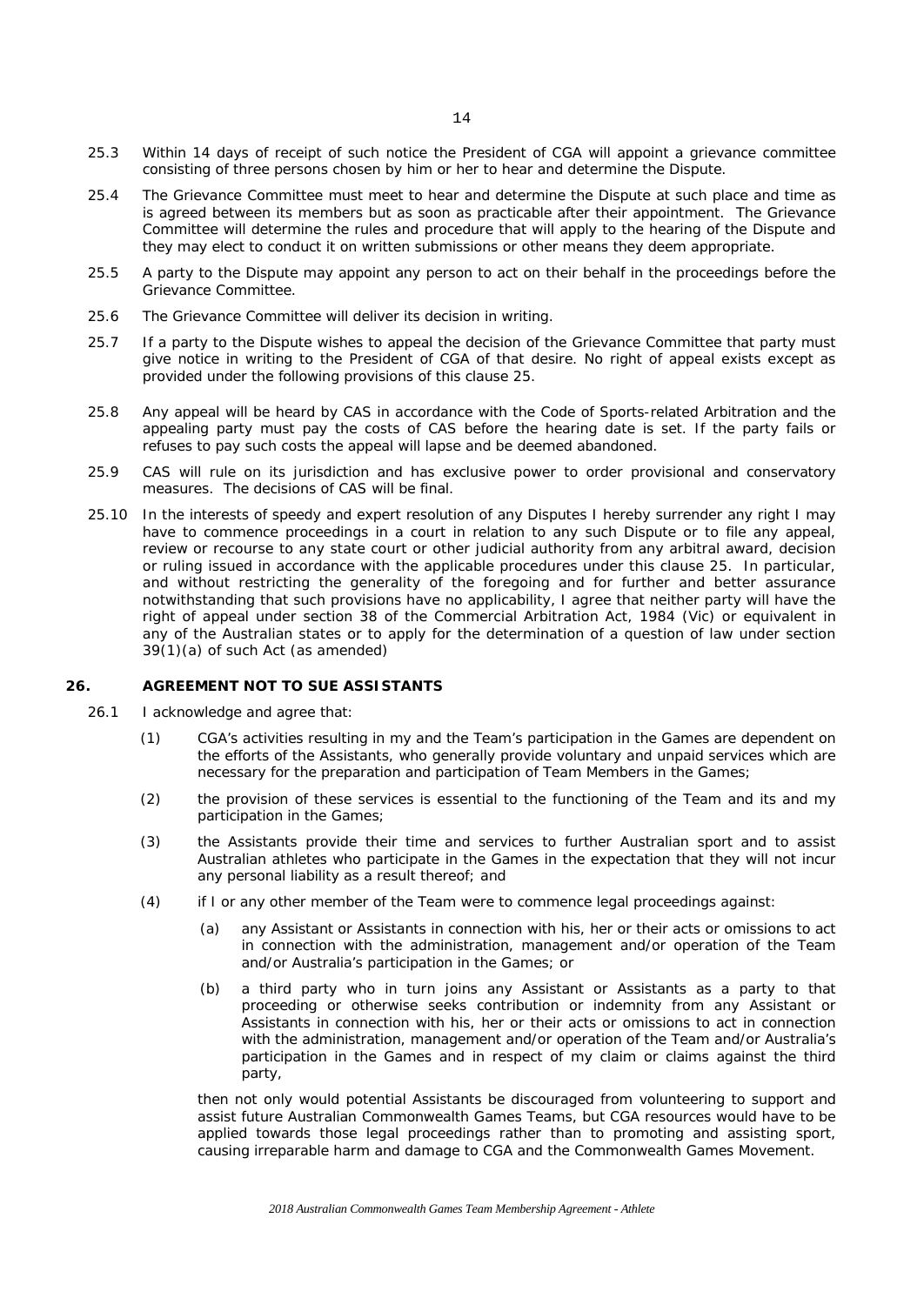- <span id="page-16-0"></span>26.2 Recognising my acknowledgement and agreement in clause [21.2](#page-13-2) that CGA will effect insurance for the benefit of myself and the remainder of the Team as detailed in Schedule 3, I promise that I will not commence any legal proceeding against any Assistant in respect of his or her acts or omissions to act in connection with the administration, management and/or operation of the Team and/or Australia's participation in the Games. I expressly agree that my promise in this clause [26.2](#page-16-0) extends to cover all and any loss, damage or injury of any kind I may suffer whether arising directly or indirectly from any act, neglect or fault (whether negligent or otherwise) on the part of the Assistants or any of them in connection with the administration, management and/or operation of the Team and/or Australia's participation in the Games.
- 26.3 Should I breach, or threaten to breach, my promise contained in clause [26.2,](#page-16-0) I acknowledge and agree that irreparable harm and damage will be caused to CGA and the Commonwealth Games movement in Australia and in these circumstances, I irrevocably agree:
	- (1) that CGA may bring injunctive proceedings against me to restrain me from breaching my promise;
	- (2) to the granting of a permanent injunction restraining me from commencing or continuing any proceeding I have commenced against the Assistant or Assistants concerned;
	- (3) to an order being made against me by the Court in the injunctive proceedings for costs on a solicitor-own client basis; and
	- (4) that this Agreement and this clause [26](#page-15-1) may be produced by CGA as conclusive proof of my promise and my consent detailed above.
- 26.4 To the maximum extent legally possible and without in any way derogating from the rights of CGA conferred by the remainder of this clause [26,](#page-15-1) I acknowledge that CGA holds the benefit of the promises in this clause [26](#page-15-1) upon trust for:
	- (1) CGA; and
	- (2) each and every Assistant.

#### **27. MISCELLANEOUS**

#### 27.1 **Relationship Between the Parties**

Nothing in this Agreement shall be construed to mean the parties have an employee/employer relationship, or any relationship other than as independent contracting parties. Except as expressly provided in this Agreement, it is agreed and acknowledged that no party has the authority or power for or on behalf of the other party to enter into any contract, to incur debts, to accept money, to assume any obligations or to make any warranties or representations whatsoever.

# 27.2 **Confidentiality**

The parties agree that this Agreement, and the terms contained in this Agreement will remain confidential between the parties.

# 27.3 **Application**

This Agreement applies to and binds my heirs, executors, assigns and personal representatives.

## 27.4 **Proper Law**

This Agreement is governed by the laws applicable in the state of Victoria.

# 27.5 **Severance**

If any provision of this Agreement or its application is or becomes invalid or unenforceable then the remainder of this Agreement and the application thereof will not be affected and will continue to be valid and enforceable to the fullest extent permitted by law or equity.

# 27.6 **Entire Understanding**

The parties agree that this Agreement, the Governing Rules and all other documents, policies and rules incorporated into this Agreement by reference constitute the whole agreement between the parties.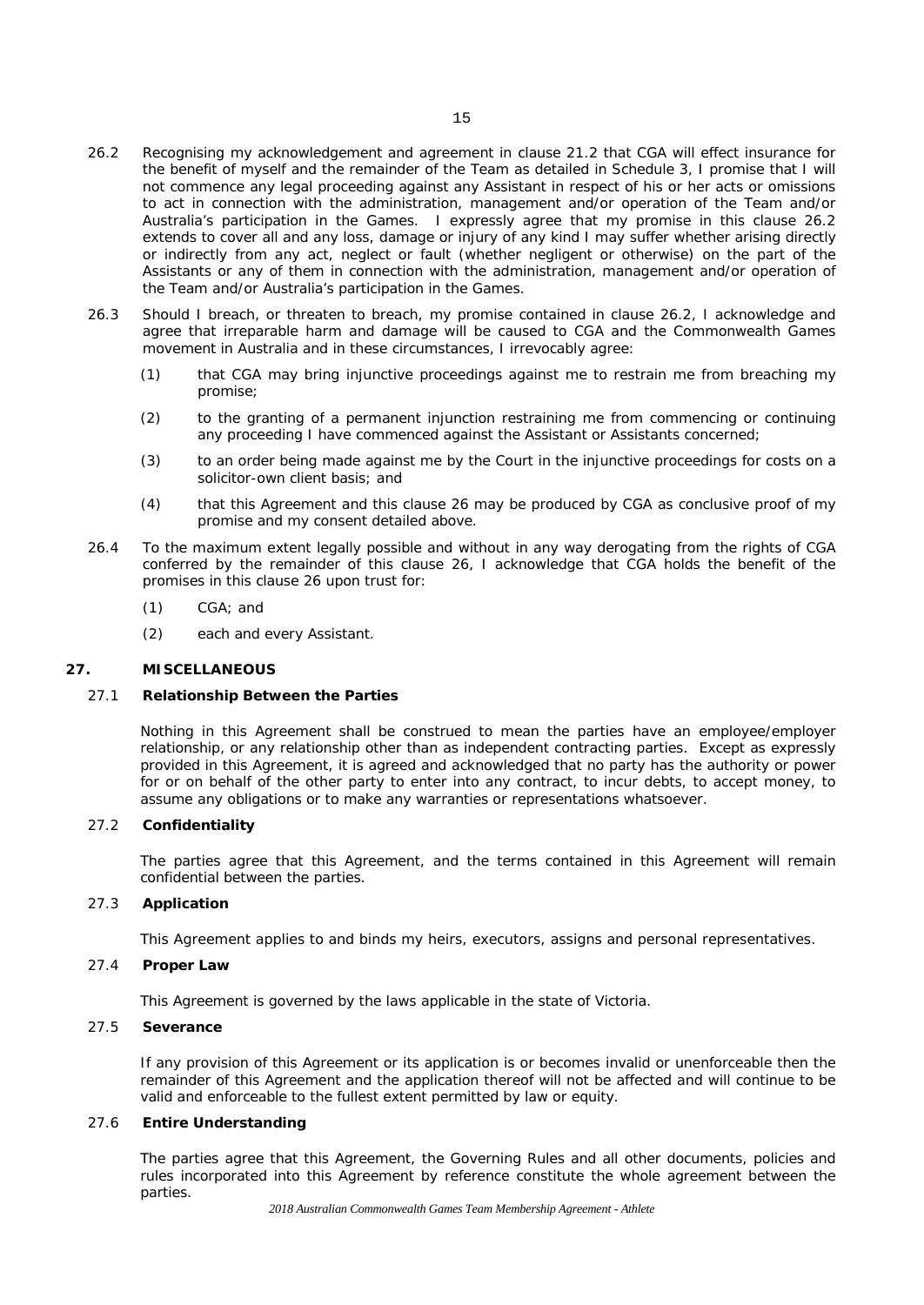| Executed as an agreement.                                                         |                                                                                                       |                    |                |
|-----------------------------------------------------------------------------------|-------------------------------------------------------------------------------------------------------|--------------------|----------------|
| Dated this                                                                        | day of                                                                                                |                    | 201            |
| <b>SIGNED</b><br>for<br>and<br><b>COMMONWEALTH</b><br>officer in the presence of: | behalf<br>of<br>on<br><b>GAMES</b><br><b>AUSTRALIA</b><br>(ABN 55 165 736 898) by its duly authorised | $\mathcal{E}$<br>⟩ |                |
|                                                                                   | Authorised Officer                                                                                    |                    | Witness        |
| Craig Phillips - CEO                                                              |                                                                                                       |                    | Dianne O'Neill |
|                                                                                   | Name and Office of Officer                                                                            |                    | Witness Name   |
| <b>SIGNED by</b>                                                                  |                                                                                                       | ⟩                  |                |
|                                                                                   |                                                                                                       |                    |                |
| in the presence of:                                                               |                                                                                                       | $\mathcal{E}$      |                |
|                                                                                   | Athlete                                                                                               |                    | Witness        |
|                                                                                   | Athlete Name                                                                                          |                    | Witness Name   |

16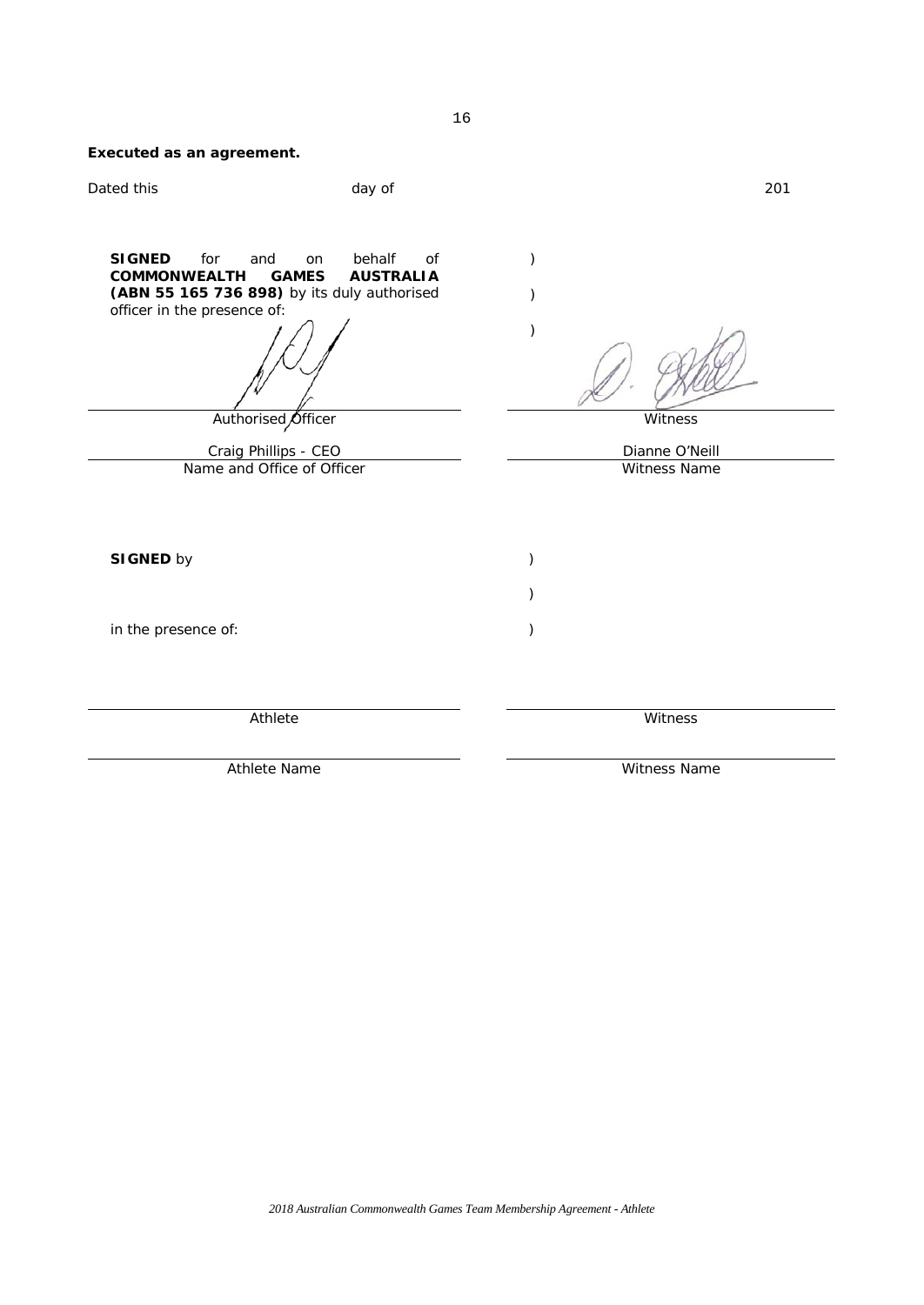### **Parents/Guardians Acknowledgement for Minors**

In consideration of CGA:

(a) appointing ……………………………………………………………………………………("athlete")

as named in the attached 2018 Team Membership Agreement - Athlete ("agreement"), and

(b) providing the athlete with the benefits described in the agreement;

I/we, the undersigned parents/guardians of the athlete agree (and if more than one, jointly and severally agree):

- 1. the athlete is under the age of 18 years as at the date of signing the agreement;
- 2. I/we have read and understood the agreement and have fully explained to the athlete the terms and effects of the agreement. To this end I/we have had the opportunity to obtain independent legal advice as to the terms and effects of the agreement in order to clarify any doubts or concerns I/we may have had in this regard. I/we have signed this document having received independent legal advice or having waived the right to obtain advice on the basis we fully understand the meaning and effect of this agreement.
- 3. the athlete has read the agreement and, together with the benefit of our full explanation, understands its terms and effects and agrees to be bound by it;
- 4. I/we agree with, consent to, and authorise CGA entering into the agreement with the athlete;
- 5. to guarantee the athlete's complete and punctual performance of the agreement, including in respect of any release and indemnity in the agreement provided by the athlete in favour of any person;
- 6. to indemnify and keep indemnified CGA, its agents and officers, and every Assistant (as defined in the agreement) ("the indemnified") from and against all loss, damage, liability, costs and expenses suffered and incurred by and of the indemnified due to, resulting or arising out of the athlete's failure to perform or uphold any provision(s) of the agreement, including where the athlete's non-performance is because the athlete elects to void the agreement or the agreement is otherwise held to be void; and
- 7. the athlete's membership of the 2018 Australian Commonwealth Games Team may be terminated and benefits under the agreement may be withdrawn or refused if the athlete breaches the agreement.

Signed by the Parent/Guardian In the presence of: ) ) (Witness' signature) (Parent/Guardian's signature) (Name of Witness) (Name of Parent/Guardian) (Address of Witness) (Address of Parent/Guardian)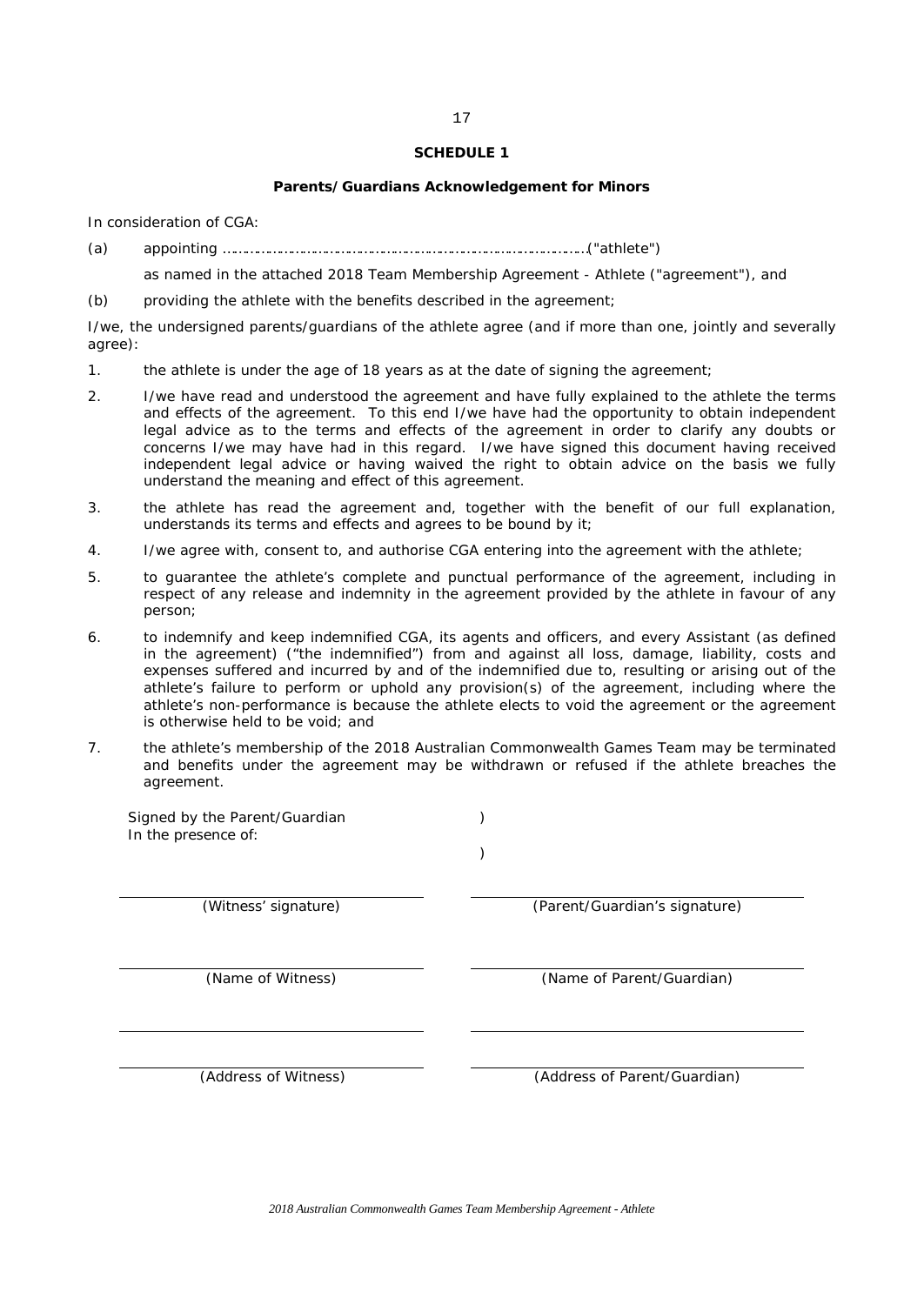#### **Extracts of Governing Rules**

Note: For the avoidance of doubt, definitions of words, phrases, expressions or entities in this Schedule 2 are taken from each parent document referred to and may differ. The applicable definition is that found in each parent document e.g. CGA Constitution, CGF Constitution etc.

#### **I CGA Constitution** (relevant extracts provided below):

#### 4. OBJECTS

The objects of the Association shall be as follows;

- 4.1 To administer, control and co-ordinate the participation of Program Sports and their respective athletes and officials in the Games.
- 4.2 To create interest in, and promote the ideals of the Games throughout Australia.
- 4.3 To ensure, through the bodies in Australia controlling those sports conducted at the Games, the proper and adequate representation of and participation by Australia at the Games.
- 4.4 To represent Australia at congresses of the Federation and upon other bodies and to other persons concerned in the conduct and promotion of the Games.
- 4.5 To strive to ensure that all sports on the Games program are kept free of performance enhancing drugs.
- 4.6 To implement such drug testing programs as the Association deems appropriate and to supply to Program Sports information about such programs and to support and uphold the drug testing programs of the Federation, and the Program Sports.
- 4.7 To ensure that the good name and well-being of the Association and the Games is not denigrated or damaged in any way by unbecoming conduct of organisations and/or individuals associated with the Games.
- 4.8 To abide by and uphold the Constitution of the Federation.
- 4.9 To do all other things which are considered necessary to further the aims and objects of the Association.

# 5. POWERS

The powers of the Association shall be those of a natural person and without limiting the generality of the foregoing shall be:

- 5.3 To control the appointment of personnel to represent Australia at the Games including, athletes, managers, officials, coaches, medical and paramedical personnel and any other personnel deemed by the Executive necessary to carry out the objects of the Association.
- 5.15 To co-operate and liaise with bodies and persons charged with the preparation for and conducting of the Games and to undertake and carry out specific duties and responsibilities for the preparation and conduct of such Games.
- 5.16 To arrange for drug testing on Team Members either during competition or at such other times as the Board of Management may deem appropriate and to impose sanctions in accordance with the policies from time to time adopted by the Board.
- 5.18 To fine, reprimand, suspend, expel or otherwise deal with a Member or a Team Member who is in breach of the terms of this Constitution.

#### 14. SELECTION OF TEAM MEMBERS

14.1 Notwithstanding anything in this Constitution contained to the contrary, the control of the selection and appointment of Team Members shall be vested in and exercised by the Board of Management of the Association.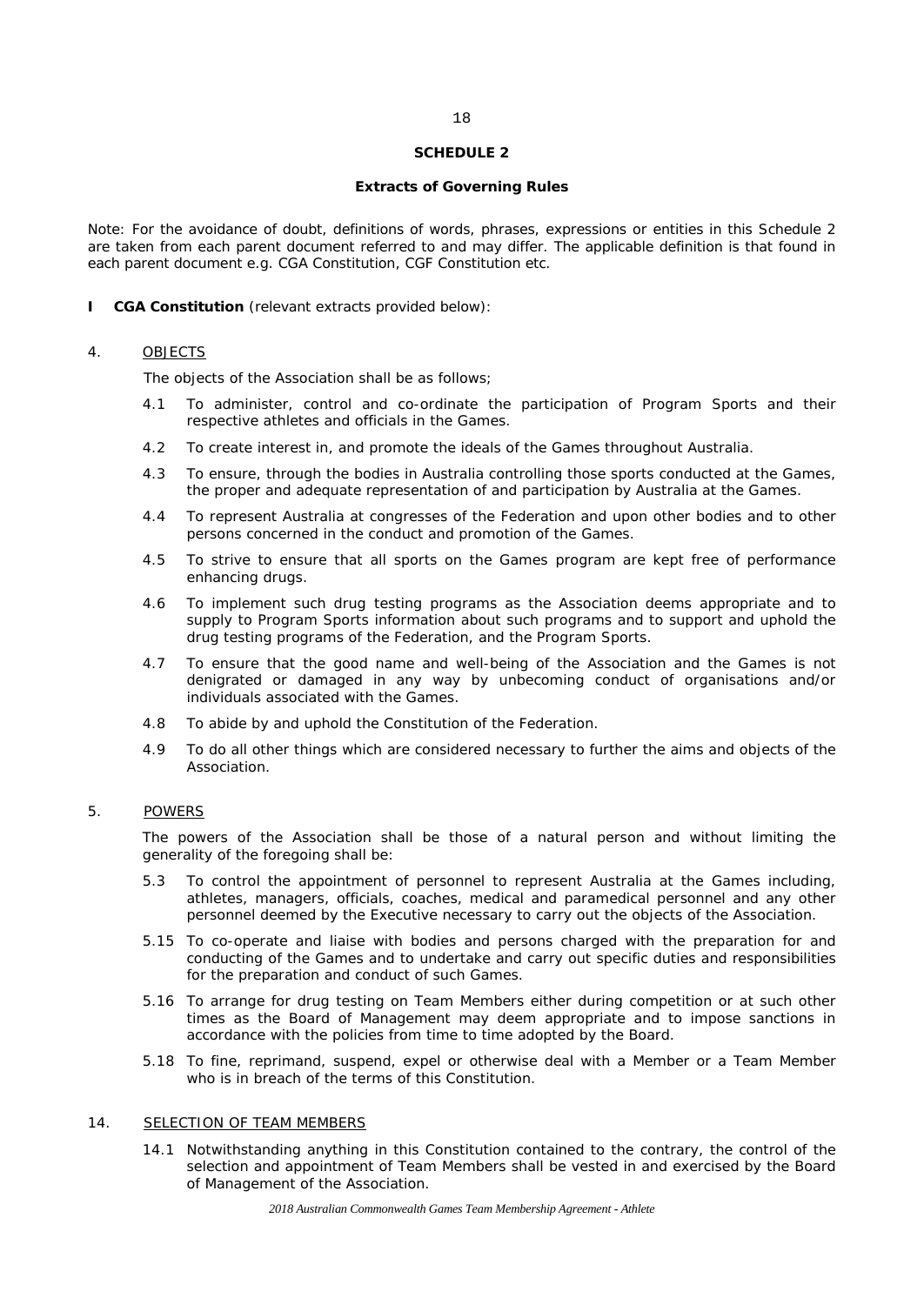- 14.2 Team membership is subject to the selected member signing the Association's Team Agreement.
- 14.3 The Association shall recognise any sanction placed upon a Team Member by a Program Sport.

#### 17. ANTI-DOPING BY-LAW

- 17.1 The Association shall recognise and support the anti-doping policies as adopted from time to time by the Federation and the Program Sports.
- 17.2 The Anti-Doping By-Law of the Association shall apply to and shall control the actions of all athletes and officials under the control of the Association during the Games and whilst such athletes are under the control of the Association pursuant to the Team Agreement.

# **CGA Anti-Doping By-Law is set out in Schedule 5 of this Agreement**

#### 18. CGA BY-LAW

Athletes appointed to Australian Commonwealth Games Teams must be Australian citizens and it is a condition for selection to the Australian Commonwealth Games Team.

**II CGF Constitution** (relevant extracts provided below):

#### **BYE-LAW 17 Eligibility**

- 1 Subject to Article 24(2), as a condition of entry to compete in the Commonwealth Games, all competitors must be citizens or subjects of the Commonwealth country that enters them and must:
	- 1.1 not be currently under disqualification or suspension by the Federation, or their respected Affiliated CGA or International Federation (IF) or under the World Anti-Doping Code;
	- 1.2 comply with all applicable rules and regulations of the Federation, their respective IFs and the World Anti-Doping Code as may be modified and applied by the Federation to ensure that the overriding principles of the Commonwealth Games are observed.
- 2 Subject to Bye-Law 17 (3), where a competitor was born in a Commonwealth Country that has common citizenship/passport with other Commonwealth Countries, the competitor may initially represent either the competitor's Commonwealth Country of birth; or the Commonwealth Country of birth of his or her father or mother that shares the same citizenship/passport.
- 3 After having represented one Commonwealth Country at the Commonwealth Games, a competitor may not represent another Commonwealth Country unless he or she receives the approval of the Federation, the relevant IF and the Affiliated CGAs of the two Commonwealth Countries concerned. Applications under this article must be submitted to the Executive Board at least 12 months prior to the commencement of the Games.
- 4 It is the responsibility of all Affiliated CGAs to ensure that their competitors are fully aware of and comply with the eligibility rules of the Federation.
- 5 The Executive Board shall have the power to waive the provisions of Bye-Law 17(1-3) in its discretion.

## **III COMMONWEALTH GAMES MANUAL – Accreditation (ACR13)**

Under no circumstances, throughout the duration of the Games, may an athlete, coach, official, press attaché or any other accredited participant also be accredited or act as a journalist or in any other media capacity.

#### **IV REGULATION 8 (GFS10) Rules Relating to Identification on Personal Competition Clothing and Personal Equipment**

There shall be no advertising or publicity on personal equipment and competition clothing used or worn at the Commonwealth Games or Commonwealth Youth Games.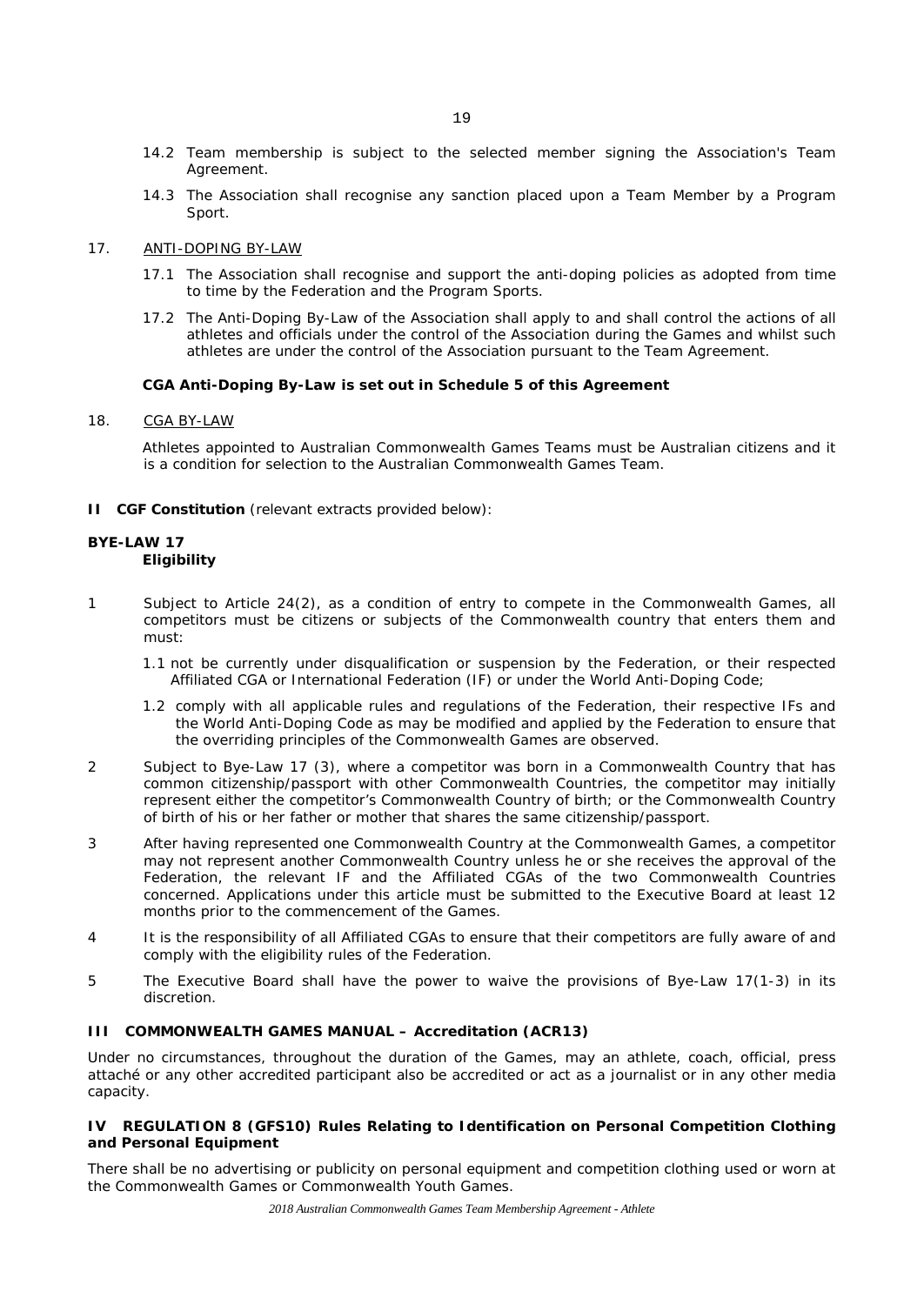Identification of the manufacturer (name and/or logo) of the equipment and or clothing may appear, if not marked conspicuously for advertising purposes as follows.

The word 'identification' means the normal display of the name, designation, trademark, logo or any other distinctive sign of the manufacturer of the item, appearing not more than once per item.

- **Manufacturer's Identification:** The identification of the manufacturer shall not appear more than once per item of clothing and equipment.
- **Clothing:** One identification of the manufacturer (logo, name or combination) may appear on each article of clothing worn by athletes, officials or judges (vest, shorts, track-suits etc), the maximum area of which shall be 20 square centimetres.

No other form of advertising or sponsorship on clothing shall be permitted with the exception that a graphic or figurative logo of the manufacturer (not including the name of any text) may also be used as a decorative design mark once, or repeatedly as a strip not exceeding 10 centimetres in width in one of the following positions, provided such use does not, in the opinion of the CGF, in its absolute discretion, dominate or unduly detract from the appearance of the article of clothing:

- Across the bottom of the sleeves
- On the outer seam of the sleeves
- Down the outer seams of the garment
- **Equipment:** Manufacturers identification shall not exceed 10 per cent of the surface area of the equipment that is exposed during competition and shall not be more than 60 square centimetres.
- **Headgear (goggles, hats, helmets, sunglasses, swimming caps, etc) and gloves:** Any identification of the manufacturer shall not exceed 6 square centimetres.
- **Shoes:** The normal distinctive design pattern of the manufacturer is permitted. The manufacturer's name and/or logo may also appear, up to a maximum of 6 square centimetres, either as part of the normal distinctive design pattern or independent of the normal distinctive design pattern.

The rules will be applied to the following areas and activities at the Commonwealth Games and Commonwealth Youth Games …:

- Back of House at a Competition Venue
- Medal/Victory Ceremonies
- On the Field of Play
- Opening & Closing Ceremonies, i.e. back of house and on the field of play
- Team Welcome Ceremonies

These rules take precedence over any International Federation rules unless advised otherwise by the Executive Board.

# **V ANTI-DOPING**

| CST Article 29 | <b>Anti-Doping</b>                                                             |  |  |
|----------------|--------------------------------------------------------------------------------|--|--|
|                | The Executive Board shall establish a Federation Anti-Doping Standard<br>1.    |  |  |
|                | (ADS) in accordance with the WADA Anti-Doping Code. The Executive              |  |  |
|                | Board is authorised to amend the Federation ADS from time to time.             |  |  |
|                | The Federation ADS and any amendments to it shall be made available to<br>2.   |  |  |
|                | all Affiliated CGAs as soon as practicable after being finalised.              |  |  |
|                | The policies and procedures relating to doping controls at the<br>3.           |  |  |
|                | Commonwealth Games shall be set out in the Games Manual - Doping               |  |  |
|                | Control from time to time.                                                     |  |  |
|                | Any dispute arising under or in connection with the interpretation or<br>4.    |  |  |
|                | application of the Federation ADS or the Games Manual - Doping Control         |  |  |
|                | shall be solely and exclusively resolved according to the procedures           |  |  |
|                | established in the Games Manual – Doping Control, as amended from              |  |  |
|                | time to time.                                                                  |  |  |
| <b>HCC 21</b>  | <b>Prohibited Substances and Prohibited Methods</b>                            |  |  |
|                | The CGA, the OC and the Host City will adopt and implement drug testing<br>(a) |  |  |

*2018 Australian Commonwealth Games Team Membership Agreement - Athlete*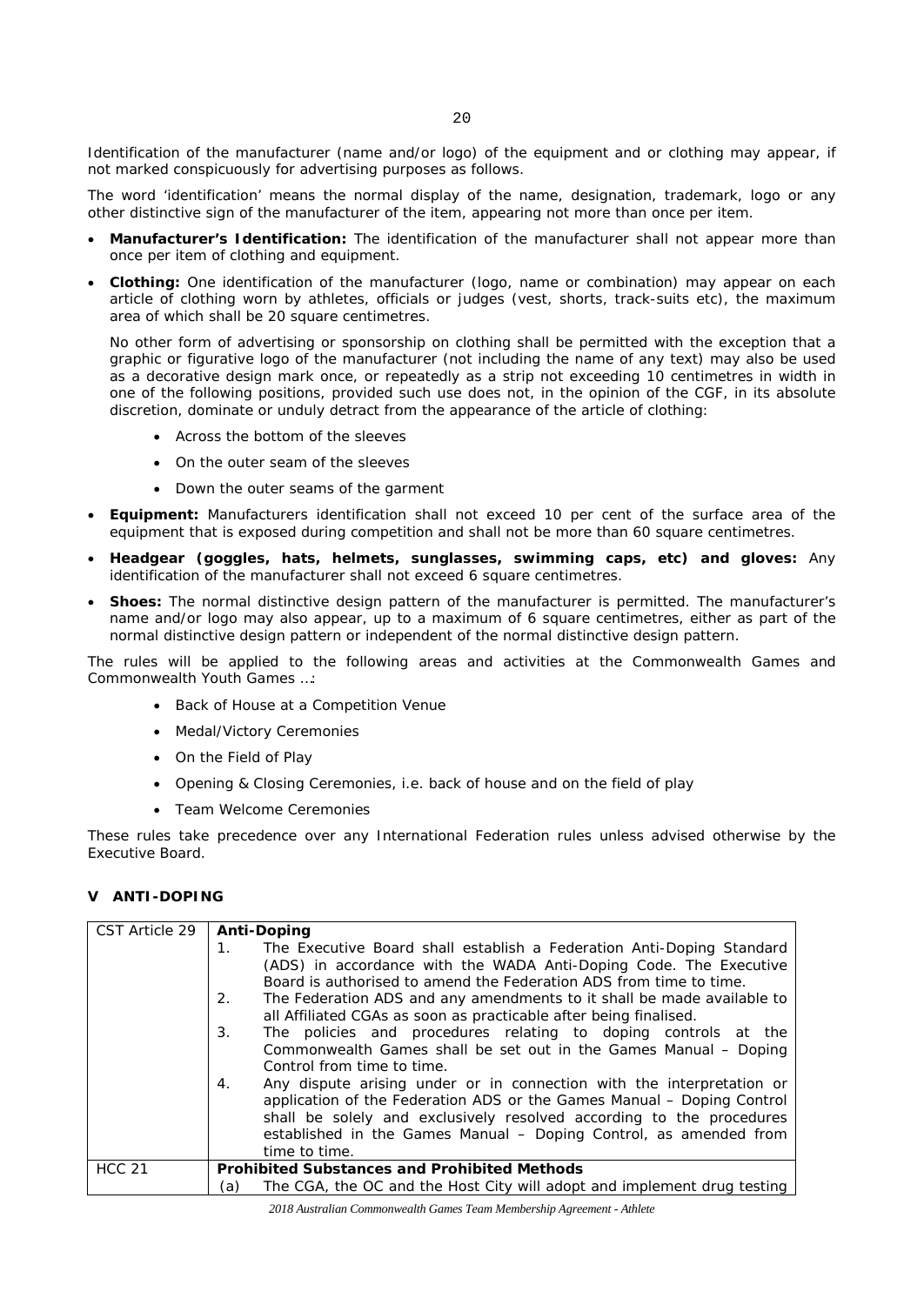|       | regulations and anti-doping procedures in accordance with the Games<br>Manual - Anti-Doping including, the Anti-Doping Standard, the<br>Constitution and CGF Documents as in force from time to time.<br>The CGA and the OC shall ensure that a WADA accredited doping control<br>(b)<br>laboratory is located in close proximity to the Host City.<br>The OC will be responsible for organising and carrying out tests for<br>(c)<br>banned substances and banned techniques including, without limitation,<br>blood doping, using the WADA accredited doping control laboratory<br>referred to in clause 21(b) or as otherwise directed by the CGF Executive<br>Board. |
|-------|--------------------------------------------------------------------------------------------------------------------------------------------------------------------------------------------------------------------------------------------------------------------------------------------------------------------------------------------------------------------------------------------------------------------------------------------------------------------------------------------------------------------------------------------------------------------------------------------------------------------------------------------------------------------------|
| DOP01 | The CGF's Medical Commission will:<br>Monitor the testing and collection procedures for prohibited substances<br>$\bullet$<br>and prohibited methods;<br>Recognise the results of laboratory analysis of testing conducted by Anti-<br>$\bullet$<br>Doping Organisations in accordance with the World Anti-Doping Code;<br>Report any Adverse Analytical Finding to the Federation Court;<br>$\bullet$<br>Investigate any other Anti-Doping Rule Violation and if there is a case to<br>$\bullet$                                                                                                                                                                        |
|       | be answered report to the Federation Court;<br>Deal with any dispute regarding gender of a competitor; and<br>• Address any problem in the Medical Services pertaining to the Federation.                                                                                                                                                                                                                                                                                                                                                                                                                                                                                |
| DOP02 | The OC shall as directed by the Federation organise the carrying out of tests for<br>Prohibited Substances and Prohibited Methods in accordance with Article 6 of the<br>World Anti-Doping Code.                                                                                                                                                                                                                                                                                                                                                                                                                                                                         |
| DOP03 | The OC may delegate responsibility for carrying out tests for Prohibited<br>Substances and Prohibited Methods to an Anti-Doping Organisation providing<br>that the CGF is a party to all contracts the OC enters into with the relevant Anti-<br>Doping Organisation.                                                                                                                                                                                                                                                                                                                                                                                                    |
| DOP04 | The OC and the Honorary Medical Adviser, in consultation with the International<br>Federations and/or WADA, determine test distribution planning during the<br>Games Period and will apply those standards of testing consistent with the<br>WADA International Standard for testing. The final test distribution shall be as<br>directed/approved by the CGF's Honorary Medical Adviser.                                                                                                                                                                                                                                                                                |
| DOP05 | The WADA list of Prohibited Substances and Prohibited Methods shall apply.<br>Prohibited Substances and Prohibited Methods mean those substances and<br>methods included in the Prohibited List under the World Anti-Doping Code.                                                                                                                                                                                                                                                                                                                                                                                                                                        |

# **VI CGA COMMERCIAL ACTIVITIES BY-LAWS** (relevant extracts provided below):

# **2. DEFINITIONS**

| "Athlete"                   | means:                                                                                                                                                                                                                                                                                                                                                                                                    |
|-----------------------------|-----------------------------------------------------------------------------------------------------------------------------------------------------------------------------------------------------------------------------------------------------------------------------------------------------------------------------------------------------------------------------------------------------------|
|                             | any Person who competes or participates in<br>(a)<br>sport under the authority of a National<br>Sporting Organisation; or<br>any Person who is registered as an Athlete<br>(b)<br>or competitor or participant (however<br>described) with a National Sporting<br>Organisation or with a member of a<br>National Sporting Organisation or a club<br>recognised by a National<br>Sporting<br>Organisation. |
| "Athlete Support Personnel" | means any coach, trainer, manager, agent, team<br>staff, official, medical, paramedical personnel,<br>parent or any other Person working with, treating<br>or assisting an Athlete participating or preparing for<br>a Sport Competition.                                                                                                                                                                 |
| "Director"                  | means a member of the board of people that<br>manages and oversees the affairs of a National<br>Sporting Organisation.                                                                                                                                                                                                                                                                                    |
| "Games Period"              | means the period commencing on the earlier of:                                                                                                                                                                                                                                                                                                                                                            |

*2018 Australian Commonwealth Games Team Membership Agreement - Athlete*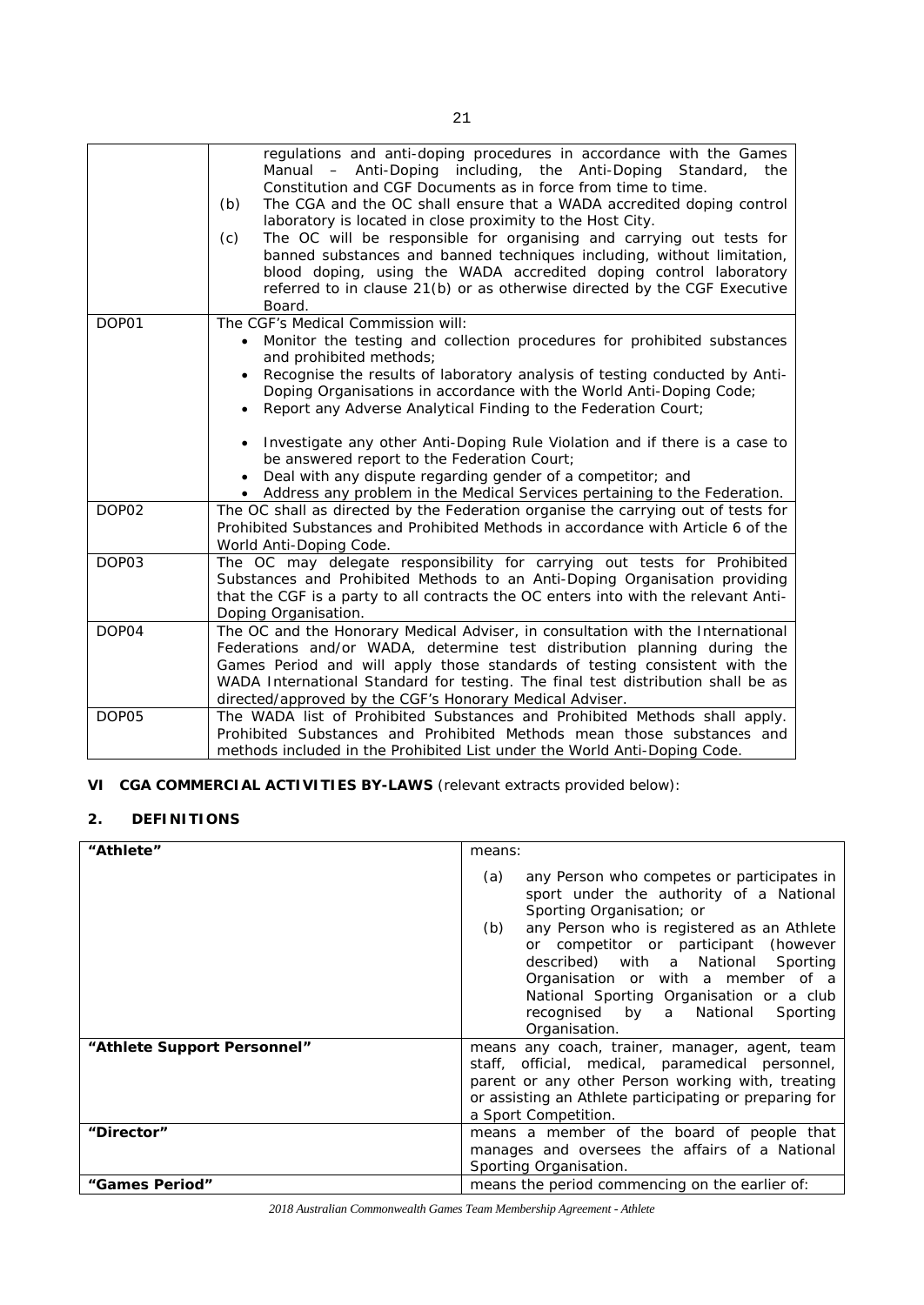| "National Sporting Organisation" | (a)<br>the date a Team Member receives his or<br>her Games accreditation; or<br>official<br>(b)<br>the<br>opening<br>of<br>the<br>Games<br>accommodation,<br>and ends at midnight the day after the closing<br>ceremony of the Games or on such later date as<br>the Person is formally discharged from the relevant<br>Team.<br>means any organisation that is (or was at the time<br>of the alleged breach of this By-Law) a member of<br>CGA, and includes any Program Sport.                                                                                                    |
|----------------------------------|-------------------------------------------------------------------------------------------------------------------------------------------------------------------------------------------------------------------------------------------------------------------------------------------------------------------------------------------------------------------------------------------------------------------------------------------------------------------------------------------------------------------------------------------------------------------------------------|
| "Prohibited Purpose"             | means:                                                                                                                                                                                                                                                                                                                                                                                                                                                                                                                                                                              |
|                                  | a commercial purpose; or<br>(a)<br>advertising,<br>(b)<br>licensing,<br>marketing,<br>an<br>fundraising, or promotional purpose; or<br>would cause a reasonable person to believe<br>(c)<br>that a particular Person has a sponsorship<br>agreement with or, is associated with, or<br>relates to -<br>i.<br>the Team; or<br>ii.<br>a Games-related entity; or<br>iii.<br>the <i>Games</i> ; or<br>CGA; or<br>iv.<br>$CGF$ ; or<br>V.<br>an event or program associated<br>vi.<br>with the Commonwealth Games<br>whether or not the event<br><b>or</b><br>program relates to sport. |
| "Team"                           | Australian Commonwealth<br>Games<br>means<br>any<br>Team, Australian Youth Commonwealth Games<br>Team or other team selected by CGA.                                                                                                                                                                                                                                                                                                                                                                                                                                                |
| "Team Member"                    | means:                                                                                                                                                                                                                                                                                                                                                                                                                                                                                                                                                                              |
|                                  | (a)<br>a member of a Team including a Team<br>Member notified by CGA or by signing an<br>Athlete or Athlete Support Personnel Team<br>Membership Agreement; or<br>a person advised by a National Sporting<br>(b)<br>Organisation to CGA as a person considered<br>suitable as a member of a Team and<br>recognised as such by CGA.                                                                                                                                                                                                                                                  |

# **6. GAMES PERIOD**

- 6.1. During the *Games Period* a *National Sporting Organisation*, *Team* and any *Athlete*, *Athlete Support Personnel* or *Director* who is a member or representative of, connected to, or otherwise reasonably considered to be associated with that *National Sporting Organisation* shall not:
	- (a) authorise; or<br>(b) permit; or
	- (b) permit; or<br>(c) conduct; o
	-
	- (c) conduct; or<br>(d) organise; or organise; or
	- (e) promote; or
	- (f) participate in; or
	- (g) hold out to be in,

any activity or program for, relating to, or involving, a *Prohibited Purpose* without the prior written consent of an *Authorised Person*.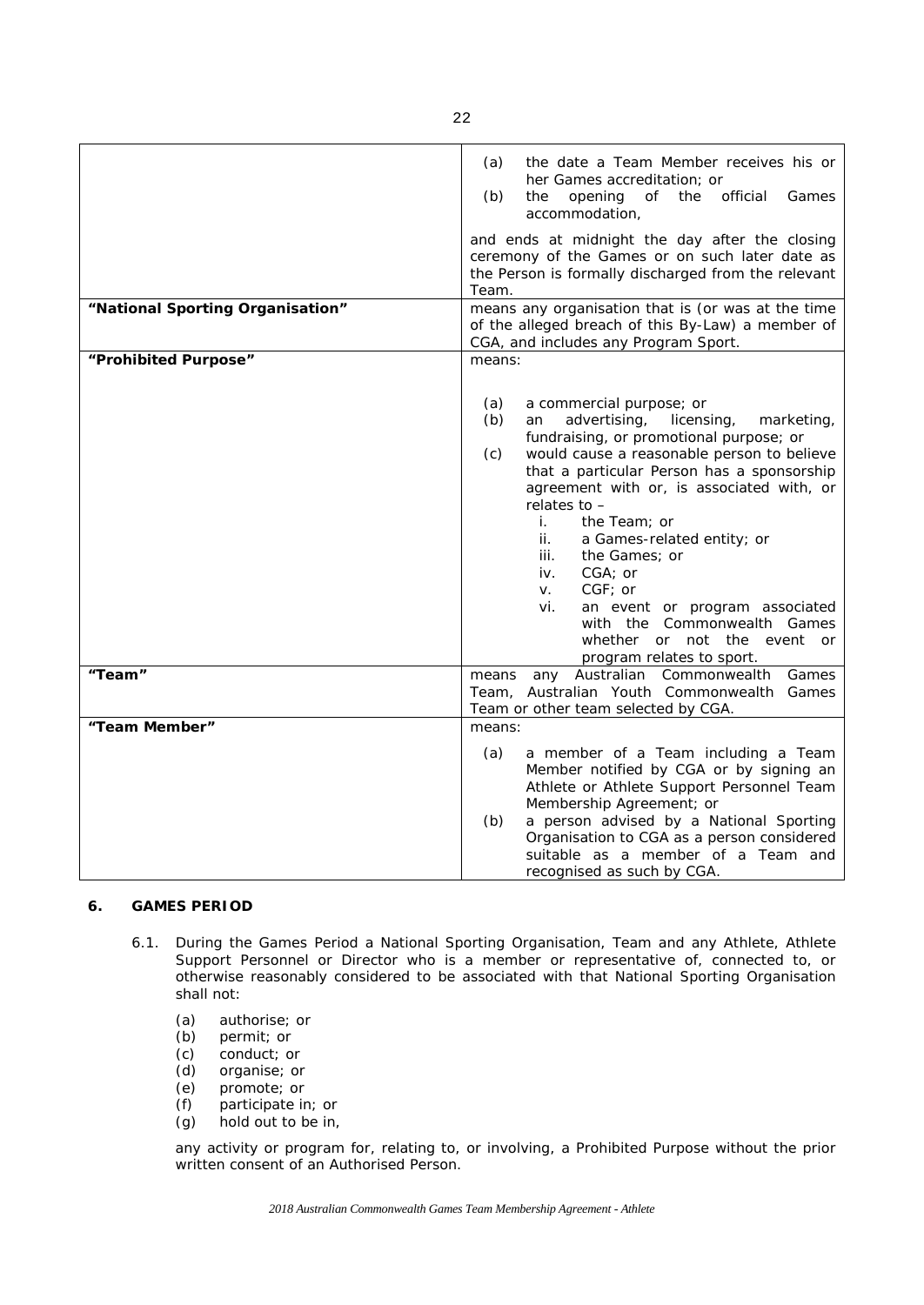# **Benefits to be provided to Team members**

- (a) Return travel to Gold Coast as determined appropriate by CGA.
- (b) Limited insurance as determined by CGA and provided by AHI Assist. Full details of cover and a Product Disclosure Statement are available on request from CGA and are summarised as follows:

| Benefit                                                                                                                                                                                                                                                                                                                                                                                                                                                                                                                                                                                                                                                                                                                                               | Sum insured per person (AUD\$)                                                                                                                                                                                                                                                                                                                                         |
|-------------------------------------------------------------------------------------------------------------------------------------------------------------------------------------------------------------------------------------------------------------------------------------------------------------------------------------------------------------------------------------------------------------------------------------------------------------------------------------------------------------------------------------------------------------------------------------------------------------------------------------------------------------------------------------------------------------------------------------------------------|------------------------------------------------------------------------------------------------------------------------------------------------------------------------------------------------------------------------------------------------------------------------------------------------------------------------------------------------------------------------|
| Personal Accident - Capital Benefits (Death,                                                                                                                                                                                                                                                                                                                                                                                                                                                                                                                                                                                                                                                                                                          | Up to \$500,000                                                                                                                                                                                                                                                                                                                                                        |
| Loss of Limbs, Total Disablement)                                                                                                                                                                                                                                                                                                                                                                                                                                                                                                                                                                                                                                                                                                                     |                                                                                                                                                                                                                                                                                                                                                                        |
| Weekly Benefits - Accident Only                                                                                                                                                                                                                                                                                                                                                                                                                                                                                                                                                                                                                                                                                                                       | Up to \$500 per week - maximum of 156 weeks                                                                                                                                                                                                                                                                                                                            |
| (no cover for illness)                                                                                                                                                                                                                                                                                                                                                                                                                                                                                                                                                                                                                                                                                                                                |                                                                                                                                                                                                                                                                                                                                                                        |
| Medical expenses in Australia                                                                                                                                                                                                                                                                                                                                                                                                                                                                                                                                                                                                                                                                                                                         | Up to \$10,000, being to 85% of expense<br>incurred, excluding Private Health cover claims<br>and excluding costs recoverable from Medicare,<br>which are not claimable due to Australian<br>legislation.<br>\$50 excess for each and every claim.<br>Any costs must be claimed within 12 months of<br>the injury.                                                     |
| Medical expenses overseas $-$ (only for those<br>travelling from overseas<br>domiciles;<br>cover                                                                                                                                                                                                                                                                                                                                                                                                                                                                                                                                                                                                                                                      | Unlimited - cover does not apply within Australia<br>and/or Country of Residence.                                                                                                                                                                                                                                                                                      |
| commences once the journey has begun)                                                                                                                                                                                                                                                                                                                                                                                                                                                                                                                                                                                                                                                                                                                 |                                                                                                                                                                                                                                                                                                                                                                        |
| Additional and/or Forfeited Expenses                                                                                                                                                                                                                                                                                                                                                                                                                                                                                                                                                                                                                                                                                                                  | Up to \$100,000                                                                                                                                                                                                                                                                                                                                                        |
| Missed transport connection                                                                                                                                                                                                                                                                                                                                                                                                                                                                                                                                                                                                                                                                                                                           | Up to \$10,000                                                                                                                                                                                                                                                                                                                                                         |
| Baggage, Travel Documents, Money and Credit<br>Cards                                                                                                                                                                                                                                                                                                                                                                                                                                                                                                                                                                                                                                                                                                  | Up to \$10,000 - limit any one item of \$5,000                                                                                                                                                                                                                                                                                                                         |
| <b>Electronic Equipment</b>                                                                                                                                                                                                                                                                                                                                                                                                                                                                                                                                                                                                                                                                                                                           | Up to \$5,000 - an Excess of \$250 applies                                                                                                                                                                                                                                                                                                                             |
| Loss of Deposits and Cancellation Charges                                                                                                                                                                                                                                                                                                                                                                                                                                                                                                                                                                                                                                                                                                             | Up to \$10,000                                                                                                                                                                                                                                                                                                                                                         |
| Kidnap, Detention, Extortion and Ransom                                                                                                                                                                                                                                                                                                                                                                                                                                                                                                                                                                                                                                                                                                               | Up to \$250,000                                                                                                                                                                                                                                                                                                                                                        |
| Hire car excess expenses                                                                                                                                                                                                                                                                                                                                                                                                                                                                                                                                                                                                                                                                                                                              | Up to \$10,000                                                                                                                                                                                                                                                                                                                                                         |
| Personal liability                                                                                                                                                                                                                                                                                                                                                                                                                                                                                                                                                                                                                                                                                                                                    | Up to \$10,000,000                                                                                                                                                                                                                                                                                                                                                     |
| Evacuation Cover and Personal Safety (only for                                                                                                                                                                                                                                                                                                                                                                                                                                                                                                                                                                                                                                                                                                        | Up to $$50,000 - cover$ does not apply within                                                                                                                                                                                                                                                                                                                          |
| those travelling from overseas domiciles)                                                                                                                                                                                                                                                                                                                                                                                                                                                                                                                                                                                                                                                                                                             | Australia and/or Country of Residence.                                                                                                                                                                                                                                                                                                                                 |
| Scope of cover:                                                                                                                                                                                                                                                                                                                                                                                                                                                                                                                                                                                                                                                                                                                                       |                                                                                                                                                                                                                                                                                                                                                                        |
| a)<br>any pre-Games training camps organised by your Sport<br>b)<br>the fare is provided/covered by CGA;<br>C)                                                                                                                                                                                                                                                                                                                                                                                                                                                                                                                                                                                                                                        | Whilst attending any authorised pre-Games CGA conducted events in Australia or overseas<br>between the time of selection and departure for travel to the Games; this does not include<br>Whilst travelling to and from the Games as a Team Member by the most direct route where<br>During the Games, whilst accommodated in the Games accommodation (Games Village or |
| alternative venues as organised by CGA) and attending authorised Team functions and to<br>Team duties; and/or                                                                                                                                                                                                                                                                                                                                                                                                                                                                                                                                                                                                                                         |                                                                                                                                                                                                                                                                                                                                                                        |
| d)                                                                                                                                                                                                                                                                                                                                                                                                                                                                                                                                                                                                                                                                                                                                                    | Whilst participating in authorised post-Games events conducted by or approved by CGA.                                                                                                                                                                                                                                                                                  |
| Note:                                                                                                                                                                                                                                                                                                                                                                                                                                                                                                                                                                                                                                                                                                                                                 |                                                                                                                                                                                                                                                                                                                                                                        |
| Any emergency and essential healthcare or injuries sustained during the Games Period<br>that are treated by CGA or Games medical staff during the Games Period will be at no cost<br>at a designated clinic/polyclinic/public hospital. Any medical expenses incurred after the<br>Games Period has concluded for an injury treated during the Games Period will be subject<br>to the provisions of the CGA insurance policy as per "Medical Expenses in Australia"<br>above. Any injuries sustained during pre-Games training camps are not covered under the<br>CGA policy. Please refer to your Sport's policy. If an injury has not been initially treated<br>or reported during the Games Period, it will not be claimable under the CGA policy. |                                                                                                                                                                                                                                                                                                                                                                        |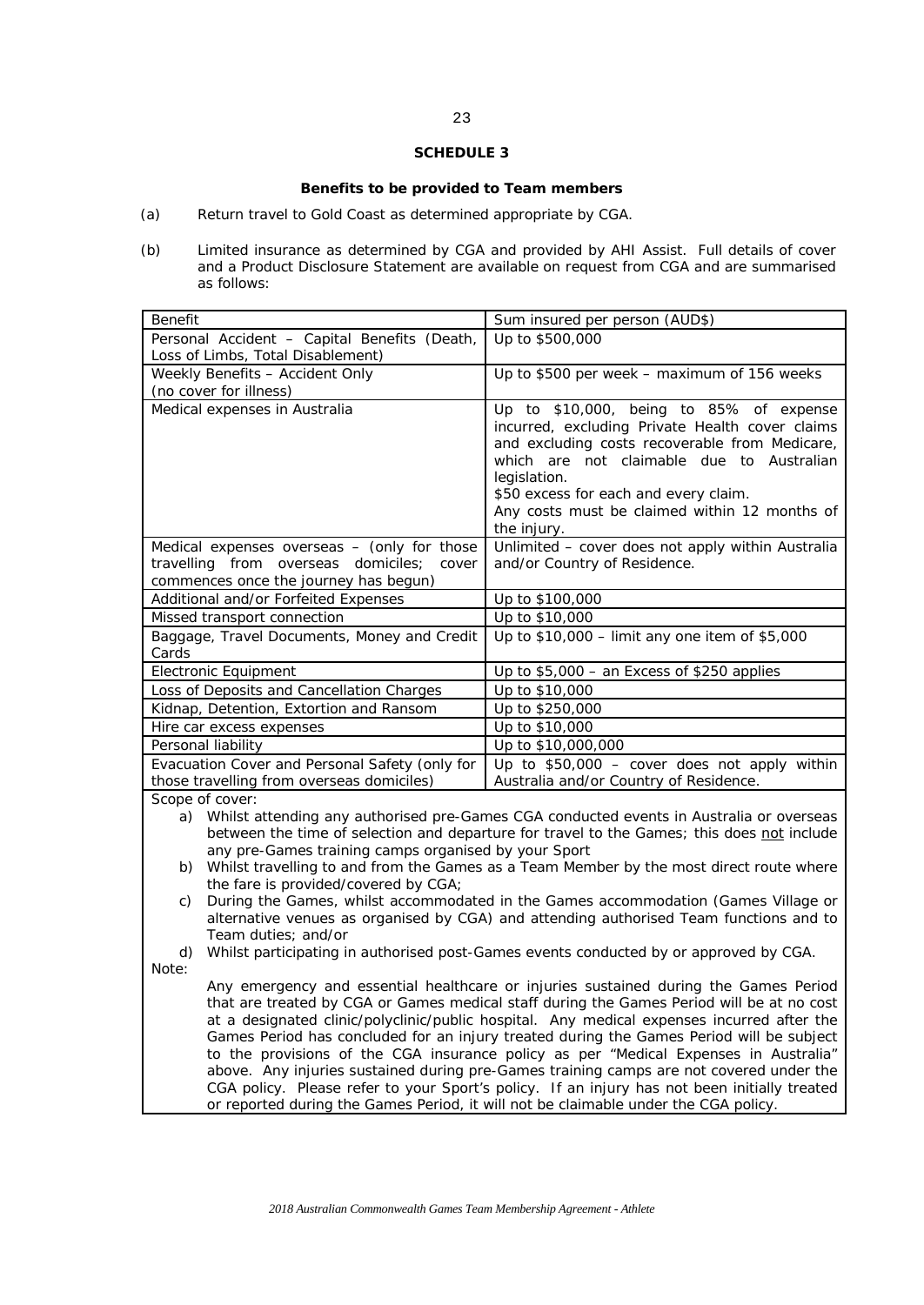- (c) Accommodation in the Village or in a location as determined by the CGA.
- (d) The benefit of training, coaching and other preparation and support for the Games (as appropriate).
- (e) Administrative support to permit the Athlete's participation in the Games, including accreditation and obtaining access to training and Games venues.
- (f) Team uniform, training and competition apparel and equipment (including maintenance thereof as appropriate) and other items of clothing in CGA's discretion.
- (g) Assistance with authorised media and sponsorship obligations, as determined appropriate in CGA's discretion.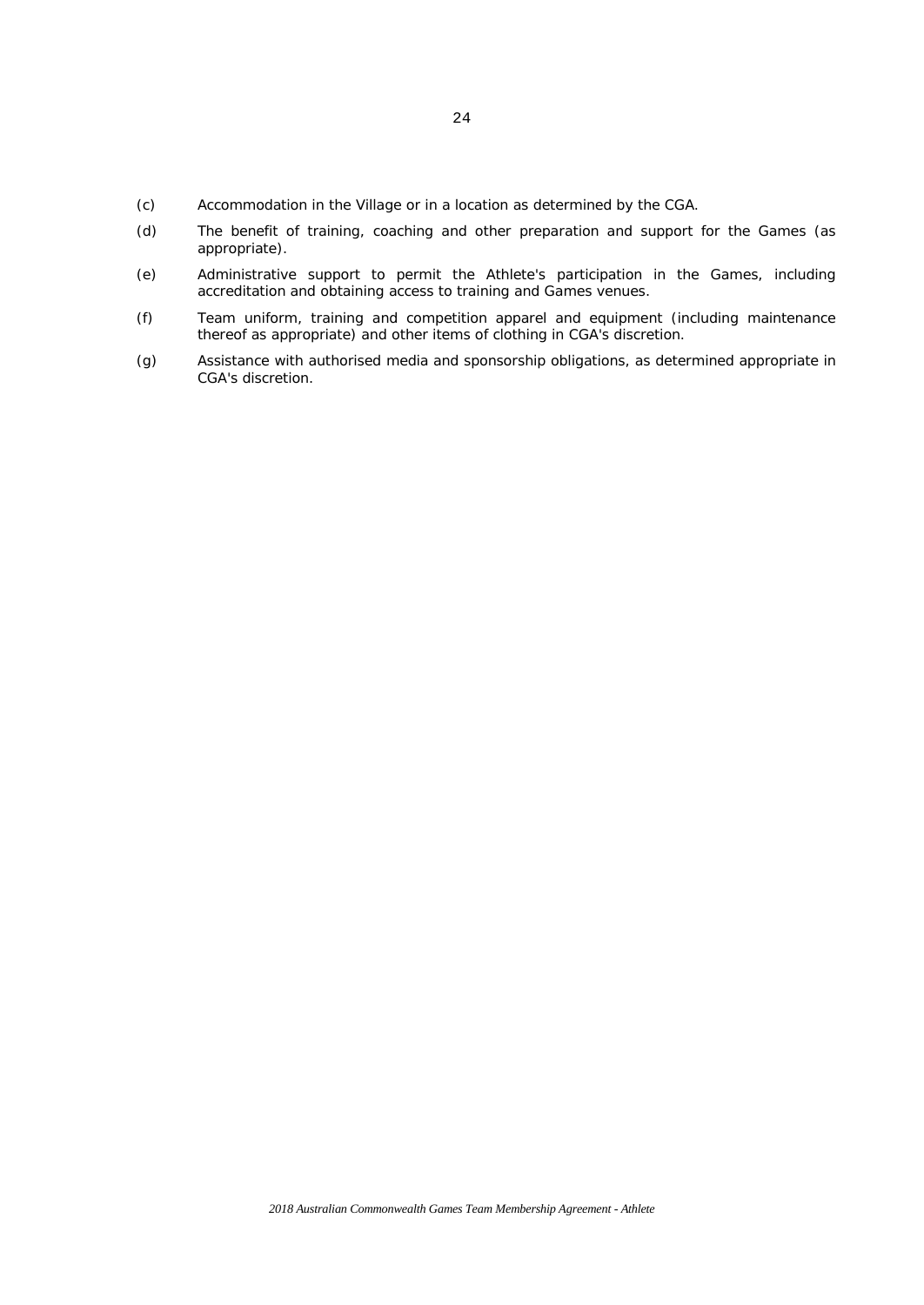# **Athlete's Sponsorship Arrangements**

[To be completed by athlete]

| Name of<br><b>Sponsor</b> | Term of Sponsorship | <b>Athlete's Obligations to Sponsor</b> |
|---------------------------|---------------------|-----------------------------------------|
|                           |                     |                                         |
|                           |                     |                                         |
|                           |                     |                                         |
|                           |                     |                                         |
|                           |                     |                                         |
|                           |                     |                                         |
|                           |                     |                                         |
|                           |                     |                                         |
|                           |                     |                                         |
|                           |                     |                                         |
|                           |                     |                                         |
|                           |                     |                                         |
|                           |                     |                                         |
|                           |                     |                                         |
|                           |                     |                                         |
|                           |                     |                                         |
|                           |                     |                                         |
|                           |                     |                                         |
|                           |                     |                                         |
|                           |                     |                                         |
|                           |                     |                                         |
|                           |                     |                                         |
|                           |                     |                                         |
|                           |                     |                                         |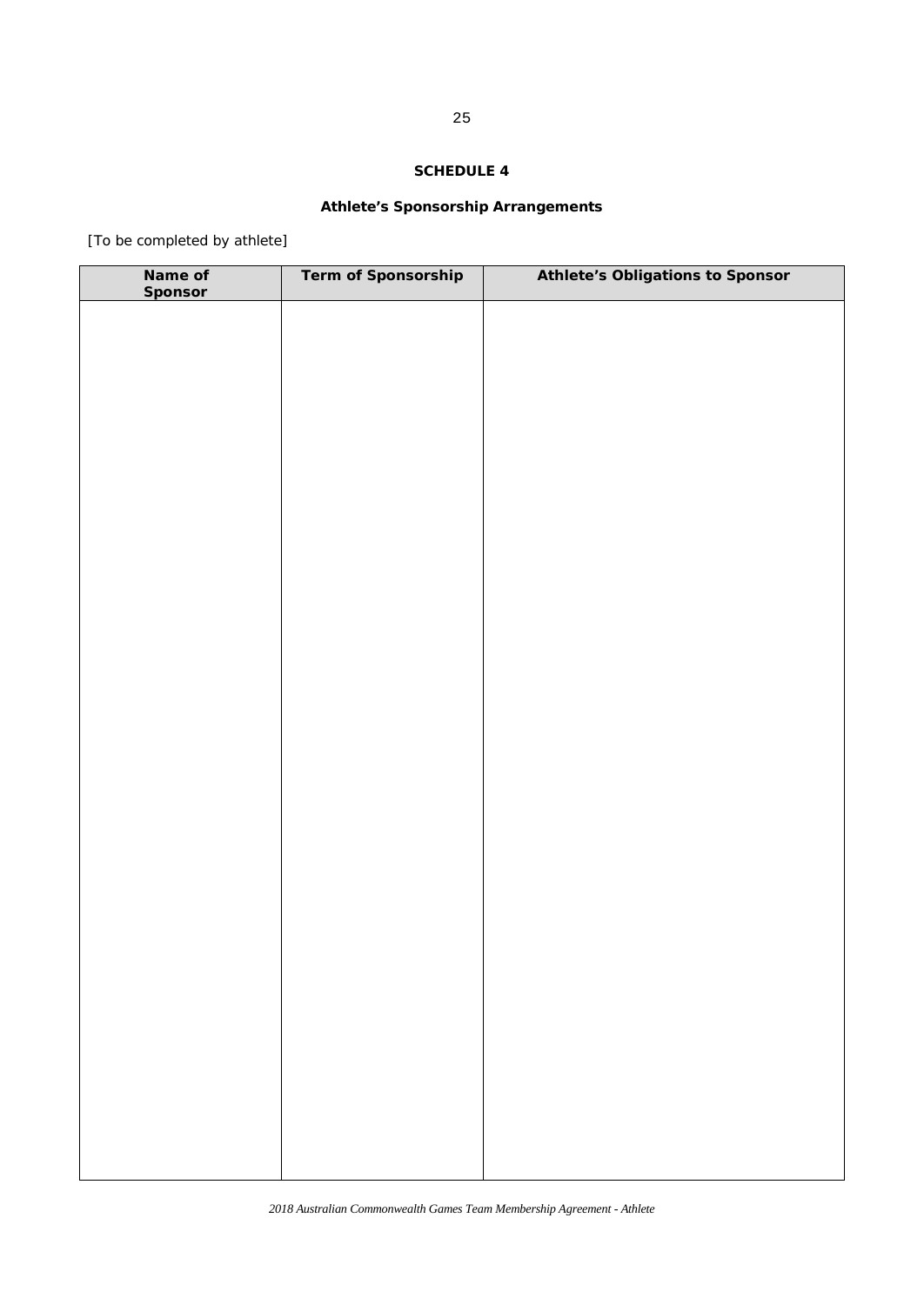#### **COMMONWEALTH GAMES AUSTRALIA**

#### **ANTI-DOPING BY-LAW**

## 1. **WORLD ANTI-DOPING CODE**

- 1.1. Commonwealth Games Australia (*CGA*) is a *Signatory* to the *Code* and, as such, is responsible for assisting *ASADA* in initiating, implementing and enforcing the *Doping Control* process and fulfilling all its obligations under the *Code* and the *International Standards*.
- 1.2. This By-Law is adopted and implemented as a result of *CGA*'s commitment to the purposes of the World Anti-Doping Programme of *WADA* and the *Code*. It is in conformance with *CGA*'s responsibilities under the *Code* and in furtherance of *CGA*'s continuing efforts to eradicate doping in Australia.

#### **Fundamental Rationale for the Code and** *CGA***'s Anti-Doping By-Law**

Anti-Doping programs seek to preserve what is intrinsically valuable about sport. This intrinsic value is often referred to as "the spirit of sport". It is the essence of Olympism, the pursuit of human excellence through the dedicated perfection of each person's natural talents. It is how we play true. The spirit of sport is the celebration of the human spirit, body and mind, and is reflected in values we find in and through sport, including:

- Ethics, fair play and honesty
- Health
- Excellence in performance
- Character and education
- Fun and joy
- Teamwork
- Dedication and commitment
- Respect for rules and laws
- Respect for self and other *Participants*
- Courage
- Community and solidarity

Doping is fundamentally contrary to the spirit of sport.

- 1.3. Under the *Code*, *CGA* has roles and responsibilities including the following:
	- (1) To ensure that its anti-doping policies and rules conform with the *Code*.
	- (2) To respect the autonomy of the *National Anti-Doping Organisation* in its country namely, *ASADA* and not to interfere in its operational decisions and activities.
	- (3) To require as a condition of membership or recognition that *National Sporting Organisations*' anti-doping policies and rules are in compliance with the applicable provisions of the Code.
	- (4) To require *National Sporting Organisations* to report any information suggesting or relating to an *anti-doping rule violation* to *ASADA* and their *International Federation* and to cooperate with investigations conducted by any *Anti-Doping Organisation* with authority to conduct the investigation.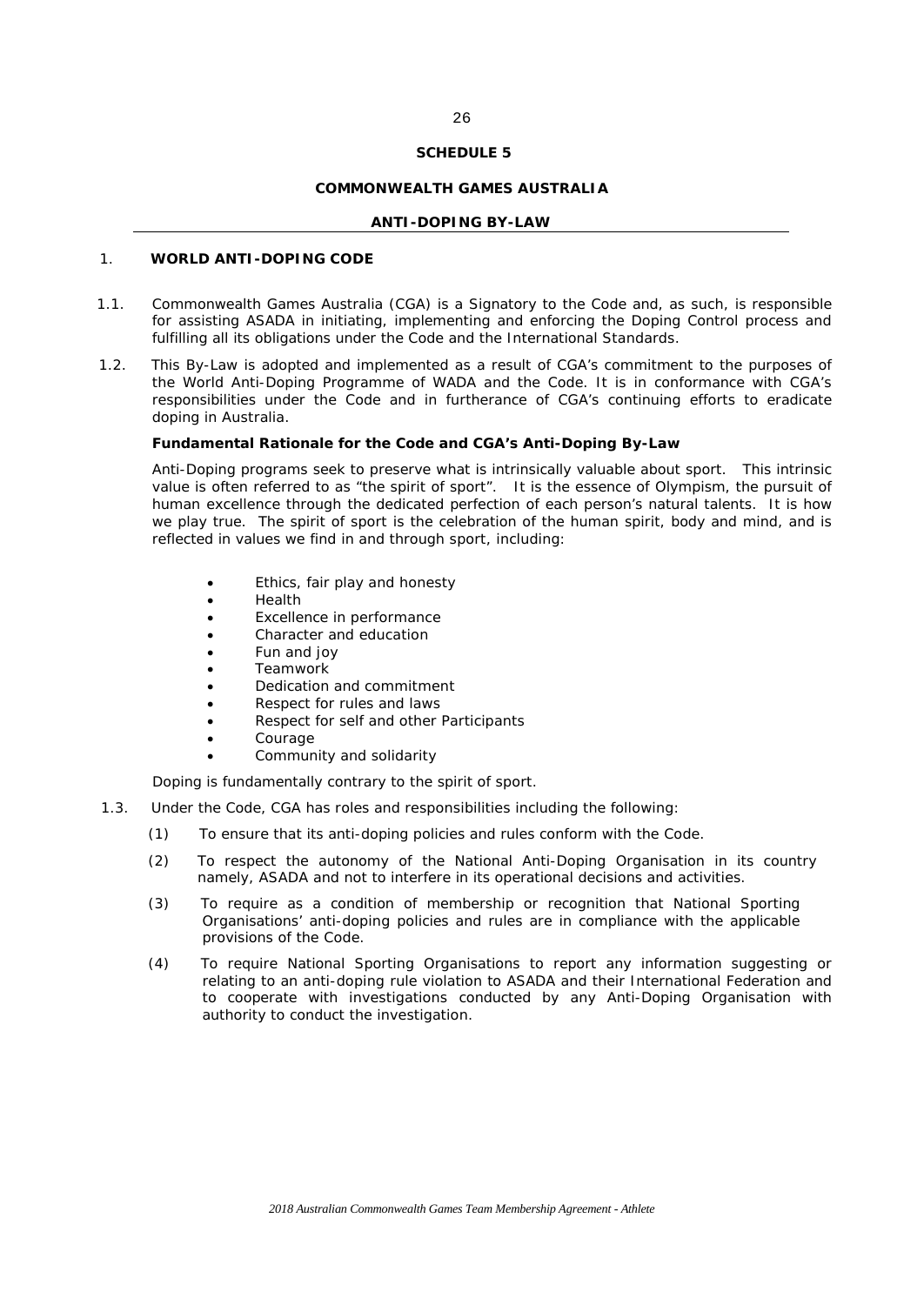- (5) To require as a condition of participation in the *Games* as a member of a *Team* that, at a minimum, *Athletes* who are not regular members of a *National Sporting Organisation* be available for *Sample* collection and to provide whereabouts information as required by the International Standard for Testing and Investigations as soon as the *Athlete* is identified on the list or subsequent entry document, such as an Athlete and/or Official Team Membership Agreement, submitted in connection with the *Games*.
- (6) To fully cooperate with and assist *ASADA* to vigorously pursue all potential *anti-doping rule violations* within its jurisdiction, including fully cooperating with any investigation *ASADA* is conducting into whether *Athlete Support Personnel* or other *Persons* may have been involved in each case of doping.
- (7) To require each of its *National Sporting Organisations* to establish rules requiring each *Athlete Support Personnel* who participates in a *Competition* or activity authorised or organised by the *National Sporting Organisation* or one of its member organisations to agree to be bound by anti-doping rules and *Anti-Doping Organisation* results management authority in conformity with the *Code* as a condition of such participation.
- (8) To promote anti-doping education, including requiring *National Sporting Organisations*  to conduct anti-doping education in cooperation with *ASADA*.
- (9) To co-operate with relevant national organisations and agencies and other Anti-Doping Organisations.
- (10) To have disciplinary rules in place to prevent Athlete Support Personnel who are Using Prohibited Substances or Prohibited Methods without valid justification from providing support to Athletes within the CGA's authority.

## 2. **APPLICATION OF ANTI-DOPING BY-LAW**

- 2.1. This By-Law applies to:
	- (1) The members of *CGA's Executive*; members of any commission or committee established pursuant to the Constitution of the *CGA*; members of the Commonwealth Games Federation (*CGF*) (if any) who are citizens of Australia; officers, employees, interns and volunteers of *CGA*;
	- (2) *Athletes;*
	- (3) *Team Members*;
	- (4) *Youth Commonwealth Games Team Members*;
	- (5) *Athlete Support Personnel or Officials*;
	- (6) Any other *Person* under *CGA*'s authority; and
	- (7) *National Sporting Organisations*.
- 2.2. Sanctions are applicable in the event of any *anti-doping rule violation* or other breach of this By-Law.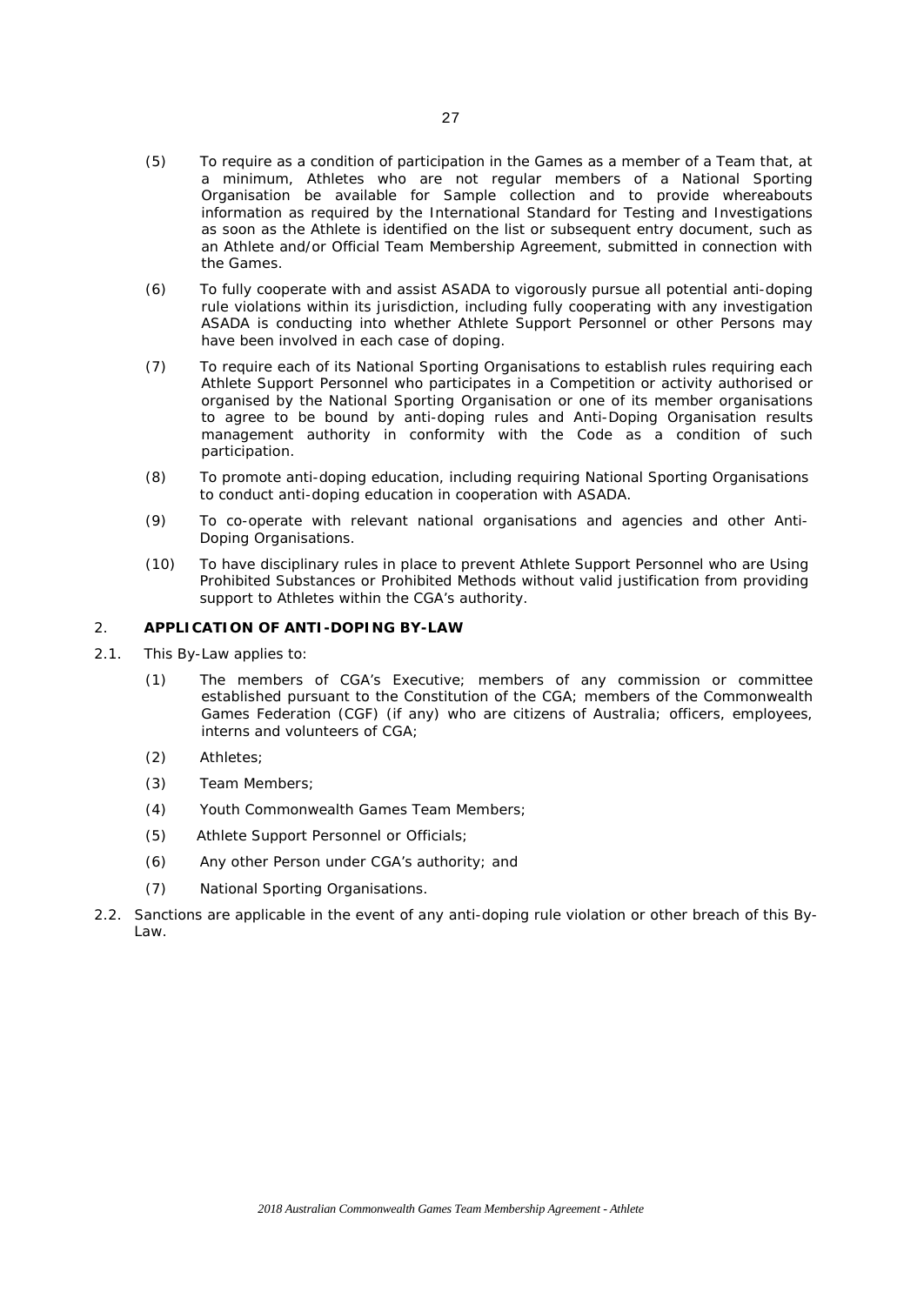### 3. **OBLIGATIONS**

- 3.1. All *Athletes* must:
	- (1) comply with all applicable anti-doping policies and rules, namely the *Code,* the *International Standards*, this By-Law and the policies and rules of the *CGA*, the *CGF*, *ASADA* and their *National Sporting Organisation* and *International Federation*;
	- (2) co-operate with and assist *ASADA*, including by:
		- (a) attending an interview to fully and truthfully answer questions;
		- (b) giving information; and
		- (c) producing documents,

in an investigation being conducted by *ASADA*, even if to do so might tend to incriminate them or expose them to a penalty, sanction or other disciplinary measure;

- (3) be available for *Sample or Specimen* collection at all times;
- (4) take responsibility, in the context of anti-doping, for what they ingest and *Use*;
- (5) inform medical personnel of their obligation not to *Use Prohibited Substances* and *Prohibited Methods* and to take responsibility to make sure that any medical treatment received does not violate the anti-doping policies and rules applicable to them;
- (6) disclose to *ASADA* and their *National Sporting Organisation and International Federation* any decision by a non-*Signatory* finding that they committed an *anti-doping rule violation* within the previous ten years; and
- (7) co-operate with *Anti-Doping Organisations* investigating *anti-doping rule violations*.
- 3.2. All *Athletes* who are not regular members of a *National Sporting Organisation* must be available for *Sample* collection conducted according to the *Code* and provide accurate and upto-date whereabouts information on a regular basis if required during the year before the *Commonwealth Games* as a condition of participation in the *Commonwealth Games* as a member of an Australian Commonwealth Games Team.
- 3.3 Any *Athlete* who is not a member of a *National Sporting Organisation* and who fulfils the requirements to be part of the *ASADA Registered Testing Pool*, must become a member of his or her *National Sporting Organisation,* and must make himself or herself available for *Testing*, at least twelve months before participating in *International Events* or at least six months before participating in *National Events* of his or her *National Sporting Organisation*.
- 3.4. All *Athlete Support Personnel* must:
	- (1) comply with all anti-doping policies and rules, namely the *Code*, the *International Standards*, this By-Law and the policies and rules of their *National Anti-Doping Organisation*, *National Sporting Organisation* and *International Federation*, applicable to them or to the *Athletes* whom they support;
	- (2) co-operate with the *Athlete Testing* programme;
	- (3) where practicable use his or her influence on *Athlete* values and behaviour to foster anti-doping attitudes;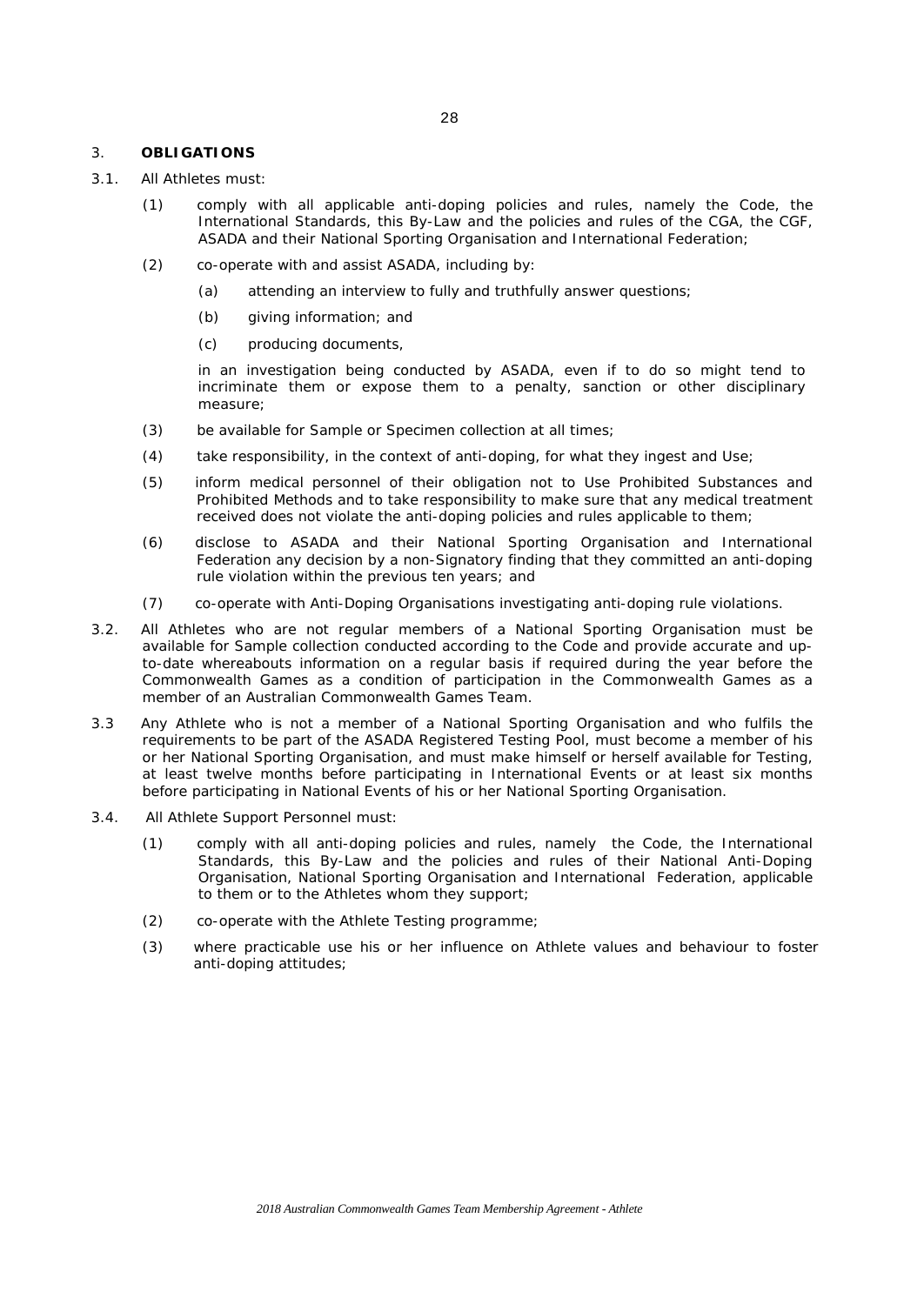- (4) disclose to *ASADA* and his or her *National Sporting Organisation* and *International Federation* any decision by a non- *Signatory* finding that he or she committed an *anti-doping rule violation* within the previous ten years;
- (5) cooperate with *Anti-Doping Organisations* investigating *anti-doping rule violations*;
- (6) not *Use* or *Possess* any *Prohibited Substance* or *Prohibited Method* without valid justification; and
- (7) co-operate with and assist *ASADA*, including by:
	- (a) attending an interview to fully and truthfully answer questions;
	- (b) giving information; and
	- (c) producing documents,

in an investigation being conducted by *ASADA*, even if to do so might tend to incriminate them or expose them to a penalty, sanction or other disciplinary measure.

- 3.5. Each *National Sporting Organisation* must:
	- (1) comply with the *Code*, the *International Standards* and this By-Law;
	- (2) co-operate with and assist *ASADA*;
	- (3) adopt and implement an anti-doping policy that conforms with the *Code*, the National Anti-Doping scheme and this By-Law;
	- (4) adopt and implement an anti-doping policy that requires all *Athletes* and *Athlete Support Personnel* who participate in a *Competition* or activity authorised or organised by the *National Sporting Organisation* or one of its member organisations or a Club recognised by it or one of its member organisations to co-operate with and assist *ASADA*, including by:
		- (a) attending an interview to fully and truthfully answer questions;
		- (b) giving information; and
		- (c) producing documents,

in an investigation being conducted by *ASADA*, even if to do so might tend to incriminate them or expose them to a penalty, sanction or other disciplinary measure.

- (5) report any information suggesting or relating to an *anti-doping rule violation* to *ASADA*  and *CGA's* Chief Executive Officer (CEO) and cooperate with investigations conducted by any *Anti-Doping Organisation* with authority to conduct the investigation;
- (6) cooperate with and assist its International Federation in its day-to-day anti-doping operations;
- (7) require all *Athletes* and each *Athlete Support Personnel* who participates in a *Competition* or activity authorised or organised by the *National Sporting Organisation*  or one of its member organisations or a club recognised by it or one of its member organisations to agree to be bound by anti-doping rules and *Anti-Doping Organisation*  results management authority in conformity with the *Code* as a condition of such participation;
- (8) prevent *Athlete Support Personnel* who are *Using Prohibited Substances* or *Prohibited Methods* without valid justification from providing support to *Athletes* within the *National Sporting Organisation's* authority;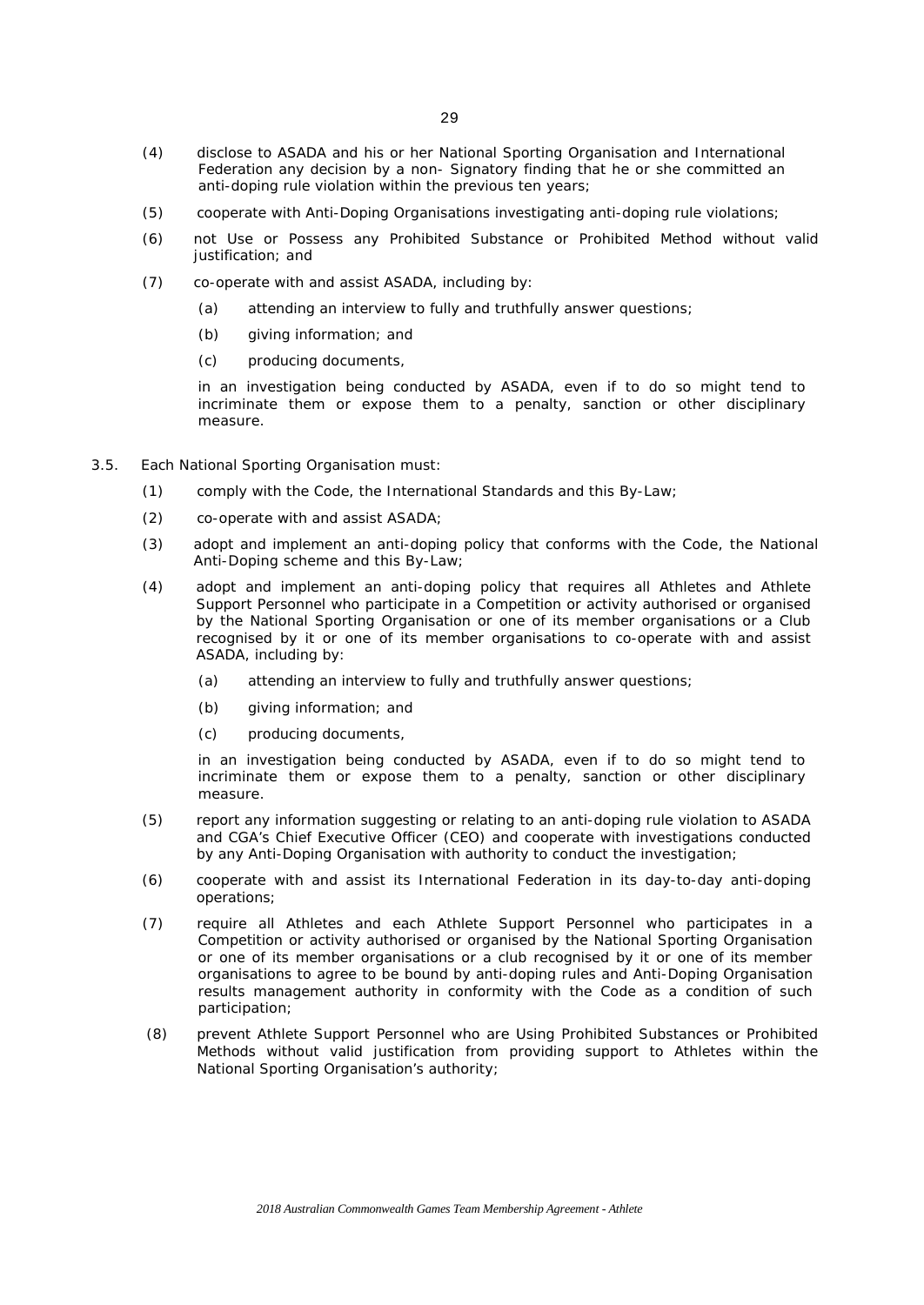- (9) require as a condition of membership that the policies, rules and programmes of its members or clubs recognised by it or one of its member organisations are in compliance with the *Code*;
- (10) take appropriate action to discourage non-compliance with the Code and its antidoping policy;
- (11) notwithstanding the previous paragraph:
	- (a) recognise and respect a finding of an *anti-doping rule violation* by its *International Federation, ASADA* or any other *Signatory* or another *National Sporting Organisation* without the need for a hearing, provided the finding is consistent with the *Code* and within the authority of the body concerned; and
	- (b) require *Athletes* who are not regular members of it to be available for *Sample* collection and provide accurate and up-to-date whereabouts information on a regular basis, if required during the year before the *Commonwealth Games* as a condition of participation in the *Commonwealth Games* as a member of an Australian Commonwealth Games Team;
- (12) require any *Person* who is not a regular member and who fulfils the requirements to be part of the *ASADA Registered Testing Pool*, to become a member and to make himself or herself available for *Testing*, at least twelve months before participation in *International Events* or at least six months before participating in *National Events;*
- (13) promptly notify *CGA* of the finding of any *anti-doping rule violation* and the imposition of any sanction for an *anti-doping rule violation* on:
	- (a) any *Athlete, Athlete Support Personnel* or other *Person* under its authority; or
	- (b) any *Athlete*, *Athlete Support Personnel* or other *Person* under its authority under the anti- doping policy and rules of its *International Federation*;
- (14) promote anti-doping education in coordination with *ASADA*; and
- (15) provide assistance and information to *CGA* as requested by the CEO to enable *CGA* to properly implement this By-Law.

# 4. **TESTING**

- 4.1. *CGA* will recognise the results of accredited laboratory analysis of *Testing* conducted by *Anti-Doping Organisations* (including *ASADA)* conducted in accordance with the *Code*.
- 4.2. *CGA* may request any *Anti-Doping Organisation* to conduct *Testing* and analysis of *Samples* of *Team Members* in accordance with the *Code*.
- 4.3. Where *CGA* requests the conduct of *Testing* and analysis of *Samples* of *Team Members* by *ASADA*, whether by itself or, in the case of *Team Members* not within *ASADA's* jurisdiction, by another *National Anti-Doping Organisation* under Articles 20.5.3 and 20.5.4 of the *Code,* then *ASADA* will either by itself or the other *National Anti-Doping Organisation* which conducts the *Testing* ensure that there is timely initial review pursuant to Article 7.1 of the *Code* and a follow-up review and investigation of any *Adverse Analytical Finding* or *Atypical Finding* required pursuant to Articles 7.3 and 7.4 of the *Code* and advise *CGA*, and the *Team Member's National Sporting Organisation* and *International Federation* of the results thereof.

#### 5. **BREACHES OF THIS BY-LAW**

- 5.1. Without limiting any other term of this By-Law, the commission of an *anti-doping rule violation*  is a breach of this By-Law.
- 5.2. Articles 1, 2, 3, 4, 5, 6, 7, 17, 24, 25 and Appendix 1 of the *Code* apply to determine whether any *anti-doping rule violation* has been committed.
- 5.3. It is an infraction of this By-Law for an *Athlete, Athlete Support Personnel, other Person* or a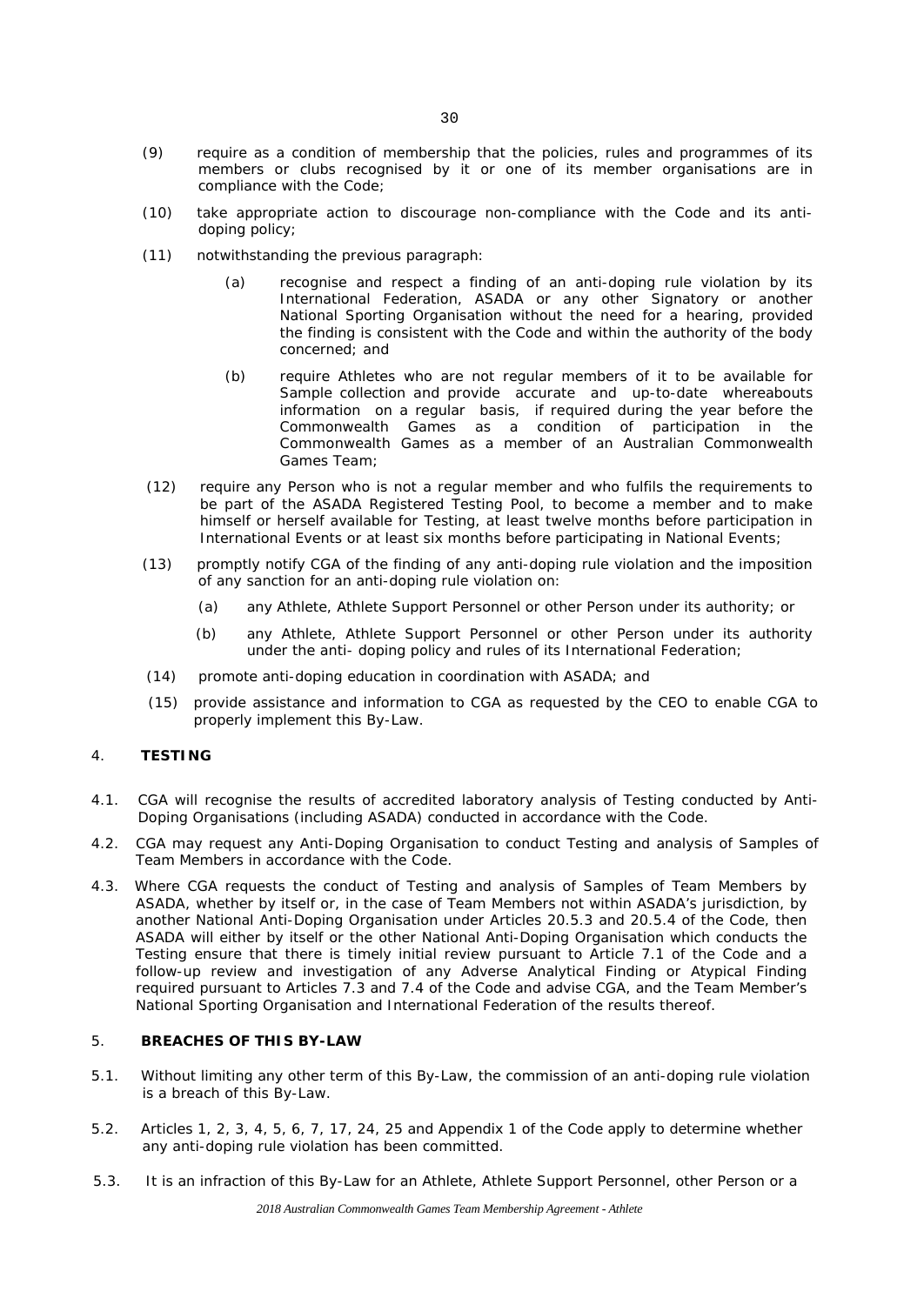*National Sporting Organisation* to breach any of their obligations to the *CGA* derived from this By-Law.

# 6. **MUTUAL RECOGNITION OF ANTI-DOPING RULE VIOLATIONS**

- 6.1. *CGA* will recognise *Testing,* hearing results or other final adjudications or determinations (a determination) by any *Signatory* and *National Sporting Organisation* that a *Person* has committed an *anti-doping rule violation* provided the finding is consistent with the *Code* and within that *Signatory's* or *National Sporting Organisation's* authority.
- 6.2. *CGA* will recognise the same actions of other bodies which have not accepted the *Code* if the rules of those bodies are otherwise consistent with the *Code*.
- 6.3. Upon being advised of a determination under clause 6.1 or 6.2, the CEO will give the *Person* concerned notice in writing of:
	- (1) the recognition by *CGA* of such determination; and
	- (2) the automatic imposition of the applicable sanction under clause 8 for the period determined by the *Anti-Doping Organisation,* the *CAS,* or other sporting tribunal to apply to the *anti-doping rule violation* in question.
- 6.4. Except as provided in the *Code*, no *Person* may appeal against or challenge any recognition by *CGA* under this clause 6 of an *anti-doping rule violation* by that *Person* unless that *Person* has first exhausted all his or her rights of appeal and other legal rights (if any) in respect of the hearing and finding of the *Signatory* or *National Sporting Organisation* concerned (before any tribunal as provided for in the anti-doping policy of the *Signatory* or *National Sporting Organisation* concerned). In the event that a *Person* challenges or appeals the hearing, finding or determination of the *Signatory* or *National Sporting Organisation* concerned, *CGA* will defer recognition of the *anti-doping rule violation* pending the conclusion of the challenge or appeal and will abide by the decision of the tribunal concerned.

# 7. **NON-RECOGNISED** *ANTI-DOPING RULE VIOLATION***S**

- 7.1. Where:
	- (1) there is evidence of an *anti-doping rule violation* by a *Team Member* including *Athlete Support Personnel* and the *CGA* CEO believes (in consultation with ASADA) that it is inappropriate in the circumstances of the particular case to refer the matter to a *National Sporting Organisation* for prosecution as a breach of its anti-doping policy; or
	- (2) the *CGA* CEO believes that a *Person* holding a position within *CGA* or on *CGA's Executive*, a *Team Member* including *Athlete Support Personnel* may have committed an *anti-doping rule violation* and is not subject to the anti-doping policy of any *National Sporting Organisation* in respect of that alleged *anti-doping rule violation*; or
	- (3) in the period commencing one month before the Opening Ceremony of a *Games* until midnight of the day of the Closing Ceremony of those *Games*, a *National Sporting Organisation* or the *CGA* CEO receives notification or believes on other grounds that a *Team Member* including *Athlete Support Personnel* in respect of those *Games* may have committed an *anti-doping rule violation* and, unless the alleged *anti-doping rule violation* arises out of circumstances within the authority of the *CGF* or the Organising Committee for those *Games* in respect of those *Games*,

#### the *CGA* CEO will issue an infraction notice under clause 7.2.

- 7.2. The infraction notice referred to in the preceding clause will:
	- (1) be in writing and be given to the *Person* by:
		- (a) personal service; or
		- (b) delivered to the person's last known address or to the person's last known email address as advised by the *National Sporting Organisation* concerned to *CGA*;
	- (2) set out the nature and particulars of the alleged *anti-doping rule violation*;

*2018 Australian Commonwealth Games Team Membership Agreement - Athlete*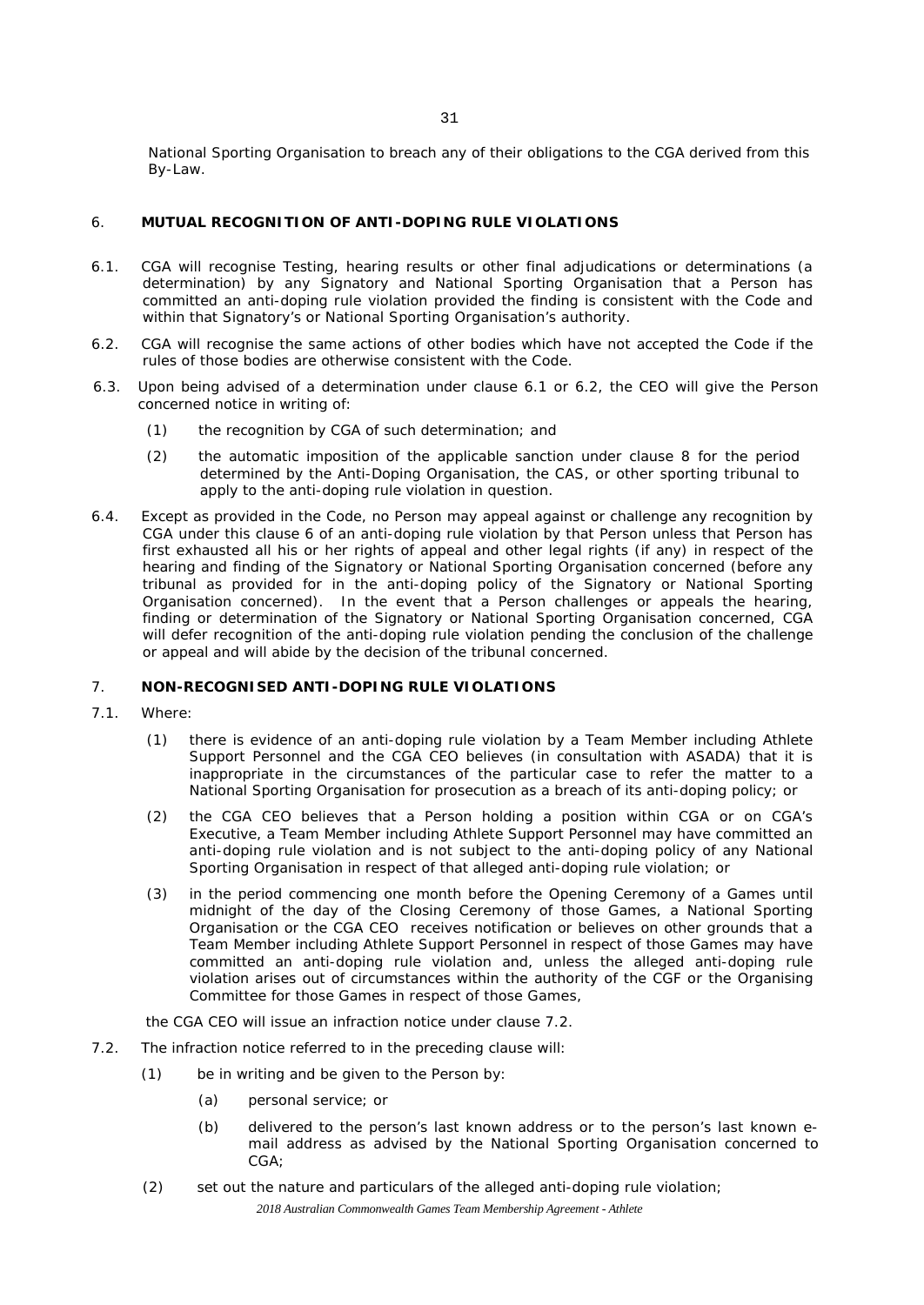- (3) set out the sanction that may be imposed under this By-Law in respect of the *antidoping rule violation*; and
- (4) state that the matter has been referred to the Oceania Registry of *CAS* for hearing as soon as possible to determine:
	- (a) whether or not the *anti-doping rule violation* has been committed; and
	- (b) the sanction to be imposed in respect of the *anti-doping rule violation* should it be found to have been committed.
- 7.3. The hearing of the matter referred to in Clause 7.2(4) by *CAS* will be conducted pursuant to clause 10 of this By-Law and as expeditiously as possible in order, in the case of a *Team Member* including *Athlete Support Personnel*, to be concluded prior to the *Team Member*  including *Athlete Support Personnel* participating in the *Games* in question. To this end the *CAS* will implement an expedited procedure and R44.4 of the Code of Sports-Related Arbitration requiring the consent of the parties will not apply.
- 7.4 The *CGA* CEO may at his or her discretion suspend any *Athlete*, *Athlete Support Person* or other *Person* who has been charged with or alleged to have committed an *anti-doping rule violation* (including conduct that could be considered to be an *anti-doping rule violation*) pending the final determination of any such allegation or charge by a tribunal, *CAS* or other decision maker.

# 8. *CGA* **IMPOSED SANCTIONS FOR ANTI-DOPING RULE VIOLATIONS**

- 8.1. Any *Athlete Support Personnel* or other *Person* who is found to have committed an *anti-doping rule violation* will be ineligible for membership of or selection in any *Team*, or to receive funding from or to hold any position within *CGA* or on the *CGA Executive* or any *Team* for the period or periods specified in the *Code* as applicable to the *anti-doping rule violation* in question.
- 8.2. For the purposes of clause 8.1, the period or periods of any sanction will be determined according to Articles 9, 10, 11 and appendix 1 of the *Code*.
- 8.3. The above sanctions may be applied to a *Person* independently of any sanction or penalty, its duration or timing or whether current or past, imposed by any *Signatory* or *National Sporting Organisation* provided that *CGA* will recognise previous sanctions imposed by any *Signatory* or *National Sporting Organisation* to determine whether the breach is a first, second or third offence.
- 8.4. Any period of sanction in respect of an *anti-doping rule violation* may be reduced or otherwise varied by *CAS* solely in accordance with the provisions of the *Code*.

### 9. **OTHER BREACHES OF THIS BY-LAW**

- 9.1. The sanctions set out in this clause 9 do not apply in respect of the commission of an *antidoping rule violation* by the relevant *Person*.
- 9.2. Without limiting clauses 9.2 and 9.3, any *Person* who fails to comply with the obligations set out in clauses 3.1(2) and (7) or 3.4(5) and (7) may be ineligible:
	- (1) for selection to, or membership or continued membership of, any *Team*; and
	- (2) to receive funding from or to hold any position within *CGA* and for such period;
	- as the *CGA* Executive determine in their sole and absolute discretion.
- 9.3. Without limiting clauses 9.2 and 9.3, any *National Sporting Organisation* which fails to comply with the obligations set out in clauses 3.5(1) to (15) may be:
	- (1) ineligible to nominate or propose *Athletes* and *Athlete Support Personnel* for selection to, or membership or continued membership of, any *Team*; and
	- (2) liable to such other sanction (including a fine but excluding expulsion from membership of *CGA* which requires a special majority at a general meeting)

as the *CGA Executive* determines in its sole and absolute discretion.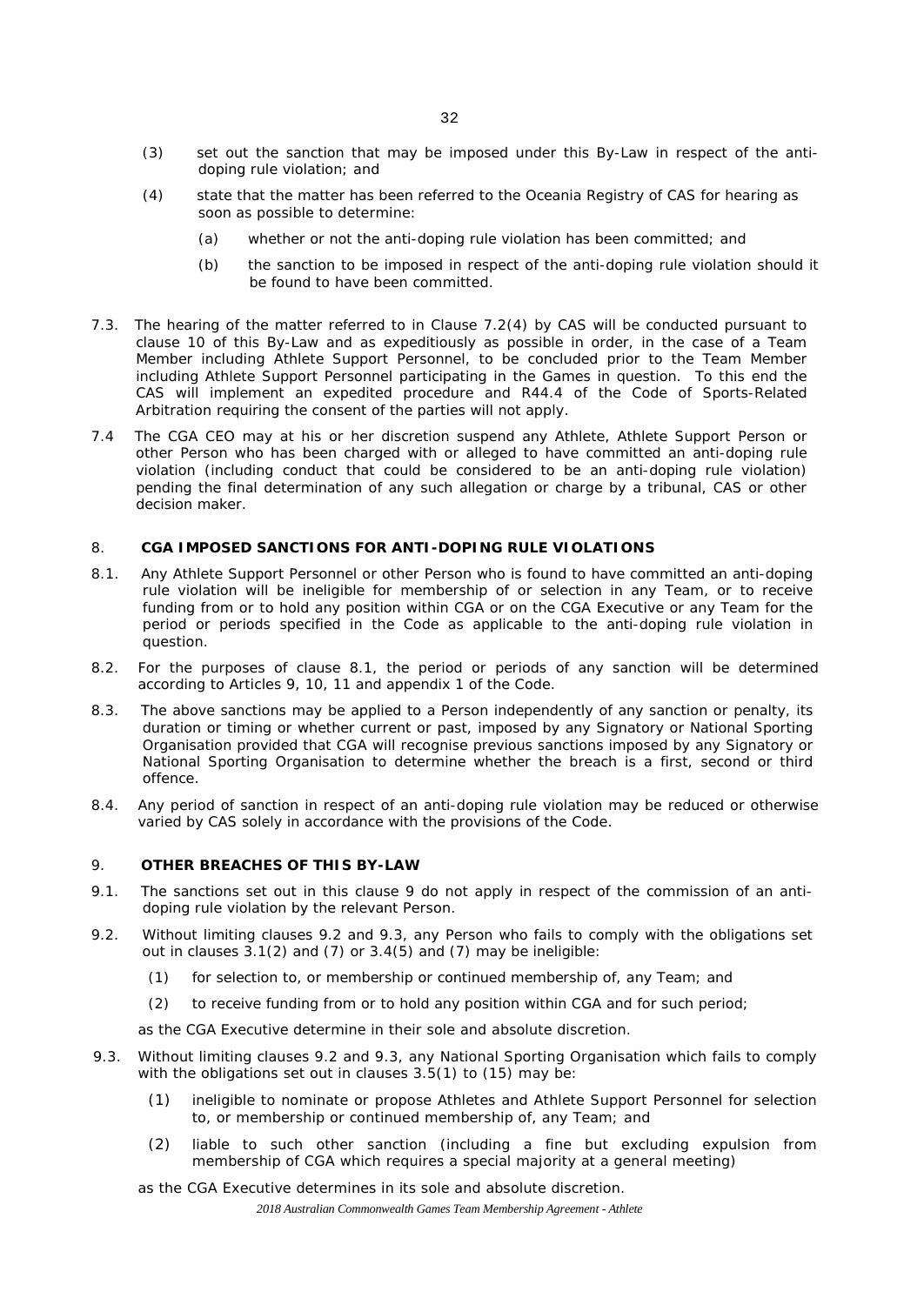9.4. Any sanctions imposed under this clause 9 are non-exclusive and the *Person* may be subject to additional sanctions in accordance with any other terms applicable to that *Person's*  relationship with *CGA*, including any terms of employment or Team Membership Agreement.

## 10. *CAS* **HEARING**

- 10.1. A hearing by *CAS* under this By-Law will be conducted:
	- (1) by a single arbitrator appointed by the Permanent Secretary of the Oceania Registry of *CAS*;
	- (2) as an ordinary arbitration proceeding;
	- (3) pursuant to the Code of Sports Related Arbitration, and to this extent Rule 43 of the Code of Sports-Related Arbitration will apply, unless a party has placed the issue in dispute in the public domain prior to the handing down by CAS of its decision; and
	- (4) only after all other avenues of appeal within the *Athlete*, Athlete *Support Person's*, or other *Person's* sport or sporting organisation has been exhausted.
- 10.2. All instances of alleged anti-doping rule violations will be determined in conformity with the Code and must be established according to the provisions of the Code.
- 10.3. If CAS determines that a person has committed an anti-doping rule violation, it will impose on the person the relevant sanction pursuant to clause 8.

#### 11. **APPEALS FROM DETERMINATIONS OF** *CAS***.**

- 11.1. A *Person* (including the *CGA* and those entitled to appeal under Article 13.2.3 of the *Code*) aggrieved by a determination of *CAS* under clause 10 may appeal that decision to *CAS*.
- 11.2. Any appeal hearing by *CAS* under this clause 11 will be conducted:
	- (1) by a panel of three arbitrators appointed by the Permanent Secretary of the Oceania Registry of *CAS*;
	- (2) as an appeal arbitration proceeding; and
	- (3) pursuant to the Code of Sports Related Arbitration, and to this extent Rule 43 of the Code of Sports-Related Arbitration will apply, unless a party has placed the issue in dispute in the public domain prior to the handing down by CAS of its decision.
- 11.3. Any appeal from a determination of *CAS* under clause 10 must be solely and exclusively resolved by *CAS*. The determination of *CAS* will be final and binding on the parties to the appeal and no *Person* may institute or maintain proceedings in any court or tribunal other than *CAS*. In particular, and without restricting the generality of the provisions of the *Commercial Arbitration Act 2010 (NSW)*, all parties to an appeal under this clause agree that no party will have the right to appeal under sections 34 or 34A or to apply for the determination of a question of law under section 27J of the *Commercial Arbitration Act 2010 (NSW)* or equivalent legislation in any of the Australian States or Territories.
- 11.4. An appeal will be a rehearing of the matters appealed against by way of a hearing de novo and the provisions of clause 10 above will apply, mutatis mutandis, to any appeal to CAS

## 12. **NOTIFICATION.**

- 12.1. Upon the imposition of a sanction under this By-Law, *CGA* will send details of the sanction imposed to:
	- (1) the *CGF*;
	- (2) those *Persons* entitled to notification under Article 14.1 of the *Code;*
	- (3) the *National Sporting Organisation* of the *Person* concerned;
	- (4) the *International Federation* of the *Person* concerned;
	- (5) the Australian Sports Commission;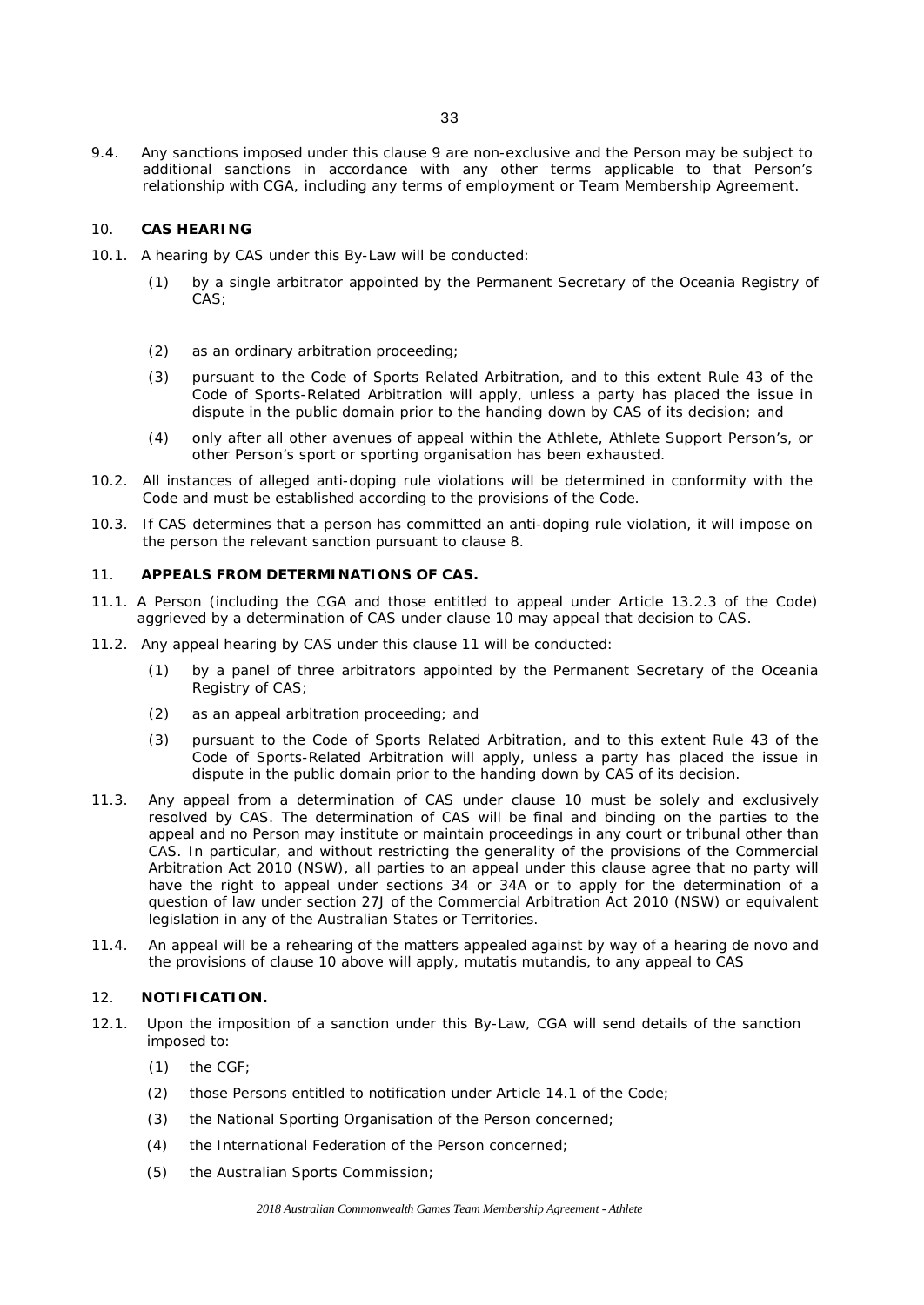34

- (6) *ASADA*;
- (7) *WADA*; and
- (8) any other *Person* or organisation *CGA* believes should be informed in this respect.
- 12.2. If on appeal *CAS* overturns the finding that an *anti-doping rule violation* has occurred or alters the sanction imposed, *CGA* will advise the decision to all those *Persons* notified of the initial imposition of the sanction pursuant to clause 12.1.

## 13. **DISPUTES**

Any dispute regarding the construction and/or application of this By-Law must be solely and exclusively resolved by *CAS* according to the Code of Sports-Related Arbitration. The decision of *CAS* will be final and binding on the parties concerned and no *Athlete* or *Person* may institute or maintain proceedings in any court or tribunal other than *CAS*. In particular, and without restricting the generality of the provisions of the *Commercial Arbitration Act 2010 (NSW)*, all parties to an appeal under this clause agree that no party will have the right to appeal under sections 34 or 34A or to apply for the determination of a question of law under section 27J of the *Commercial Arbitration Act 2010 (NSW)* or equivalent legislation in any of the Australian States or Territories.

# 14. **COSTS AND EXPENSES OF HEARINGS & APPEALS TO** *CAS*

- 14.1. In any hearing before *CAS* pursuant to clause 10 *CGA* will bear the costs of *CAS* in respect of the arbitration.
- 14.2 In any hearing before *CAS* pursuant to clause 11, the *CGA* agrees that the costs of the Appeal shall be shared equally between *CGA* and the Appellant(s) save that the fee payable to *CAS*  pursuant to Rule 64.1 of the *Code* on lodgement of any appeal under clause 11 will be paid by the party instituting that appeal.

# 15. **REVIEW OF** *ANTI-DOPING RULE VIOLATION*

If a *Person* recorded as having committed an *anti-doping rule violation* is subsequently found not to have committed that *anti-doping rule violation* or is otherwise cleared or pardoned of any relevant wrongdoing by *CAS* or any other *Anti-Doping Organisation's* Appellate Body acting in conformity with the *Code*, *CGA* will overturn the *anti-doping rule violation* and any sanction which had been imposed as a result of that *anti- doping rule violation* and will report the decision to all those *Persons* notified of the initial imposition of the sanction pursuant to clause 12.

# 16. **REVIEW OF** *CGA* **IMPOSED SANCTION**

- 16.1. Where a *Person* to whom a sanction has been applied under this By-Law or any preceding *CGA* anti-doping policy in respect of an *anti-doping rule violation* has new and relevant information concerning the subject *anti-doping rule violation*, he or she or it may make written application to the *CGA* CEO setting out the grounds for a possible review of that *CGA* imposed sanction.
- 16.2. The CGA CEO will consider the application and determine in his or her sole and absolute discretion whether to review any sanction imposed under this By-Law or any preceding CGA anti- doping policy and may alter a sanction imposed previously including a reduction or withdrawal of that CGA imposed sanction.13.
- 16.3 The *CGA* CEO will not alter any sanction under clause 16.2 without first consulting with any other sports organisation which he or she knows has a current sanction over the *Person*.
- 16.4. In the event of any alteration to a sanction by the *CGA* CEO pursuant to this clause 16, the *CGA* CEO will promptly notify the *Person* concerned as well as those *Persons* who received notification from *CGA* of that sanction and any other *Person* entitled to appeal under Article 13.2.3 of the Code. In such instance, those *Persons* entitled to appeal under Article 13.2.3 of the *Code* (other than the *Person* to whom the sanction has been applied) will have the right to appeal the decision of the *CGA* CEO to *CAS* in accordance with the *Code*. Clauses 11.2 – 11.4 will apply to any such appeal.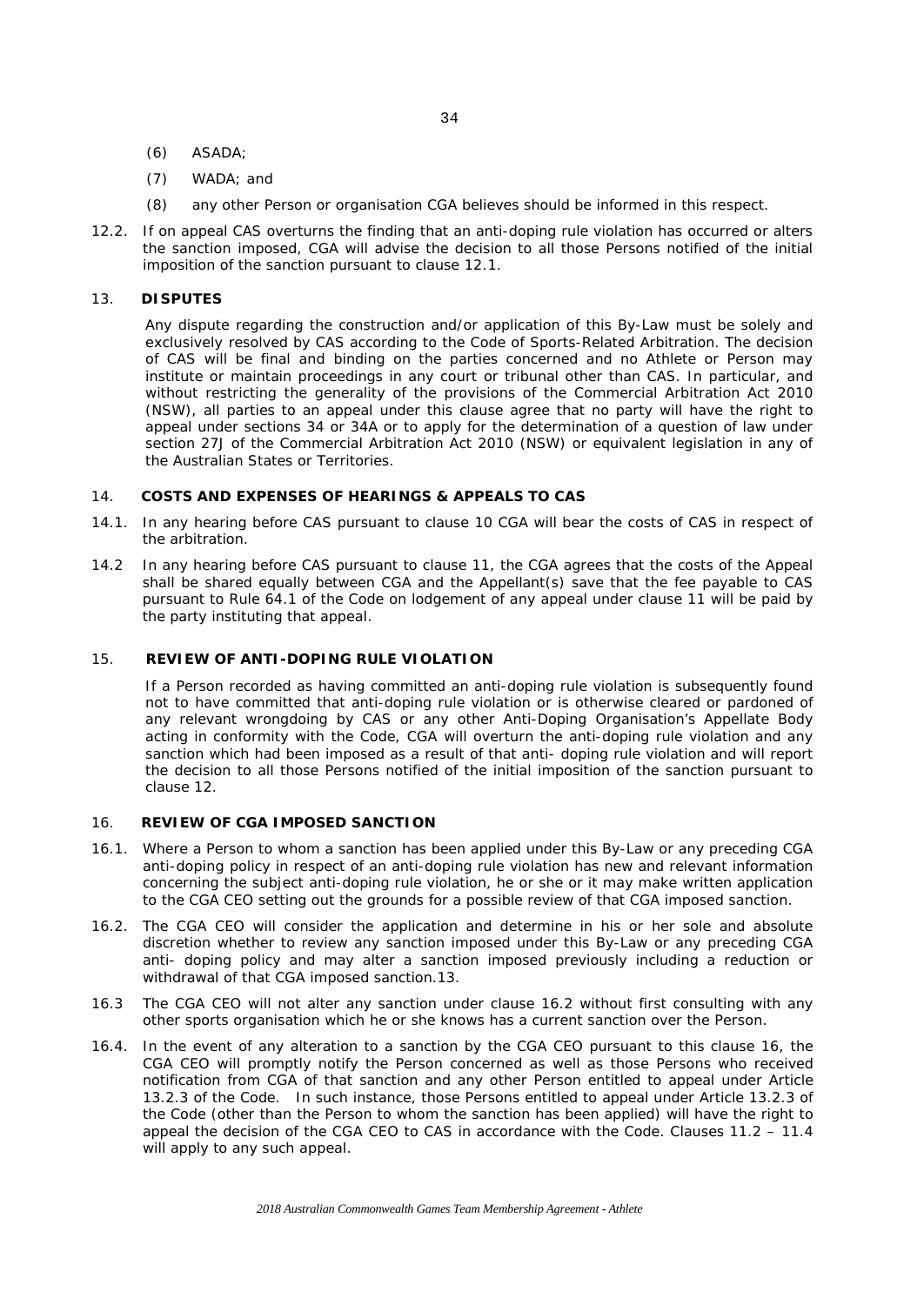#### 17. **INTERPRETATION**

17.1. In this By-Law, the following words have the following respective meanings:

#### *"Adverse Analytical*

| Finding" | means a report from a <i>WADA</i> -accredited laboratory or other <i>WADA</i> - |
|----------|---------------------------------------------------------------------------------|
|          | approved laboratory that, consistent with the International Standard            |
|          | for Laboratories and related Technical Documents, identifies in a               |
|          | Sample the presence of a Prohibited Substance or its Metabolites or             |
|          | <i>Markers</i> (including elevated quantities of endogenous substances) or      |
|          | evidence of the Use of a Prohibited Method.                                     |

# *"Anti-Doping*

means a *Signatory* that is responsible for adopting rules for initiating, implementing or enforcing any part of the Doping Control process. This includes, but is not limited to, the International Olympic Committee, the International Paralympic Committee, other *Major Event Organisations*  that conduct *Testing* at their *Events*, *WADA*, *International Federations*, and *National Anti-Doping Organisations* (which for Australia is *ASADA)*.

**"***Anti-doping rule violation***"** means the anti-doping rule violations described in Article 2 of the *Code*.

**"***ASADA*" means the Australian Sports Anti-Doping Authority and includes any successor thereto established by the Australian Government as the *National Anti-Doping Organisation* for Australia.

**"***Athlete***"** means:

- (a) any *Person* who competes or participates in sport at the defined by each International Federation) or the national level (as defined by *ASADA*);
- (b) any *Person* who is neither an *International-Level Athlete* nor a *National- Level Athlete* to whom *ASADA* applies its anti-doping rules;
- (c) for purposes of Articles 2.9 and 2.10 of the Code and for purposes of anti- doping information and education, any Person who competes or participates in sport under the authority of any Signatory, government or other sports organisation accepting the Code;
- (d) any *Person* who competes or participates in sport under the authority of a *National Sporting Organisation* or under the authority of a member of a *National Sporting Organisation; or*
- (e) any *Person* who is registered as an *Athlete* or competitor or *Participant* (however described) with a *National Sporting Organisation* or with a member of a *National Sporting Organisation* or a club recognised by a *National Sporting Organisation*.
- **"***Athlete Support* means any coach, trainer, manager, agent, team staff, official, medical, paramedical personnel, parent or any other *Person* working with, treating or assisting an *Athlete* participating in or preparing for sports *Competition*.
- *"Atypical Finding"* means a report from a *WADA*-accredited laboratory or other *WADA*approved laboratory which requires further investigation as provided by the International Standard for Laboratories or related Technical Documents prior to the determination of an *Adverse Analytical Finding*.
- **"***CAS***"** means the Court of Arbitration for Sport.
- *"CGA"* means Commonwealth Games Australia, formerly known as the

*2018 Australian Commonwealth Games Team Membership Agreement - Athlete*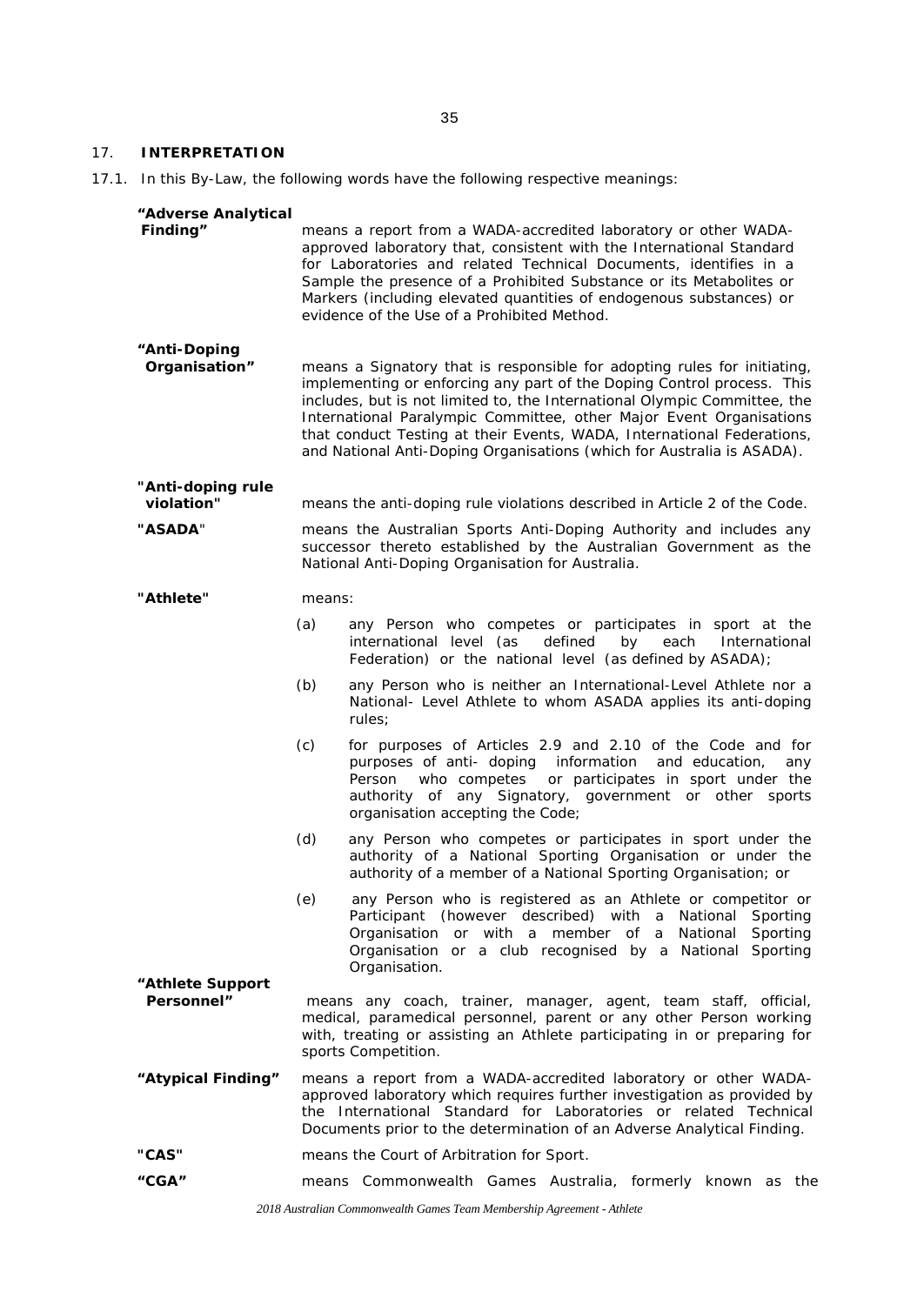|                                      | Australian Commonwealth Games Association ("ACGA").                                                                                                                                                                                                                                                                                                                                                                                                                                               |  |
|--------------------------------------|---------------------------------------------------------------------------------------------------------------------------------------------------------------------------------------------------------------------------------------------------------------------------------------------------------------------------------------------------------------------------------------------------------------------------------------------------------------------------------------------------|--|
| "CGA Executive"                      | means the Executive as elected or, in the case of the Chief Executive<br>Officer, appointed in accordance with the CGA Constitution.                                                                                                                                                                                                                                                                                                                                                              |  |
| "CGF"                                | means the Commonwealth Games Federation.                                                                                                                                                                                                                                                                                                                                                                                                                                                          |  |
| "Club"                               | means a club which is a member of a National Sporting Organisation,<br>Program Sport or one of its member organisations.                                                                                                                                                                                                                                                                                                                                                                          |  |
| "Code"                               | means the World Anti-Doping Code as in force from time to time.                                                                                                                                                                                                                                                                                                                                                                                                                                   |  |
| "Commonwealth<br>Games"              | means the multi-sport event held once every four years under the<br>auspices of the CGF.                                                                                                                                                                                                                                                                                                                                                                                                          |  |
| "Competition"                        | means a single race, match, game or singular sport contest.                                                                                                                                                                                                                                                                                                                                                                                                                                       |  |
| "Doping"                             | means the occurrence of one or more of the anti-doping rule violations<br>set forth in Article 2.1 through to Article 2.10 of the Code.                                                                                                                                                                                                                                                                                                                                                           |  |
| "Doping Control"                     | means all steps and processes from test distribution planning through<br>to ultimate disposition of any appeal including all steps and processes in<br>between such as provision of whereabouts information, Sample<br>collection and handling, laboratory analysis, TUEs, results management<br>and hearings.                                                                                                                                                                                    |  |
| "Games"                              | means the Commonwealth Games, Youth Commonwealth Games or any<br>other sporting competition or event in which a Team is to compete or<br>participate.                                                                                                                                                                                                                                                                                                                                             |  |
| "Games Period"                       | means the period commencing on the earlier of:                                                                                                                                                                                                                                                                                                                                                                                                                                                    |  |
|                                      | the assembly of the Team for the Games and for a period of one<br>(1)<br>month prior to the commencement of the Games, including any<br>Team camps or preparation or training camps prior to the<br>Games; or                                                                                                                                                                                                                                                                                     |  |
|                                      | (2)<br>the opening of the official Games accommodation,                                                                                                                                                                                                                                                                                                                                                                                                                                           |  |
|                                      | and ends at midnight the day after the closing ceremony of the Games<br>or on such later date as the Person is formally discharged from the<br>relevant Team.                                                                                                                                                                                                                                                                                                                                     |  |
| "International                       |                                                                                                                                                                                                                                                                                                                                                                                                                                                                                                   |  |
| Event"                               | means an Event or Competition where the International Olympic<br>Committee, the International Paralympic Committee, an International<br>Federation, a Major Event Organisation, or another international sport<br>organisation is the ruling body for the Event or appoints the technical<br>officials for the Event.                                                                                                                                                                             |  |
| "International<br><b>Federation"</b> | means an International Federation being an organisation controlling a<br>branch of sport and recognised as such by the CGF.                                                                                                                                                                                                                                                                                                                                                                       |  |
| "International-Level                 |                                                                                                                                                                                                                                                                                                                                                                                                                                                                                                   |  |
| Athlete"                             | means Athletes who compete in sport at the international level (or are<br>capable of competing at that level), as defined by each International<br>Federation, consistent with the International Standard for Testing and<br>Investigations;                                                                                                                                                                                                                                                      |  |
| "International<br>Standards"         | means a standard adopted by WADA in support of the Code.<br>Compliance with an International Standard (as opposed to another<br>alternative standard, practice or procedure) shall be sufficient to<br>conclude that the procedures addressed by the International Standard<br>were performed properly. International Standards shall include any<br>Technical Documents issued pursuant to the International Standard.<br>2018 Australian Commonwealth Games Team Membership Agreement - Athlete |  |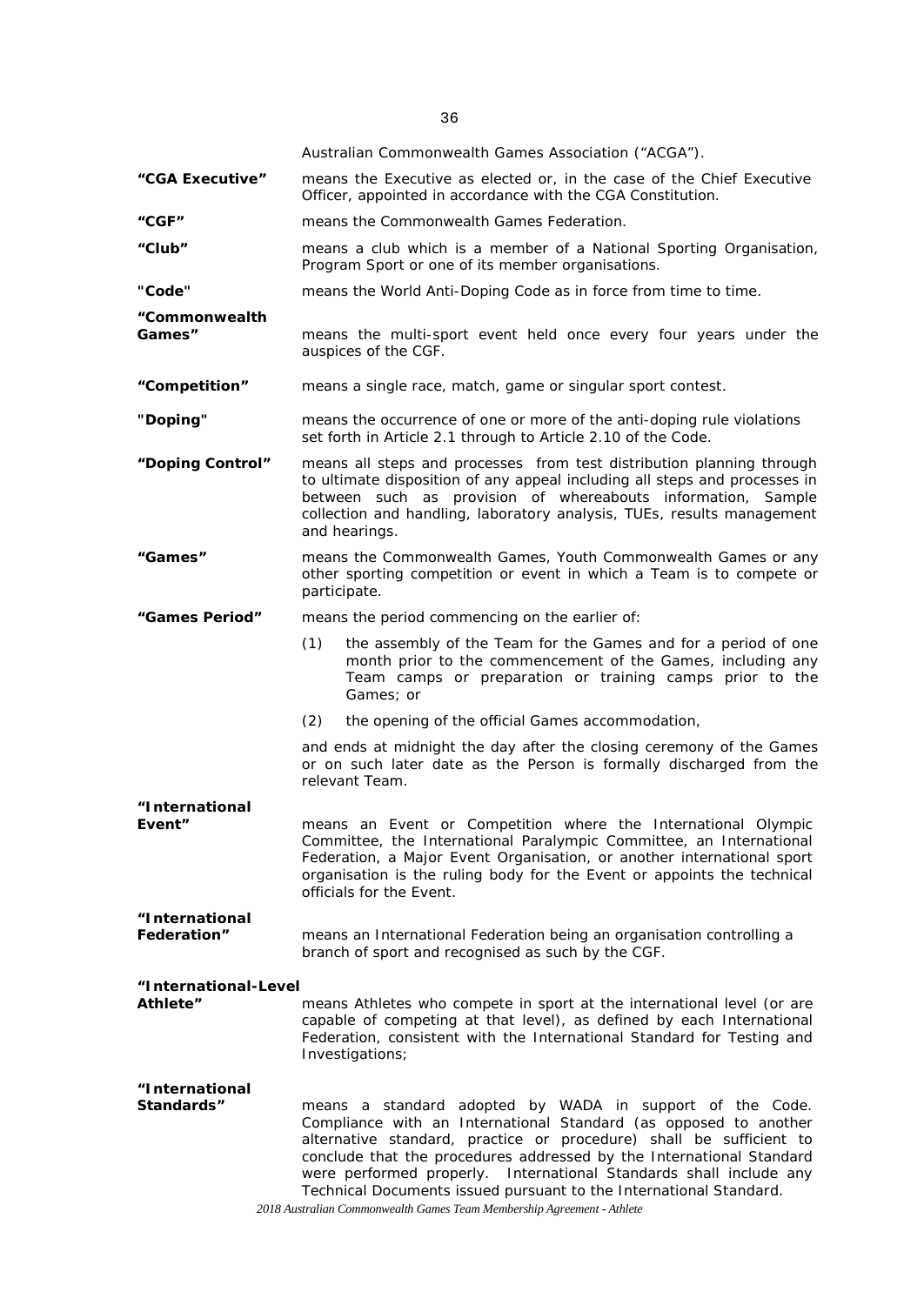| "Major Event                        |                                                                                                                                                                                                                                                                                                                                                                                                                                                                            |
|-------------------------------------|----------------------------------------------------------------------------------------------------------------------------------------------------------------------------------------------------------------------------------------------------------------------------------------------------------------------------------------------------------------------------------------------------------------------------------------------------------------------------|
| Organisations"                      | means the continental associations of National Olympic Committees<br>and other international multi-sport organisations that function as the<br>ruling body for any continental, regional or other International Event.                                                                                                                                                                                                                                                     |
| "National Anti-<br>Doping           |                                                                                                                                                                                                                                                                                                                                                                                                                                                                            |
| Organisation"                       | means the entity(ies) designated by each country as possessing the<br>primary authority and responsibility to adopt and implement anti-<br>doping rules, direct the collection of Samples, the management of test<br>results, and the conduct of hearings at the national level.<br>If this<br>designation<br>has<br>not been<br>made<br>by the<br>competent<br>public<br>authority(ies), the entity shall be the country's National Olympic<br>Committee or its designee. |
| "National Event"                    | means a sport Event or Competition involving International- or National-<br>Level Athletes that is not an International Event.                                                                                                                                                                                                                                                                                                                                             |
| "National-Level<br>Athlete″         | means Athletes who compete in sport at the national level, as defined<br>by each National Anti-Doping Organization, consistent with the<br>International Standard for Testing and Investigations.                                                                                                                                                                                                                                                                          |
| "National Sporting<br>Organisation" | means any organisation that is (or was at the time of any alleged breach<br>of this By-Law) a member of CGA, and includes National Federation as<br>referred to in and consistent with the Code, and Program Sport as<br>defined in the CGA constitution.                                                                                                                                                                                                                  |
| <b>"Person"</b>                     | means a natural <i>Person</i> or an organisation or other entity.                                                                                                                                                                                                                                                                                                                                                                                                          |
| "Program Sport"                     | means those Australian Affiliates of the International Federations<br>recognised by the CGF as a Recognised International Federation and in<br>respect of which the CGF has approved that the sport will be on the<br>program of the next following Games.                                                                                                                                                                                                                 |
| "Prohibited List"                   | means the List identifying the Prohibited Substances and Prohibited<br>Methods under the Code.                                                                                                                                                                                                                                                                                                                                                                             |
|                                     | "Prohibited Method" means any method so described on the Prohibited List under the Code.                                                                                                                                                                                                                                                                                                                                                                                   |
| "Prohibited<br>Substance"           | means any substance, or class of substances, so described on the<br>Prohibited List applicable under the Code.                                                                                                                                                                                                                                                                                                                                                             |
| "Sample or<br>Specimen"             | means any biological material collected for the purposes of Doping<br>Control.                                                                                                                                                                                                                                                                                                                                                                                             |
| "Signatory"                         | means an entity signing the Code and agreeing to comply with the<br>Code, as provided in Article 23 of the Code.                                                                                                                                                                                                                                                                                                                                                           |
| "Team"                              | means any Australian Commonwealth Games Team, Australian Youth<br>Commonwealth Games Team or other Team selected by CGA.                                                                                                                                                                                                                                                                                                                                                   |
| "Team<br>Member"                    | means:                                                                                                                                                                                                                                                                                                                                                                                                                                                                     |
|                                     | (a)<br>a member of a Team including a Team Member as notified by CGA<br>or by signing an Athlete or Athlete Support Personnel Team<br>Membership Agreement; or                                                                                                                                                                                                                                                                                                             |
|                                     | (b)<br>a person advised by a National Sporting Organisation to CGA as a<br>person considered suitable as a member of a Team and<br>recognised as such by CGA.                                                                                                                                                                                                                                                                                                              |
| "Testing"                           | means the parts of the <i>Doping Control</i> process involving test<br>distribution planning, Sample collection, Sample handling, and Sample<br>2018 Australian Commonwealth Games Team Membership Agreement - Athlete                                                                                                                                                                                                                                                     |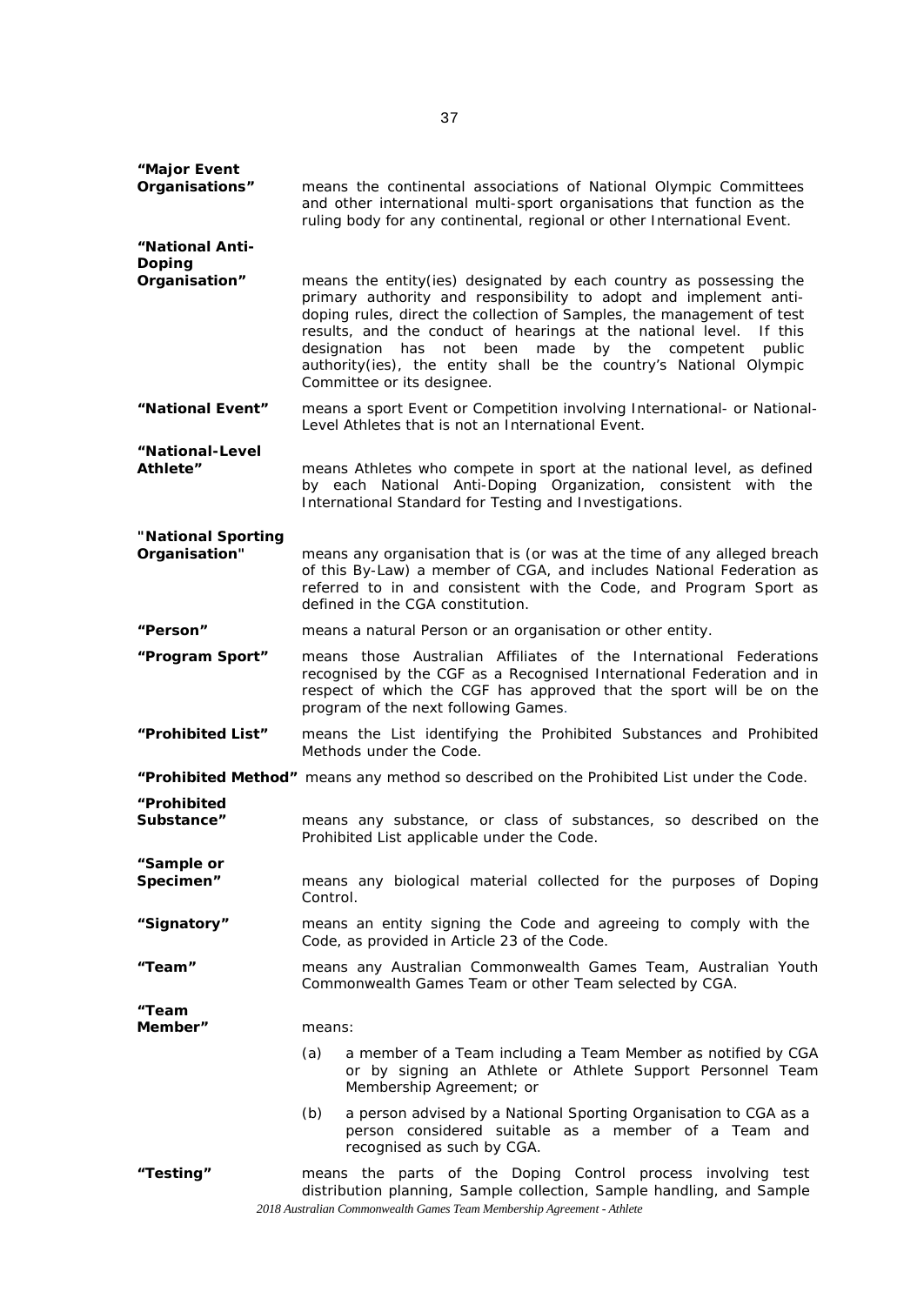|        | transport to the laboratory in compliance with the International<br>Standard.                                                                           |
|--------|---------------------------------------------------------------------------------------------------------------------------------------------------------|
| "TUE"  | means Therapeutic Use Exemption as described in Article 4.4 of the<br>Code.                                                                             |
| "Use"  | means the utilisation, application, ingestion, injection or consumption<br>by any means whatsoever of any Prohibited Substance or Prohibited<br>Method. |
| "WADA" | means the World Anti-Doping Agency.                                                                                                                     |

- 17.2. In this By-Law, the following interpretations shall apply:
	- (1) All the words utilised in this By-Law shall have the same meaning as that ascribed to them in the *Code* and the *International Standards*.
	- (2) The *Code* and the *International Standards* shall be considered as part of this By-Law, apply automatically and prevail in case of conflict.
	- (3) Words not defined in this By-Law have the meaning ascribed to them in the *Code* and the *International Standards* unless a contrary meaning appears from the context.
	- (4) In the interpretation of this By-Law, should there be any inconsistency or conflict between this By-Law and the *Code* and the *International Standards*, then the provisions of the *Code* and the *International Standards* will prevail.
	- (5) Reference to:
		- (a) the singular includes the plural and the plural includes the singular; and
		- (b) a *Person* includes a body corporate.
	- (6) If a *Person* or *National Sporting Organisation* to whom this By-Law applies consists of more than one *Person*, then this By-Law binds them jointly and severally.
	- (7) Headings are for convenience only and do not form part of this By-Law or affect its interpretation.
	- (8) "Including" and similar words are not words of limitation.
- 17.3. Where a word or expression is given a particular meaning, other parts of speech and grammatical forms of that word or expression have a corresponding meaning.

**ADOPTED** as a By-Law of the *CGA* by its Board of Management on 3rd March, 2017 and having effect from 3rd March 2017.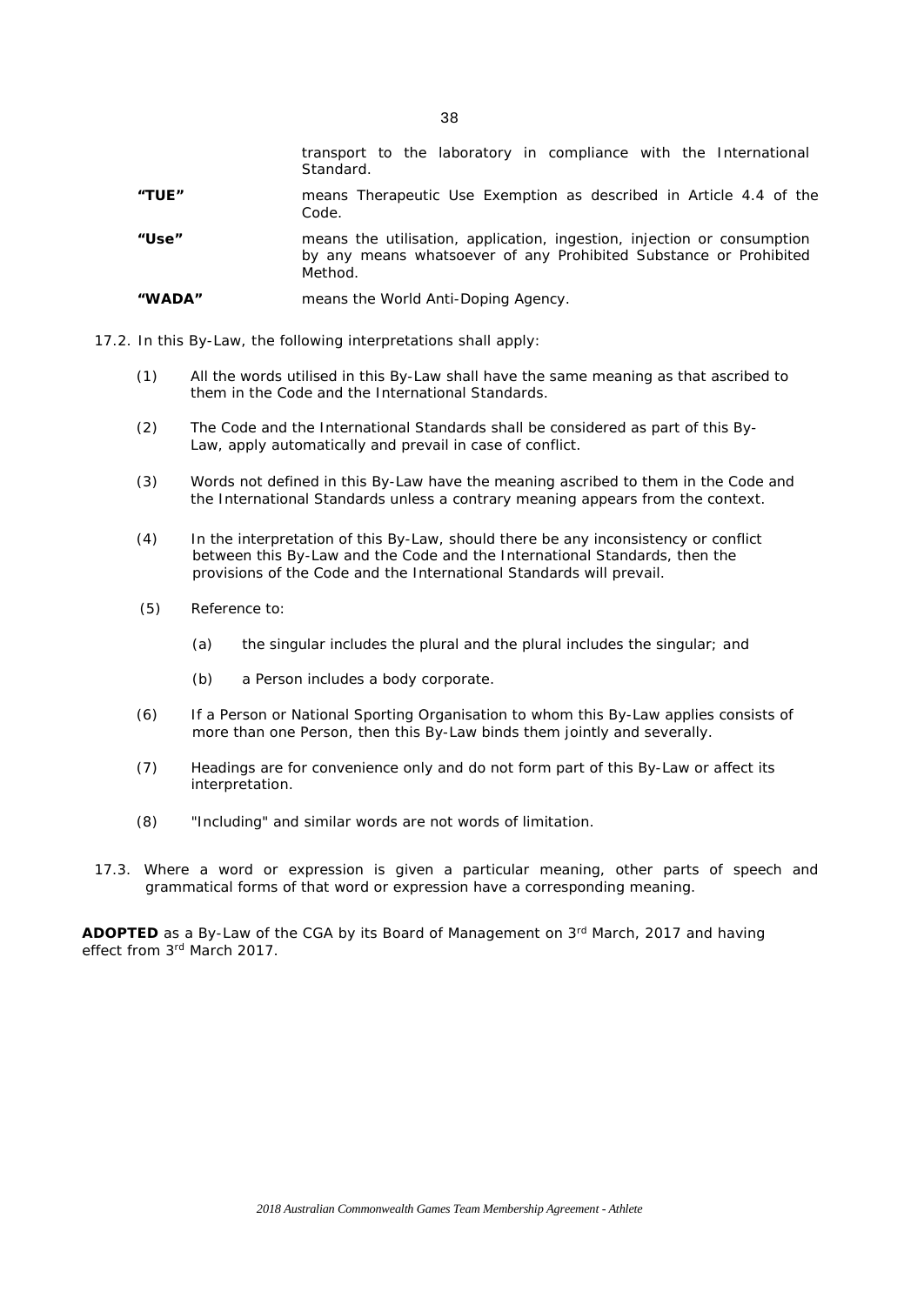# **COMMONWEALTH GAMES AUSTRALIA**

# **ETHICAL BEHAVIOUR BY-LAW**

| 1. | <b>DEFINITIONS</b>           |                                                                                                                                                                                                                                                                                                                                                                                                                                                                                                   |
|----|------------------------------|---------------------------------------------------------------------------------------------------------------------------------------------------------------------------------------------------------------------------------------------------------------------------------------------------------------------------------------------------------------------------------------------------------------------------------------------------------------------------------------------------|
|    | "CGA"                        | means the Australian Commonwealth Games Association trading as<br>Commonwealth Games Australia.                                                                                                                                                                                                                                                                                                                                                                                                   |
|    | "Athlete"                    | means an athlete who:                                                                                                                                                                                                                                                                                                                                                                                                                                                                             |
|    |                              | receives financial or other assistance from CGA; or<br>(a)                                                                                                                                                                                                                                                                                                                                                                                                                                        |
|    |                              | has been nominated for appointment to, or appointed as a member<br>(b)<br>of, any Team.                                                                                                                                                                                                                                                                                                                                                                                                           |
|    | "Board"                      | has the same meaning as in the Constitution.                                                                                                                                                                                                                                                                                                                                                                                                                                                      |
|    | "Bullying"                   | means when a person or group of people repeatedly behaves<br>unreasonably towards another person and the behaviour creates a risk to<br>health and safety.                                                                                                                                                                                                                                                                                                                                        |
|    | "Chef de Mission"            | means the CGA Chef de Mission appointed for a particular Games.                                                                                                                                                                                                                                                                                                                                                                                                                                   |
|    | "Chief Executive<br>Officer" | means the Chief Executive Officer of CGA.                                                                                                                                                                                                                                                                                                                                                                                                                                                         |
|    | "Child Abuse"                |                                                                                                                                                                                                                                                                                                                                                                                                                                                                                                   |
|    |                              | means physical or emotional harming or exploitation of children, whether<br>sexual or otherwise and includes, but not limited to:                                                                                                                                                                                                                                                                                                                                                                 |
|    |                              | derogatory or inappropriate behaviour;<br>(a)                                                                                                                                                                                                                                                                                                                                                                                                                                                     |
|    |                              | non-accidental injury to children;<br>(b)                                                                                                                                                                                                                                                                                                                                                                                                                                                         |
|    |                              | (c)<br>inappropriate touching;                                                                                                                                                                                                                                                                                                                                                                                                                                                                    |
|    |                              | physical, emotional or sexual abuse; or<br>(d)                                                                                                                                                                                                                                                                                                                                                                                                                                                    |
|    |                              | insensitivity towards children with cultural or religious differences.<br>(e)                                                                                                                                                                                                                                                                                                                                                                                                                     |
|    | "Constitution"               | means the Constitution of the CGA including any by-law enacted pursuant<br>to the Constitution.                                                                                                                                                                                                                                                                                                                                                                                                   |
|    | "Direct                      |                                                                                                                                                                                                                                                                                                                                                                                                                                                                                                   |
|    | Discrimination"              | means:                                                                                                                                                                                                                                                                                                                                                                                                                                                                                            |
|    |                              | (a) when a person ("Discriminator") treats or proposes to treat another<br>person ("Aggrieved Person") less favourably on the ground of the<br>Aggrieved Person's Disability, Race, Sexuality, marital status,<br>religion, colour or age, in circumstances that are the same or are not<br>materially different to circumstances in which the Discriminator treats<br>or would treat a person without or not of the Disability, Race,<br>Sexuality, marital status, religion, colour or age; and |
|    |                              | (b) for the purposes of paragraph (a), circumstances in which the<br>Discriminator treats or would treat the Aggrieved Person are not<br>materially different because of the fact that different accommodation<br>or services may be required by the Aggrieved Person as a result of<br>the Aggrieved Person's Disability, Race, Sexuality, marital status,<br>religion, colour or age.                                                                                                           |
|    | "Disability"                 | in relation to a person means:                                                                                                                                                                                                                                                                                                                                                                                                                                                                    |
|    |                              | (a) a total or partial loss of a part of the body or of the person's bodily or<br>mental functions;                                                                                                                                                                                                                                                                                                                                                                                               |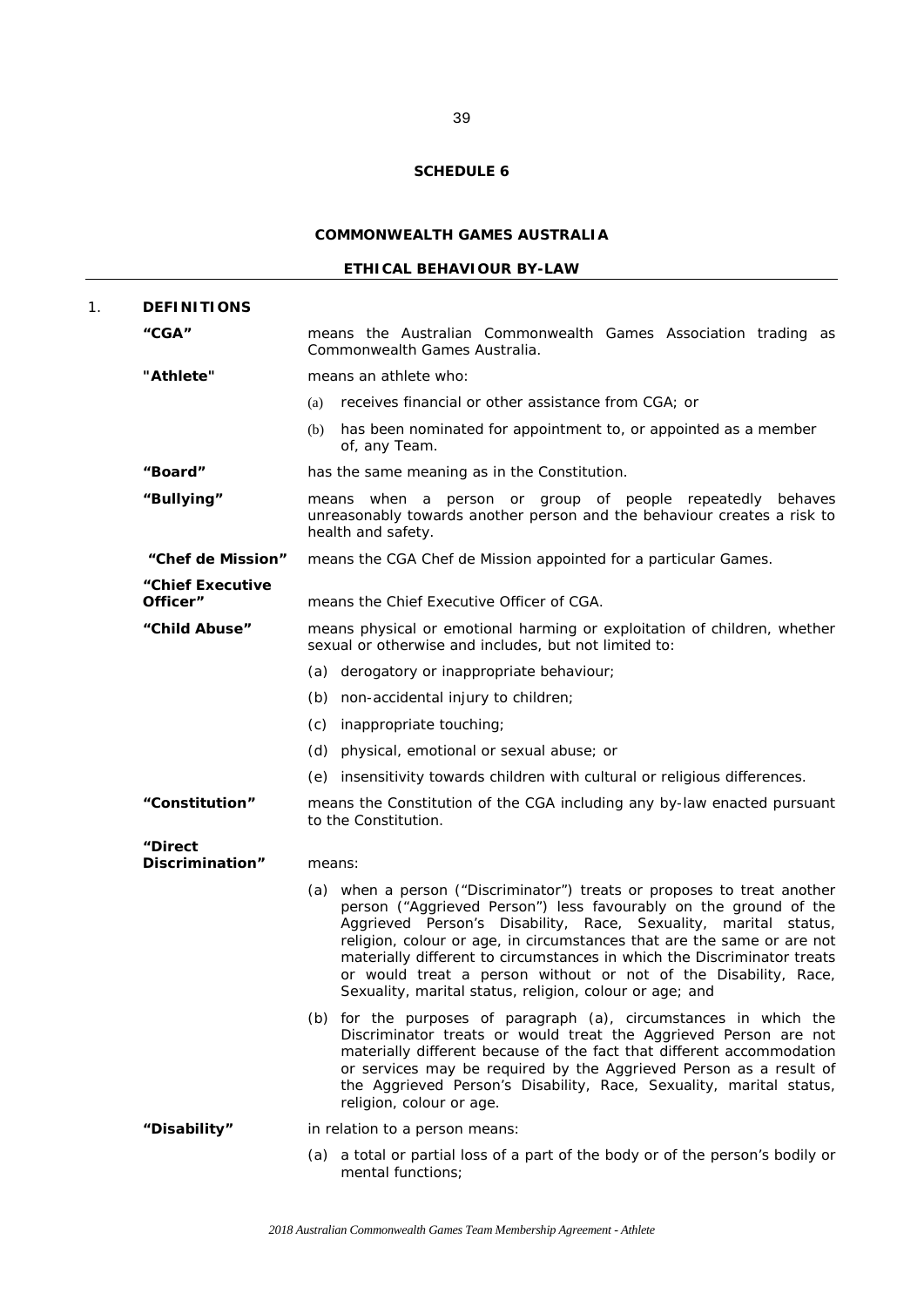|                                | 4 U                                                                                                                                                                                              |
|--------------------------------|--------------------------------------------------------------------------------------------------------------------------------------------------------------------------------------------------|
|                                | (b) the presence in the body of organisms causing or capable of causing<br>disease or illness;                                                                                                   |
|                                | (c) the malfunction, malformation or disfigurement of a part of the<br>person's body;                                                                                                            |
|                                | (d) a disorder or malfunction that results in a person learning differently<br>from a person without the disorder or malfunction; or                                                             |
|                                | (e) a disorder, illness or disease that affects a person's through<br>processes, perception or reality, emotions or judgments or that<br>results in disturbed behaviour;                         |
|                                | and includes a disability that:                                                                                                                                                                  |
|                                | presently exists;<br>(f)                                                                                                                                                                         |
|                                | (g) previously existed but no longer exists;                                                                                                                                                     |
|                                | (h) may exist in the future; or                                                                                                                                                                  |
|                                | (i)<br>is imputed to a person.                                                                                                                                                                   |
| "Games"                        | means the Commonwealth Games or any other sporting competition or<br>event in which any Team is to compete or participate.                                                                       |
| "Harassment"                   | means offensive, abusive, belittling, threatening or any unwelcome<br>behaviour directed towards another person for any reason whatsoever.                                                       |
| "Indirect<br>Discrimination"   | means where a person requires another person ("Aggrieved Person") with<br>the Disability, Race, Sexuality, marital status, religion, colour or age to<br>comply with a requirement or condition: |
|                                | (a) with which a substantially higher proportion of persons without the<br>Disability, Race, Sexuality, marital status, religion, colour or age<br>comply or are able to comply;                 |
|                                | (b) which is not reasonable having regard to the circumstances of the<br>case; and                                                                                                               |
|                                | (c) with which the Aggrieved Person does not or is not able to comply.                                                                                                                           |
| "Official"                     | means all persons who:                                                                                                                                                                           |
|                                | (a) administer, manage, coach, assist or are otherwise involved in sport<br>and receive financial or other assistance from CGA (other than as an<br>Athlete); or                                 |
|                                | (b) are appointed by CGA as a member of any Team.                                                                                                                                                |
| "Race"                         | means a person's racial makeup and includes the culture, custom or<br>beliefs of a particular race.                                                                                              |
| "Relevant<br>Person(s)"        | means the persons to whom this By-Law applies as described in clause<br>2.1.                                                                                                                     |
| "Sexuality"                    | means a person's gender or sexual orientation such as heterosexuality,<br>homosexuality, bisexuality and transgender or trans-sexual.                                                            |
| "Team"                         | means any Australian Commonwealth Games Team or other team<br>appointed by CGA.                                                                                                                  |
| "Team Membership<br>Agreement" | means the Agreement including its schedules setting out the terms and<br>conditions governing appointment to and continued membership of any<br>Team.                                            |
| "Vilification"                 | means the act of inciting hatred, contempt or ridicule towards a person<br>based on a person's Disability, Race, Sexuality, marital status, religion,<br>colour or age.                          |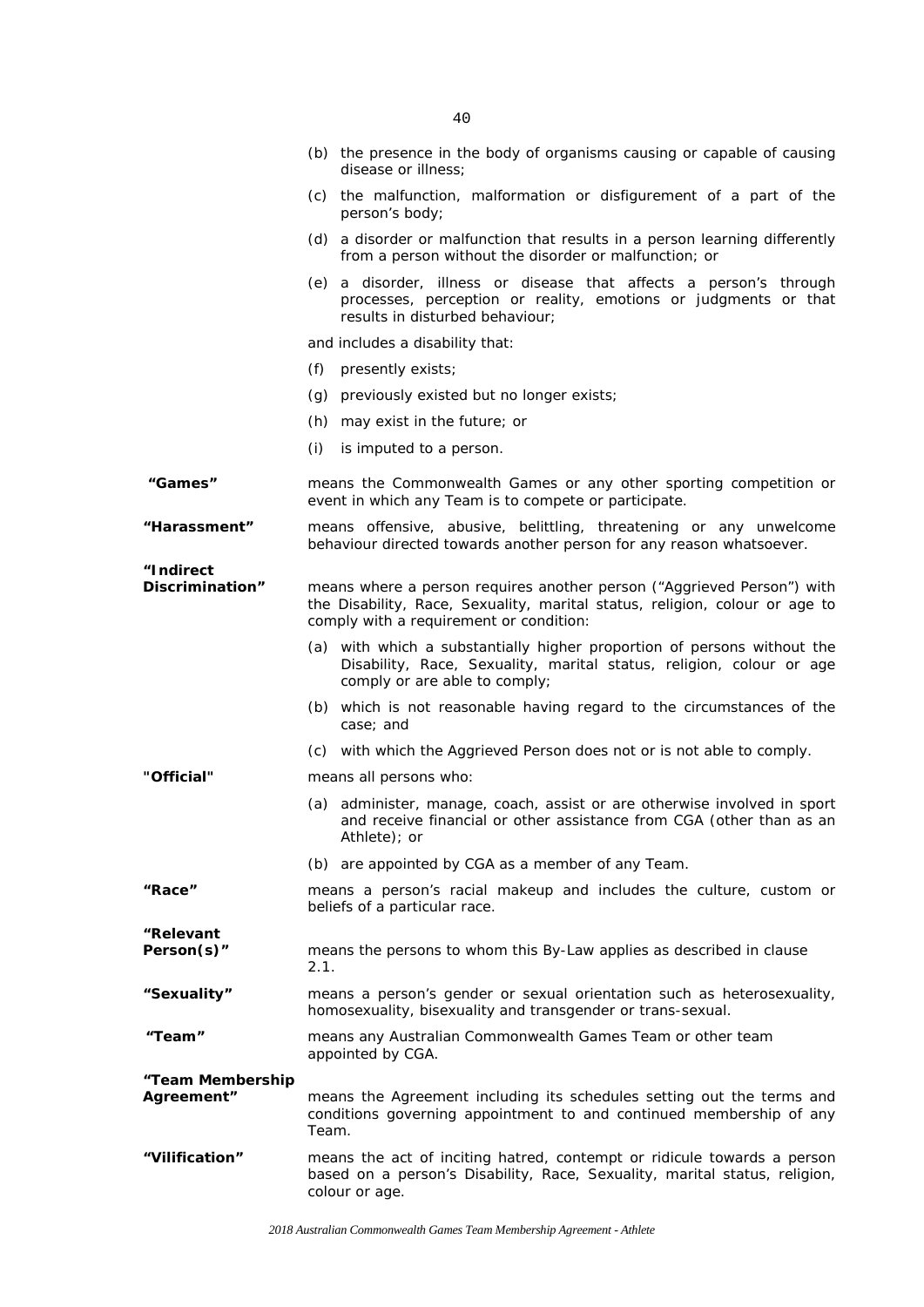- 1.1. Except so far as the contrary intention appears in this By-Law, an expression has in this By-Law the same meaning as in the Constitution.
- 1.2. Headings are for convenience only and do not affect the interpretation of this By-Law.
- 1.3. Reference to one gender includes each other gender.
- 1.4. The singular includes the plural and the plural includes the singular.

#### **2. COMPLIANCE WITH THIS BY-LAW**

- 2.1. This By-Law applies to:
	- (1) Athletes;
	- (2) Officials; and
	- (3) Members of the Board, officers and employees of CGA.
- 2.2. All Relevant Persons must not, by their acts or omissions, engage or participate in:
	- (1) Direct Discrimination;
	- (2) Indirect Discrimination;
	- (3) Harassment;
	- (4) Bullying;
	- (5) Vilification;
	- (6) Child Abuse; or
	- (7) conduct which if publicly known would bring or be likely to bring that person, his/her sport or the CGA into disrepute or censure.
- 2.3. All Relevant Persons must provide assistance and information to CGA as requested by the Board or the Chief Executive Officer to enable CGA to properly implement this By-Law.
- 2.4. For the avoidance of doubt, this By-Law does not apply to the appointment of athletes and officials as members of Teams where Sexuality, age, experience, capabilities and athletic performance or any combination of these factors are relevant in appointing the athletes or officials.

# **3. BREACHES OF THIS BY-LAW**

- 3.1. Where a person alleges a breach of this By-Law or CGA has other reason to believe a breach of this By-Law may have occurred, then:
	- (1) if the alleged breach concerns an Athlete or Official during the team membership period of the Team of which the Athlete or Official is a member, the alleged breach will be addressed by the Chef de Mission of that Team unless the alleged breach is in respect of the acts or omissions of the Chef de Mission of that Team, in which case the alleged breach will be addressed by the President (if not the Chef de Mission) or a Vice President present at the Games in which the Team is participating; and
	- (2) if the alleged breach arises other than as described in paragraph (1) of this clause, it will be addressed by the Chief Executive Officer unless the alleged breach is in respect of the acts or omissions of the Chief Executive Officer, in which case the alleged breach will be addressed by the President.
- 3.2. Where it is alleged that a Relevant Person has breached this By-Law, the following procedure will apply:
	- (1) the Chef de Mission, Chief Executive Officer or President addressing an alleged breach of this By-Law may, in his or her absolute discretion, appoint a person to investigate and obtain evidence as to whether the breach has occurred;
	- (2) the Relevant Person concerned will be provided with a written notice specifying the particulars of the alleged breach together with copies of all written statements obtained from witnesses and any other evidence;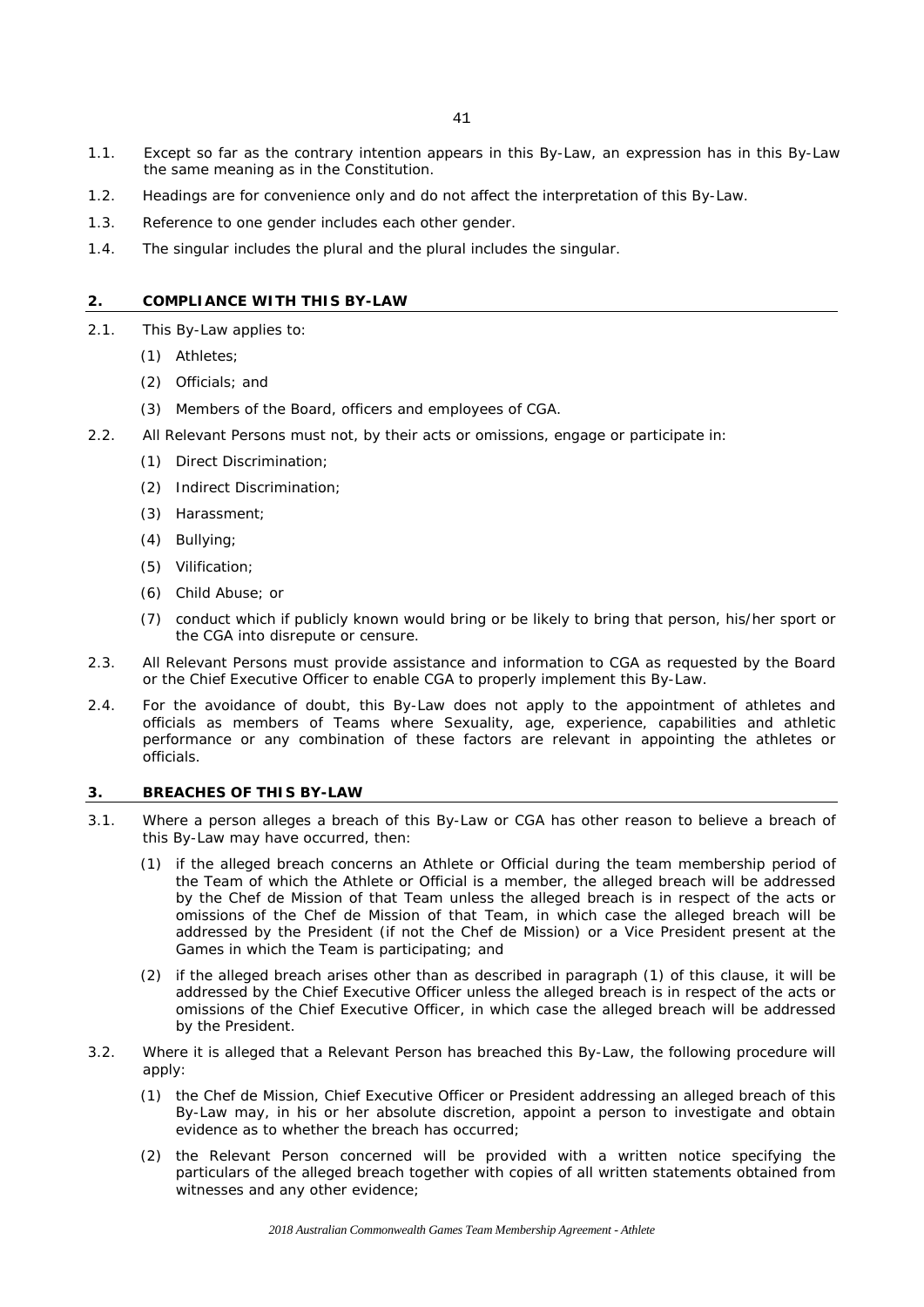- (3) the Relevant Person concerned will have the opportunity to respond in writing or in person to the written notice;
- (4) any person appointed pursuant to paragraph (1) of this clause 3.2:
	- (a) may interview such persons as he or she believes will assist in determining whether or not the alleged breach of this By-Law occurred; and
	- (b) obtain such other evidence as he or she believes is relevant to the alleged breach; and
- (5) the person addressing the alleged breach of this By-Law will, if requested by the person alleging a breach of this By-Law or the Relevant Person concerned, conduct a hearing into the alleged breach. Any such hearing will be conducted as soon as is practicable and informally with the initial objective of achieving a conciliated conclusion of the allegation provided that if this conciliation does not occur or is genuinely objected to, the person addressing the alleged breach may then determine whether or not the allegation has been established.
- 3.3. Subject to sub-clauses 3.3(4), (5) and (6), all persons concerned must keep confidential and not comment publicly on or disseminate to any person information concerning:
	- (1) the fact of and details of any allegation that a Relevant Person has breached this By-Law;
	- (2) all evidence obtained on behalf of CGA or provided by any person in connection with the alleged breach of this By-Law; and
	- (3) the fact, details and outcome of any hearing into the alleged breach of this By-Law;

except that:

- (4) in the event that the alleged breach is resolved by conciliation, CGA will release a public statement in such form as is agreed by the parties;
- (5) in the event that the alleged breach is established other than by conciliation, CGA will release a public statement in such form as agreed by the parties or, failing agreement, as determined by the person addressing the alleged breach; or
- (6) in any event CGA may release a public statement or statements in such form as it determines appropriate in all the circumstances if the fact of or details of the alleged breach has become publicly known (whether through a breach of this clause 3.3 or otherwise).
- 3.4. If a breach of this By-Law is established and if:
	- (1) the Relevant Person concerned is a member of a Team, then that Relevant Person will be subject to sanctions described in this Team Membership Agreement;
	- (2) the Relevant Person receives financial or other assistance from CGA as an Athlete or Official, then that relevant person will be ineligible for any future assistance for such period as is determined appropriate in the circumstances and may in the absolute discretion of the Chief Executive Officer of CGA be required to repay part or the whole of the financial or other assistance received prior to a breach of this By-Law;
	- (3) the Relevant Person is an employee of CGA , then such sanction as is determined by the Chief Executive Officer after giving the Relevant Person concerned the opportunity to be heard on this aspect;
	- (4) the Relevant Person is a member of the Board or an official of CGA (other than as an employee), such sanction as is determined by the Board after giving the Relevant Person concerned the opportunity to be heard on this aspect; and
	- (5) the Relevant Person may be required to undergo counselling or rehabilitation as directed by CGA.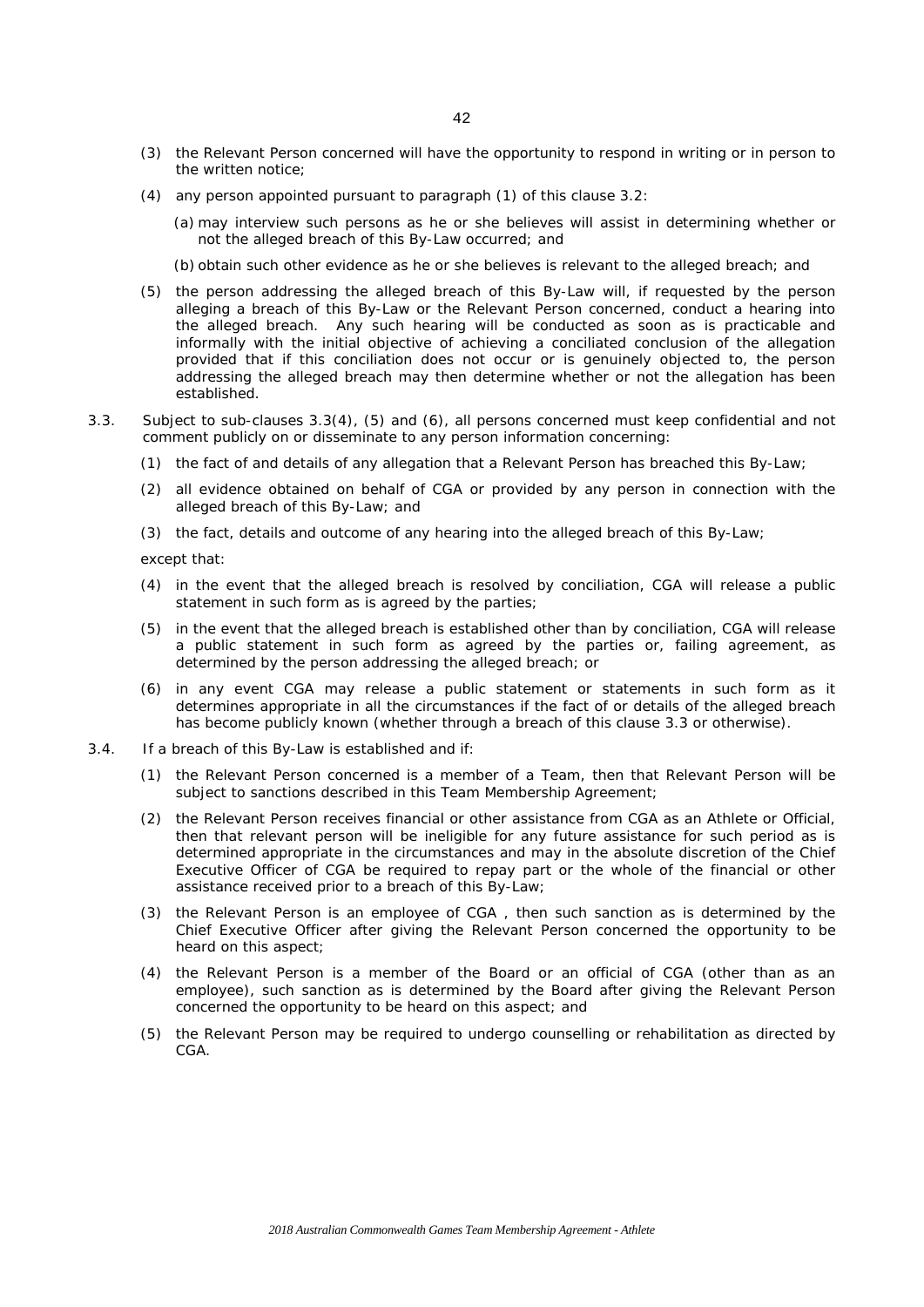# **COMMONWEALTH GAMES AUSTRALIA**

## **CGA Guidelines for use of Social Media, Blogging and the Internet for Australian Team Members during the 2018 Commonwealth Games, Gold Coast**

By operation of clause 13.2 of the 2018 Australian Commonwealth Games Team Membership Agreement these Guidelines apply to the use of Social Media by Team Members during the Games Period.

# **1. DEFINITIONS**

For the purposes of these Guidelines the following terms have the following meanings:

|                 | "Accredited Person" means a member of Australia's Team to the 2018 Australian<br>Commonwealth Games in Gold Coast or any other person accredited for<br>those Games by the CGA or the CGF. This includes all Games participants.                                     |
|-----------------|----------------------------------------------------------------------------------------------------------------------------------------------------------------------------------------------------------------------------------------------------------------------|
| "Blog"          | (or "weblog") means a type of website, or a webpage on a website, where<br>entries are made (such as in a journal or diary), usually displayed in a<br>reverse chronological order. For the purposes of these Guidelines a<br>"tweet" is regarded as a short "blog". |
| "CG"            | means the 2018 Commonwealth Games, Gold Coast.                                                                                                                                                                                                                       |
| "CGA"           | means the Commonwealth Games Australia formerly known as the<br>Australian Commonwealth Games Association.                                                                                                                                                           |
| "Control"       | means complete control of the content posted on a blog, to the exclusion<br>of others.                                                                                                                                                                               |
| "CG Content"    | means any reference, either directly or indirectly, to the 2018<br>Commonwealth Games, Gold Coast.                                                                                                                                                                   |
| "CG Venue"      | means any facility or place which requires a Commonwealth Games<br>Identity and Accreditation Card or ticket for entry.                                                                                                                                              |
| "Games Period"  | means the period commencing at the earlier of:                                                                                                                                                                                                                       |
|                 | (a)<br>the date a Team Member receives his or her Games<br>accreditation;                                                                                                                                                                                            |
|                 | (b)<br>the opening of the official Games Accommodation,                                                                                                                                                                                                              |
|                 | and ends at midnight the day after the closing ceremony of the Games or<br>on such later date as the person is formally discharged from the relevant<br>Team.                                                                                                        |
| "Personal Use"  | means use in a private capacity, not for commercial gain or use on blogs<br>and websites or any other form of media accessible by members of the<br>public.                                                                                                          |
| "Posting"       | means providing information via social media applications, platforms or<br>websites accessible by members of the public.                                                                                                                                             |
| "Social Media"  | means any tool that can be used for sharing information, including but not<br>limited to: blogs, photo sharing, video sharing (such as You Tube), social<br>networks (such as Instagram, Twitter Facebook), mobile phones, texting<br>and webcasting.                |
| "The Agreement" | means the 2018 Australian Commonwealth Games Team Membership<br>Agreement.                                                                                                                                                                                           |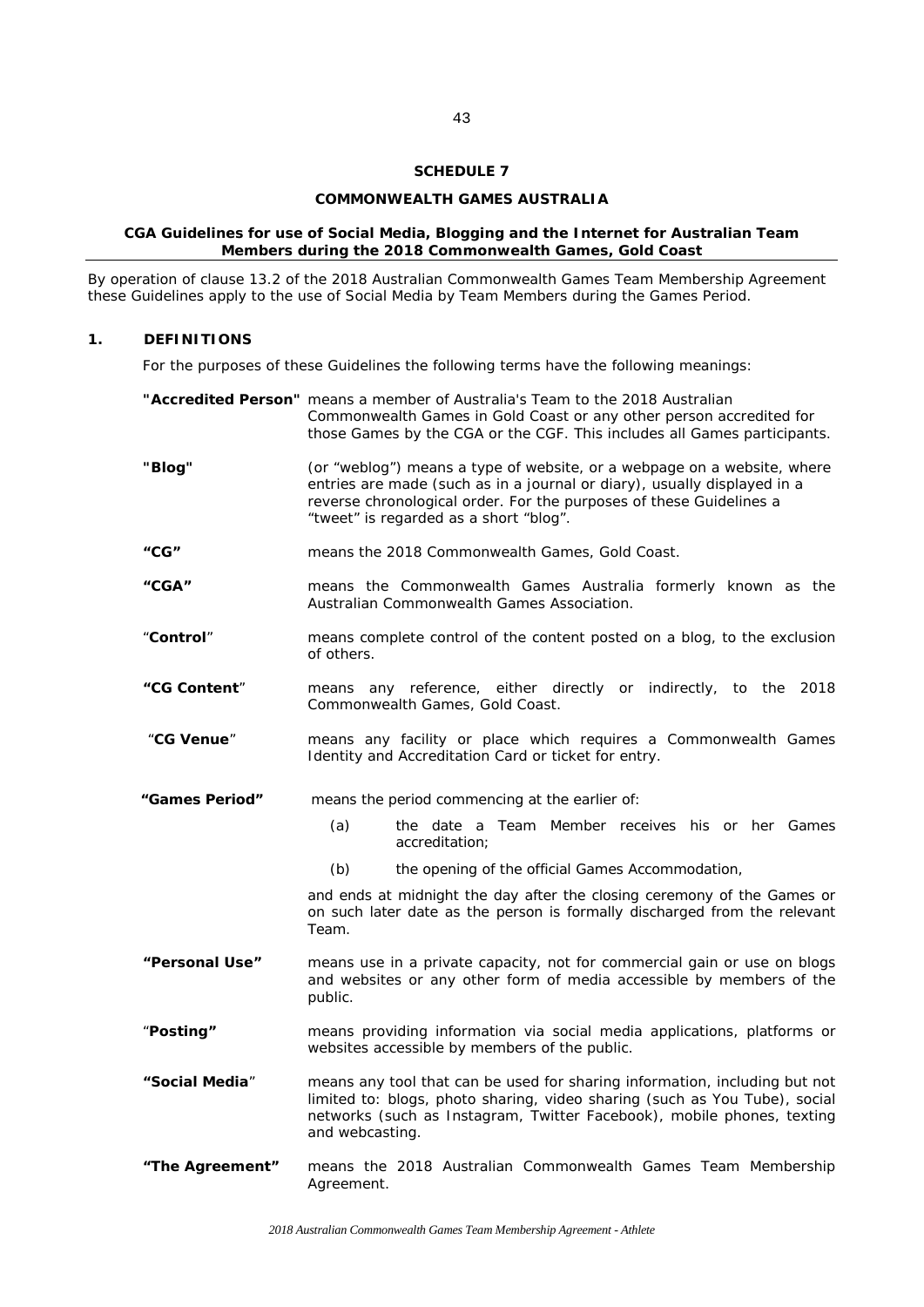"**Team Member**" means a member of the 2018 Australian Commonwealth Games Team.

# **2. USE OF SOCIAL MEDIA DURING "GAMES PERIOD"**

Team Members may only post comments or information that includes **Commonwealth Games Content** on Social Media during Games Period if **all** of the provisions of these Guidelines are adhered to and complied with.

CGA accepts that athletes will wish to use social media channels and platforms during the Games Period and encourages a common sense approach to its use

CGA encourages athletes to consider and plan their use of Social Media during the Games Period to ensure it does compromise personal or team performance.

Use of Social Media should adhere to the CGA's values of Integrity, Respect, Excellence and Inclusiveness.

CGA retains the right to issue a 'take down' notice for instant removal of a post if deemed necessary.

### **3. BLOGS, TWEETS AND OTHER POSTINGS**

Blogs, tweets and any other postings on Social Media may only be made on websites controlled (as defined) by the Team Member and must be confined to the Team Member's own personal Commonwealth Games related experience and be expressed or presented in a way that does not breach the CGA Ethical Behaviour By-Law, or otherwise breach the Team Members obligations under the Agreement. Without limiting the generality of the foregoing, blogs, tweets and other postings must be in a first-person, diary-type format and must not:

- Report on any CG competition or event;
- Comment on the activities of other Team Members or Accredited Persons;
- Disclose any information that is confidential or private in relation to any third person;
- Disclose any information that may compromise the security, staging and organisation of the Games, or any Team Member, Accredited Person or staff member of CGA;
- In the absolute discretion of the Chef de Mission, likely to bring or does bring the Team Member, CGA or the Team into disrepute censure.

#### **4. NO SOUND OR MOVING IMAGES OF THE COMMONWEALTH GAMES**

No sound or moving images (including sequences of still photographs which simulate moving images) of any CG Events or other activities which occur within any CG Venue may be posted or otherwise made available whether on a live or delayed basis, regardless of sources.

# **5. STILL PICTURES**

Social Media postings of material authorised under this policy may include still pictures taken within CG Venues, provided that such pictures do not contain any sporting action of the Commonwealth Games or CG Ceremonies, and are used in compliance with these Guidelines. For the avoidance of any doubt still pictures taken at CG Venues by Team Members are for personal use only. It is the Team Member's responsibility to obtain the consent of other persons appearing in any picture, which may be posted on a blog or otherwise made available on any form of Social Media.

# **6. ADVERTISING AND SPONSORSHIP**

A Team Member must not include any commercial reference in connection with any CG Content posted on blogs unless agreement in writing from an authorised person from CGA is obtained. For Example, this means that no advertising and /or sponsorship (such as brands) may be visible on a blog at the same time as CG Content.

A Team Member must not blog, tweet or otherwise provide information via Social Media that creates or implies an unauthorised association by a third party with the CGA, The Team, CGF or The Games Movement.

Team Members must not permit any third party to reproduce or use CG Content, that has been posted by the Team Member to a blog, to promote the third party's goods and/or services, and must take all reasonable steps to prevent such conduct.